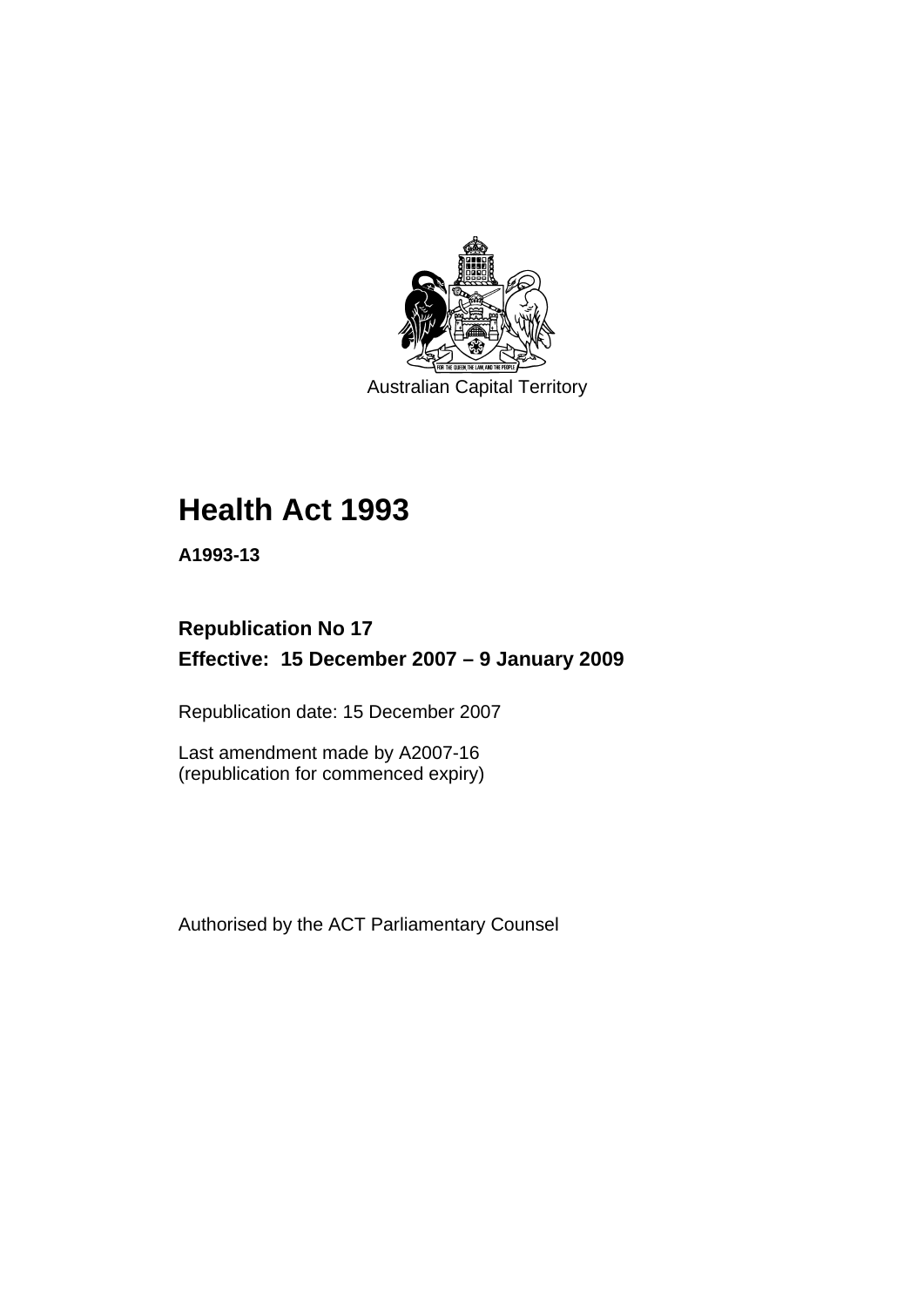#### **About this republication**

#### **The republished law**

This is a republication of the *Health Act 1993* (including any amendment made under the *Legislation Act 2001*, part 11.3 (Editorial changes)) as in force on 15 December 2007*.* It also includes any amendment, repeal or expiry affecting the republished law to 15 December 2007.

The legislation history and amendment history of the republished law are set out in endnotes 3 and 4.

#### **Kinds of republications**

The Parliamentary Counsel's Office prepares 2 kinds of republications of ACT laws (see the ACT legislation register at www.legislation.act.gov.au):

- authorised republications to which the *Legislation Act 2001* applies
- unauthorised republications.

The status of this republication appears on the bottom of each page.

#### **Editorial changes**

The *Legislation Act 2001*, part 11.3 authorises the Parliamentary Counsel to make editorial amendments and other changes of a formal nature when preparing a law for republication. Editorial changes do not change the effect of the law, but have effect as if they had been made by an Act commencing on the republication date (see *Legislation Act 2001*, s 115 and s 117). The changes are made if the Parliamentary Counsel considers they are desirable to bring the law into line, or more closely into line, with current legislative drafting practice.

This republication includes amendments made under part 11.3 (see endnote 1).

#### **Uncommenced provisions and amendments**

If a provision of the republished law has not commenced or is affected by an uncommenced amendment, the symbol  $\mathbf{U}$  appears immediately before the provision heading. The text of the uncommenced provision or amendment appears only in the last endnote.

#### **Modifications**

If a provision of the republished law is affected by a current modification, the symbol  $\mathbf{M}$ appears immediately before the provision heading. The text of the modifying provision appears in the endnotes. For the legal status of modifications, see *Legislation Act 2001*, section 95.

#### **Penalties**

The value of a penalty unit for an offence against this republished law at the republication date is—

- (a) if the person charged is an individual—\$100; or
- (b) if the person charged is a corporation—\$500.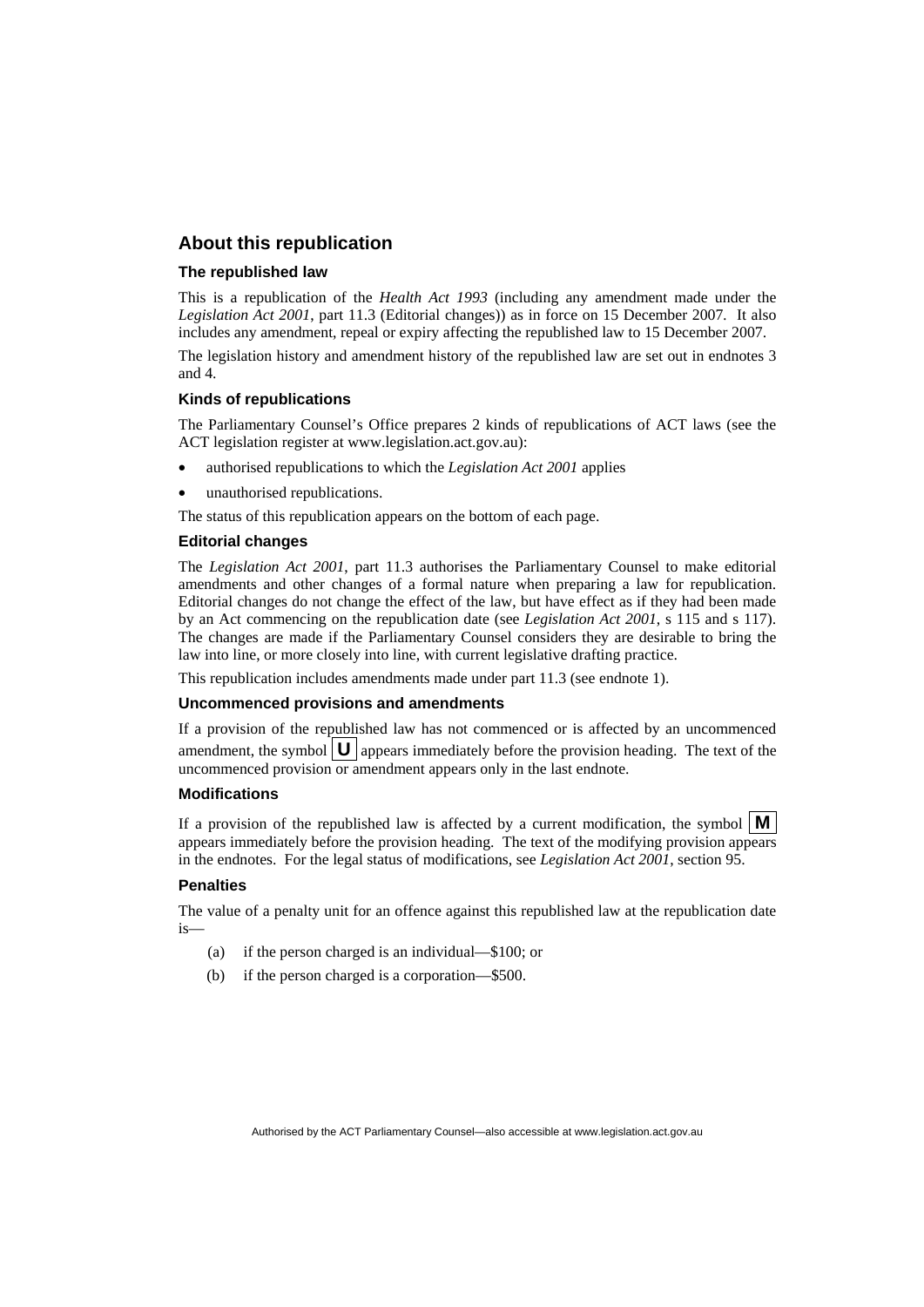

# **[Health Act 1993](#page-8-0)**

### **Contents**

| Part 1     | <b>Preliminary</b>                                    |            |
|------------|-------------------------------------------------------|------------|
| 1          | Name of Act                                           | 2          |
| 2          | Dictionary                                            | 2          |
| 3          | <b>Notes</b>                                          | 2          |
| 4          | Offences against Act—application of Criminal Code etc | 3          |
| Part 2     | <b>Important concepts</b>                             |            |
| 5          | What is a <i>health service</i> ?                     | 4          |
| 6          | What is a <i>health facility</i> ?                    | 4          |
| 7          | Who is a <i>health service provider</i> ?             | 5          |
| Part 3     | <b>Health care principles</b>                         |            |
| 10         | Objectives                                            | 6          |
| <b>R17</b> | Health Act 1993                                       | contents 1 |
| 15/12/07   | Effective: 15/12/07-09/01/09                          |            |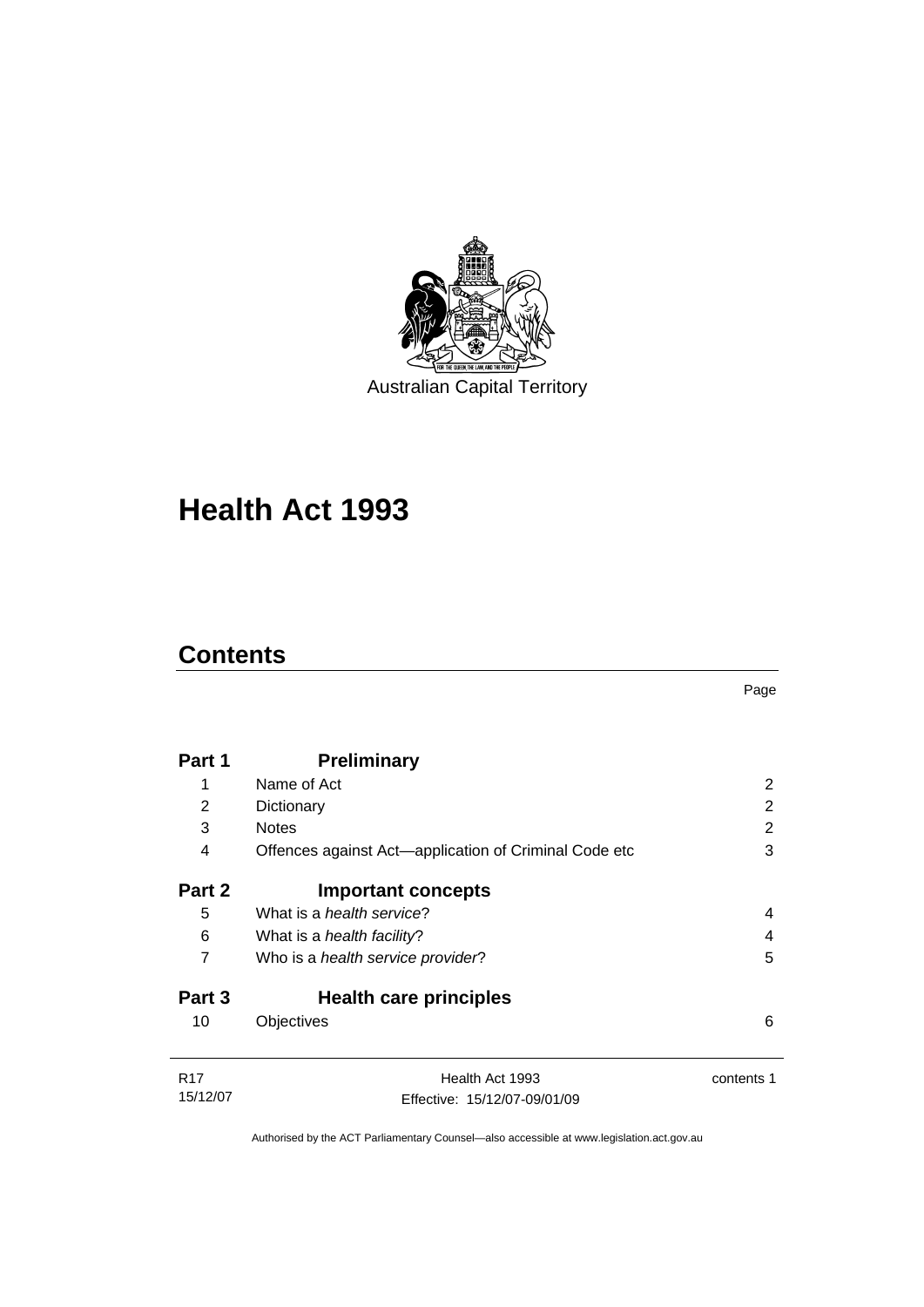| Contents |
|----------|
|----------|

|                     |                                                                           | Page            |
|---------------------|---------------------------------------------------------------------------|-----------------|
| 11                  | Medicare principles and commitments                                       | 6               |
| 12                  | Legal effect                                                              | 8               |
| Part 4              | <b>Quality assurance</b>                                                  |                 |
| <b>Division 4.1</b> | <b>Quality assurance-important concepts</b>                               |                 |
| 20                  | Definitions-pt 4                                                          | 9               |
| 21                  | What is a health professional organisation?                               | 9               |
| 22                  | Who is the CEO of a health facility?                                      | 10              |
| 23                  | Who is the CEO of a health professional organisation?                     | 10              |
| <b>Division 4.2</b> | Quality assurance-quality assurance committees                            |                 |
| 24                  | What is a quality assurance committee?                                    | 10              |
| 25                  | Approval of health facility QACs                                          | 11              |
| 26                  | Approval of health professional organisation QACs                         | 11              |
| 27                  | Approval of special purpose QACs                                          | 11              |
| 28                  | Quality assurance committees-criteria for approval                        | 11              |
| 29                  | Quality assurance committees-revocation of approval                       | 12              |
| 30                  | Quality assurance committees-functions                                    | 12              |
| 31                  | Quality assurance committees—appointment of members                       | 13              |
| 32                  | Quality assurance committees-disclosure of interests                      | 13              |
| 33                  | Quality assurance committees--procedure                                   | 13              |
| 34                  | Quality assurance committees—protection of members etc from liability     | 14              |
| 35                  | Quality assurance committees-obtaining information                        | 15              |
| <b>Division 4.3</b> | Assessment and evaluation of health services                              |                 |
| 36                  | Assessment and evaluation of health services                              | 15              |
| 37                  | Approval of quality assurance activities                                  | 16              |
| 38                  | Preparing health service reports                                          | 17              |
| 39                  | Giving health service reports to CEO or chief executive                   | 17              |
| 40                  | Monitoring implementation of recommendations                              | 18              |
| <b>Division 4.4</b> | Quality assurance committees-reporting                                    |                 |
| 41                  | Annual quality assurance committee report to Minister                     | 18              |
| 42                  | Other quality assurance committee reports                                 | 19              |
| <b>Division 4.5</b> | Quality assurance committees-information sharing                          |                 |
| 43                  | Quality assurance committees-giving information to the Coroner's<br>Court | 19              |
| contents 2          | Health Act 1993                                                           | R <sub>17</sub> |
|                     | Effective: 15/12/07-09/01/09                                              | 15/12/07        |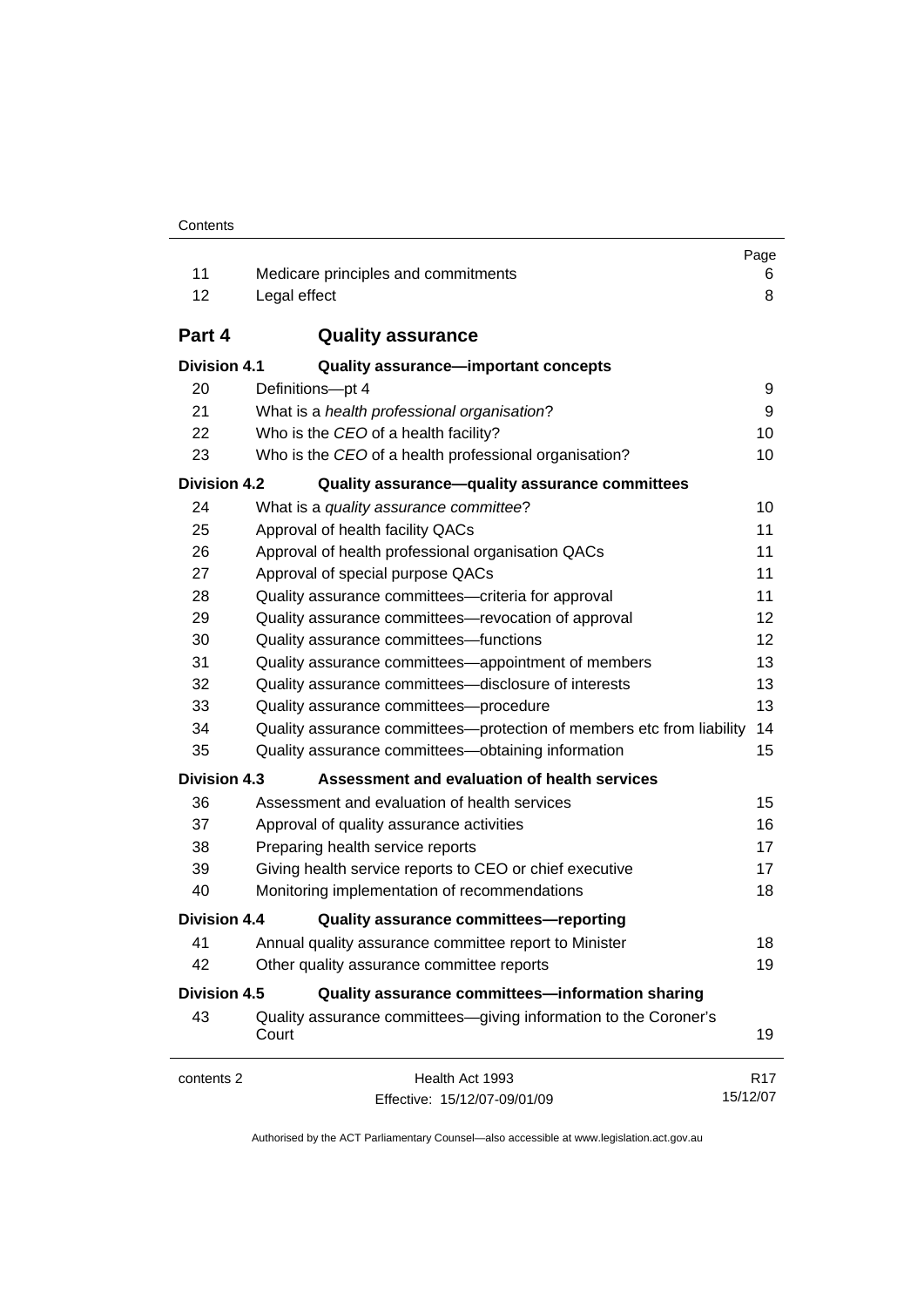|        | Contents                                                                              |      |
|--------|---------------------------------------------------------------------------------------|------|
| 44     | Quality assurance committees-giving information to other quality                      | Page |
|        | assurance committees                                                                  | 20   |
| 45     | Quality assurance committees-giving information to health profession<br>board         | 20   |
| 46     | Quality assurance committees-giving information to Minister                           | 20   |
| 47     | Quality assurance committees-admissibility of evidence                                | 20   |
| Part 5 | <b>Reviewing clinical privileges</b>                                                  |      |
| 50     | Definitions-pt 5                                                                      | 22   |
| 51     | What is a clinical privileges committee?                                              | 22   |
| 52     | Who is a doctor or dentist for a health facility?                                     | 22   |
| 53     | Who is the CEO of a health facility?                                                  | 23   |
| 54     | What are clinical privileges?                                                         | 23   |
| 55     | Meaning of review clinical privileges                                                 | 23   |
| 56     | Approval of clinical privileges committees                                            | 23   |
| 57     | Clinical privileges committees-criteria for approval                                  | 24   |
| 58     | Clinical privileges committees-revocation of approval                                 | 24   |
| 59     | Clinical privileges committees-functions                                              | 24   |
| 60     | Clinical privileges committees-appointment of members                                 | 25   |
| 61     | Clinical privileges committees-disclosure of interests                                | 25   |
| 62     | Clinical privileges committees-procedure                                              | 25   |
| 63     | Clinical privileges committees-protection of members etc from liability               | 26   |
| 64     | Clinical privileges committees-obtaining information                                  | 26   |
| 65     | Review of clinical privileges                                                         | 27   |
| 66     | Clinical privileges committee must give doctor or dentist opportunity to<br>explain   | 27   |
| 67     | Preparing clinical privileges reports                                                 | 28   |
| 68     | Giving clinical privileges reports to CEO of health facility and doctor or<br>dentist | 29   |
| 69     | CEO to make decision on clinical privileges report                                    | 29   |
| 70     | CEO to tell doctor or dentist of decision on clinical privileges report               | 30   |
| 71     | When decision on clinical privileges report takes effect                              | 31   |
| 72     | Clinical privileges committees-giving information to health profession<br>board       | 31   |
| 73     | Clinical privileges committees-admissibility of evidence                              | 32   |
| 74     | Pt 5 obligations-no contracting out                                                   | 32   |

| R17      | Health Act 1993              | contents 3 |
|----------|------------------------------|------------|
| 15/12/07 | Effective: 15/12/07-09/01/09 |            |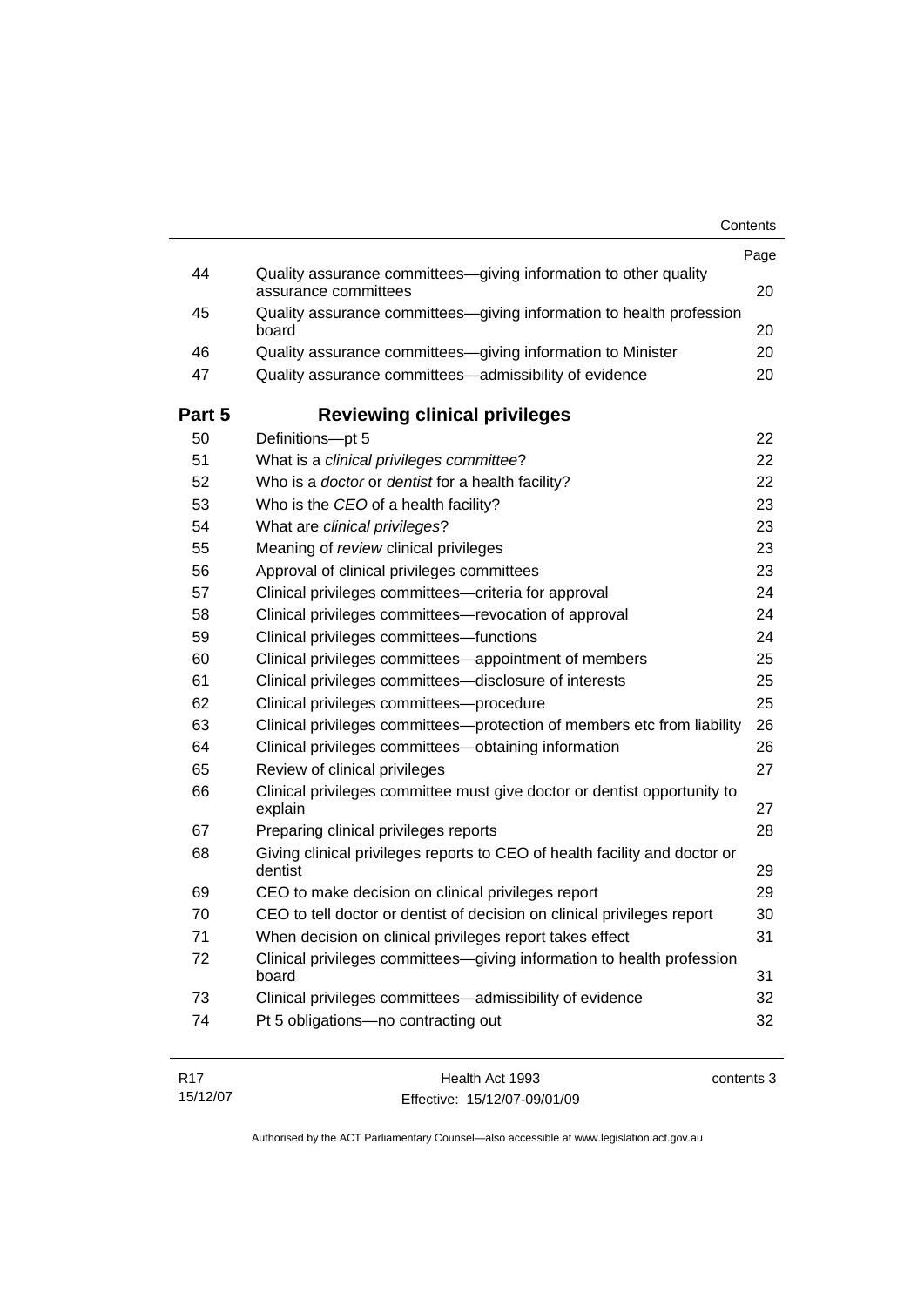#### Contents

|            |                                                         | Page            |
|------------|---------------------------------------------------------|-----------------|
| Part 6     | <b>Abortions</b>                                        |                 |
| 80         | Meaning of abortion for pt 6                            | 33              |
| 81         | Only doctor may carry out abortion                      | 33              |
| 82         | Abortion to be carried out in approved medical facility | 33              |
| 83         | Approval of facilities                                  | 33              |
| 84         | No obligation to carry out abortion                     | 34              |
| Part 7     | <b>VMO service contracts</b>                            |                 |
| 100        | Definitions for pt 7                                    | 35              |
| 101        | Service contracts                                       | 35              |
| 102        | Core conditions                                         | 36              |
| 103        | Collective negotiations                                 | 36              |
| 104        | Negotiating agents                                      | 37              |
| 105        | Authorised representatives                              | 38              |
| 106        | Arbitration                                             | 39              |
| 107        | <b>Trade Practices Act authorisation</b>                | 40              |
| Part 8     | <b>Secrecy</b>                                          |                 |
| 120        | Definitions-pt 8                                        | 41              |
| 121        | When is information divulged?                           | 41              |
| 122        | Who is an <i>information holder</i> ?                   | 41              |
| 123        | What is protected information?                          | 42              |
| 124        | What is sensitive information?                          | 42              |
| 125        | Offence-secrecy of protected information                | 43              |
| 126        | Information may be given to Medicare Australia          | 44              |
| Part 9     | <b>Review of decisions</b>                              |                 |
| 130        | Review of decisions                                     | 46              |
| 131        | Pt 9 obligations-no contracting out                     | 46              |
| Part 15    | <b>Miscellaneous</b>                                    |                 |
| 190        | Disclosure of interests by committee members            | 47              |
| 191        | References to Health and Community Care Service         | 49              |
| 192        | Determination of fees                                   | 49              |
| 193        | Payment of fees and interest                            | 50              |
|            |                                                         |                 |
| contents 4 | Health Act 1993                                         | R <sub>17</sub> |

Effective: 15/12/07-09/01/09

15/12/07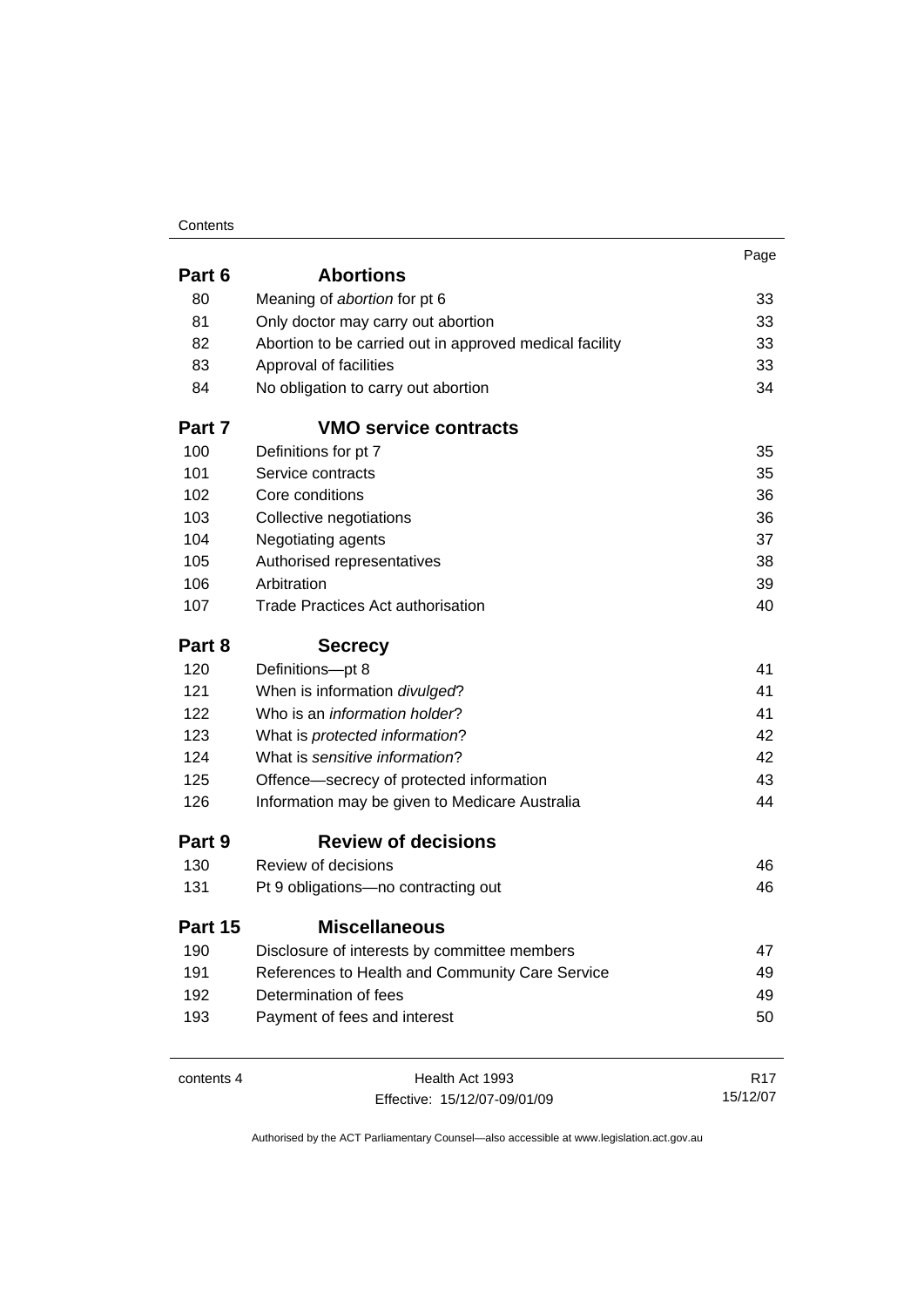|                |                                                         | Contents |  |  |
|----------------|---------------------------------------------------------|----------|--|--|
|                |                                                         | Page     |  |  |
| 194            | Approved forms                                          | 51       |  |  |
| 195            | Regulations about nurse practitioners                   | 51       |  |  |
| 196            | Regulation-making power                                 | 52       |  |  |
| Part 20        | Transitional—Health Professionals Act 2004              |          |  |  |
| 240            | Transitional—definitions in Health (Fees) Determination | 53       |  |  |
| 241            | Expiry-pt 20                                            | 53       |  |  |
|                |                                                         |          |  |  |
|                | <b>Dictionary</b>                                       |          |  |  |
|                |                                                         |          |  |  |
|                | <b>Endnotes</b>                                         |          |  |  |
| 1              | About the endnotes                                      | 58       |  |  |
| $\overline{2}$ | Abbreviation key                                        | 58       |  |  |
| 3              | Legislation history                                     | 58       |  |  |
| 4              | Amendment history                                       | 61       |  |  |
| 5              | Earlier republications                                  | 77       |  |  |
| 6              | Renumbered provisions                                   | 78       |  |  |

contents 5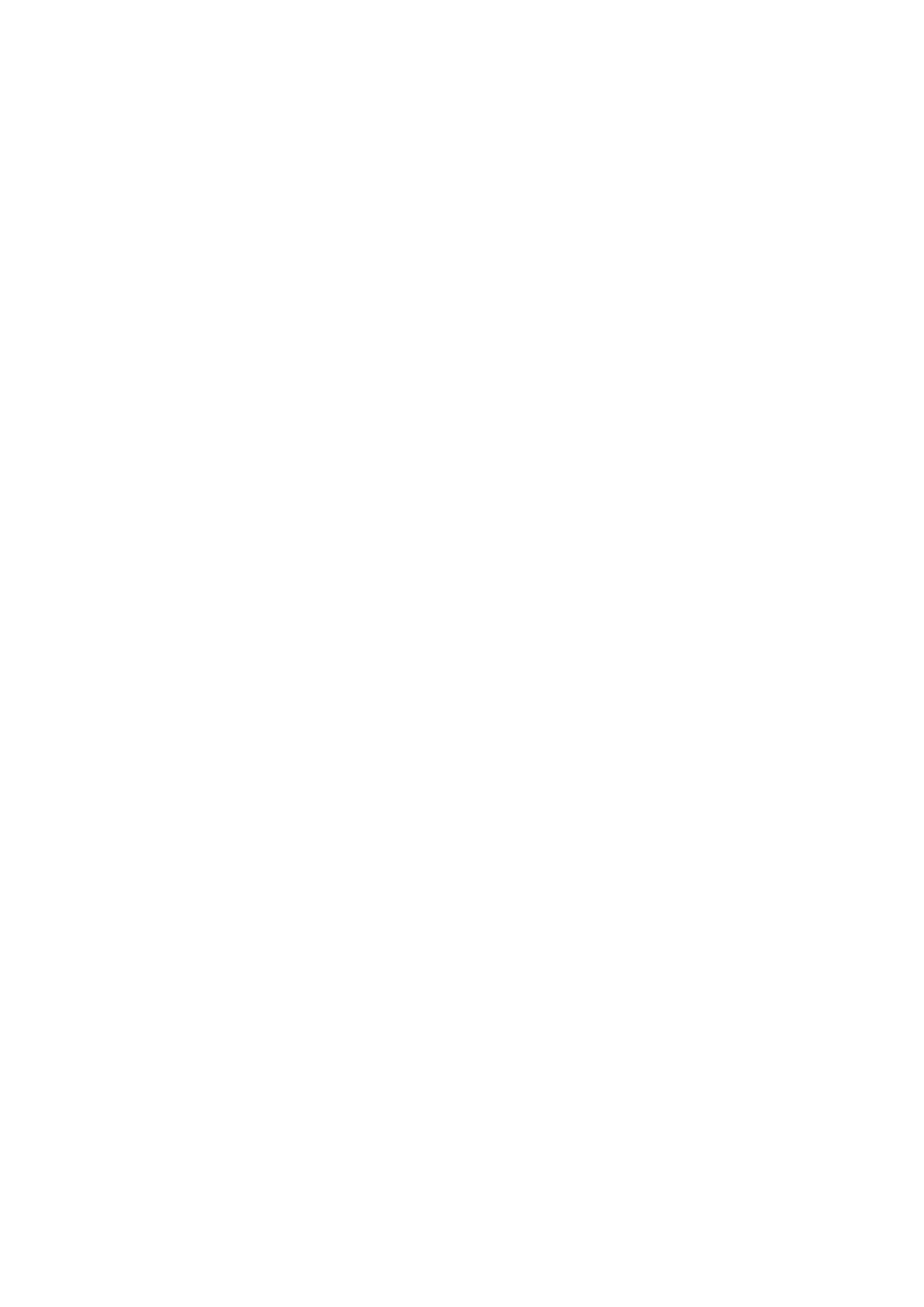<span id="page-8-0"></span>

# **Health Act 1993**

An Act relating to the provision of health services

R17 15/12/07

l

Health Act 1993 Effective: 15/12/07-09/01/09

page 1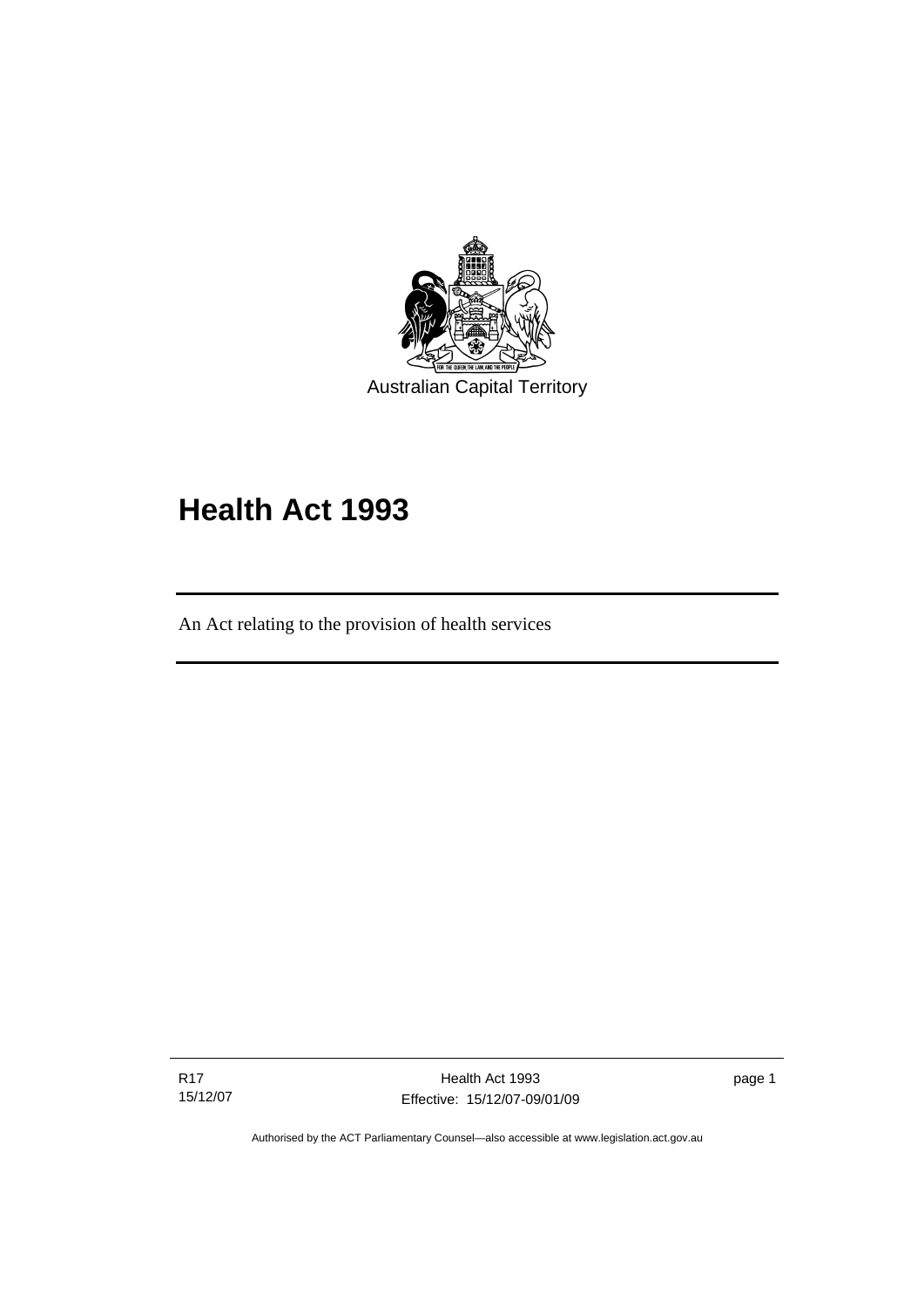#### <span id="page-9-0"></span>Part 1 **Preliminary**

Section 1

## **Part 1** Preliminary

#### **1 Name of Act**

This Act is the *Health Act 1993*.

#### **2 Dictionary**

The dictionary at the end of this Act is part of this Act.

*Note 1* The dictionary at the end of this Act defines certain terms used in this Act, and includes references (*signpost definitions*) to other terms defined elsewhere in this Act.

> For example, the signpost definition '*health professional*—see the *Health Professionals Act 2004*, section 14.' means that the term 'health professional' is defined in that section and applies to this Act.

*Note 2* A definition in the dictionary (including a signpost definition) applies to the entire Act unless the definition, or another provision of the Act, provides otherwise or the contrary intention otherwise appears (see Legislation Act,  $s$  155 and  $s$  156 (1)).

#### **3 Notes**

A note included in this Act is explanatory and is not part of this Act.

*Note* See Legislation Act, s 127 (1), (4) and (5) for the legal status of notes.

R17 15/12/07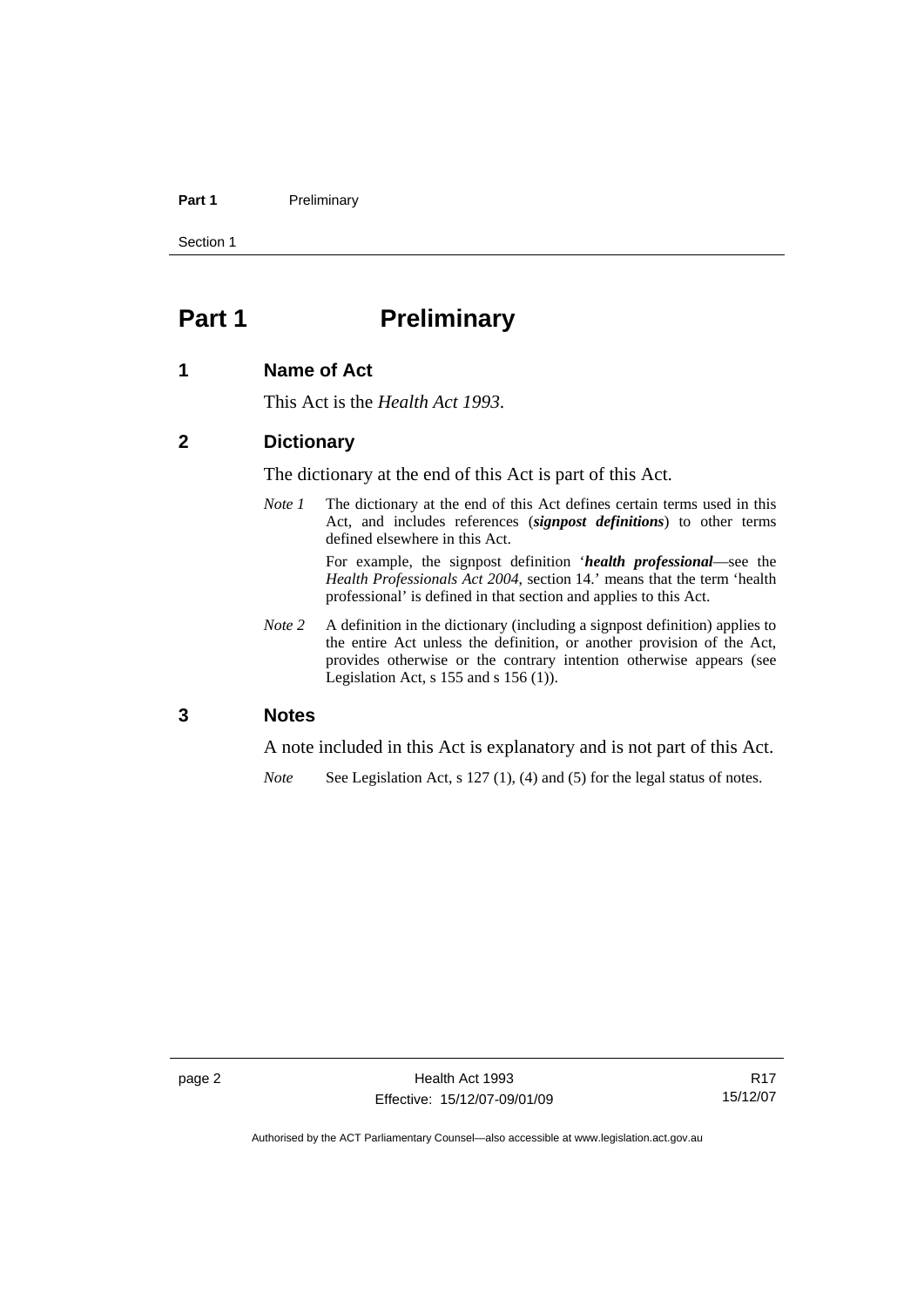#### <span id="page-10-0"></span>**4 Offences against Act—application of Criminal Code etc**

Other legislation applies in relation to offences against this Act.

*Note 1 Criminal Code*

The Criminal Code, ch 2 applies to all offences against this Act (see Code, pt 2.1).

The chapter sets out the general principles of criminal responsibility (including burdens of proof and general defences), and defines terms used for offences to which the Code applies (eg *conduct*, *intention*, *recklessness* and *strict liability*).

*Note 2 Penalty units* 

The Legislation Act, s 133 deals with the meaning of offence penalties that are expressed in penalty units.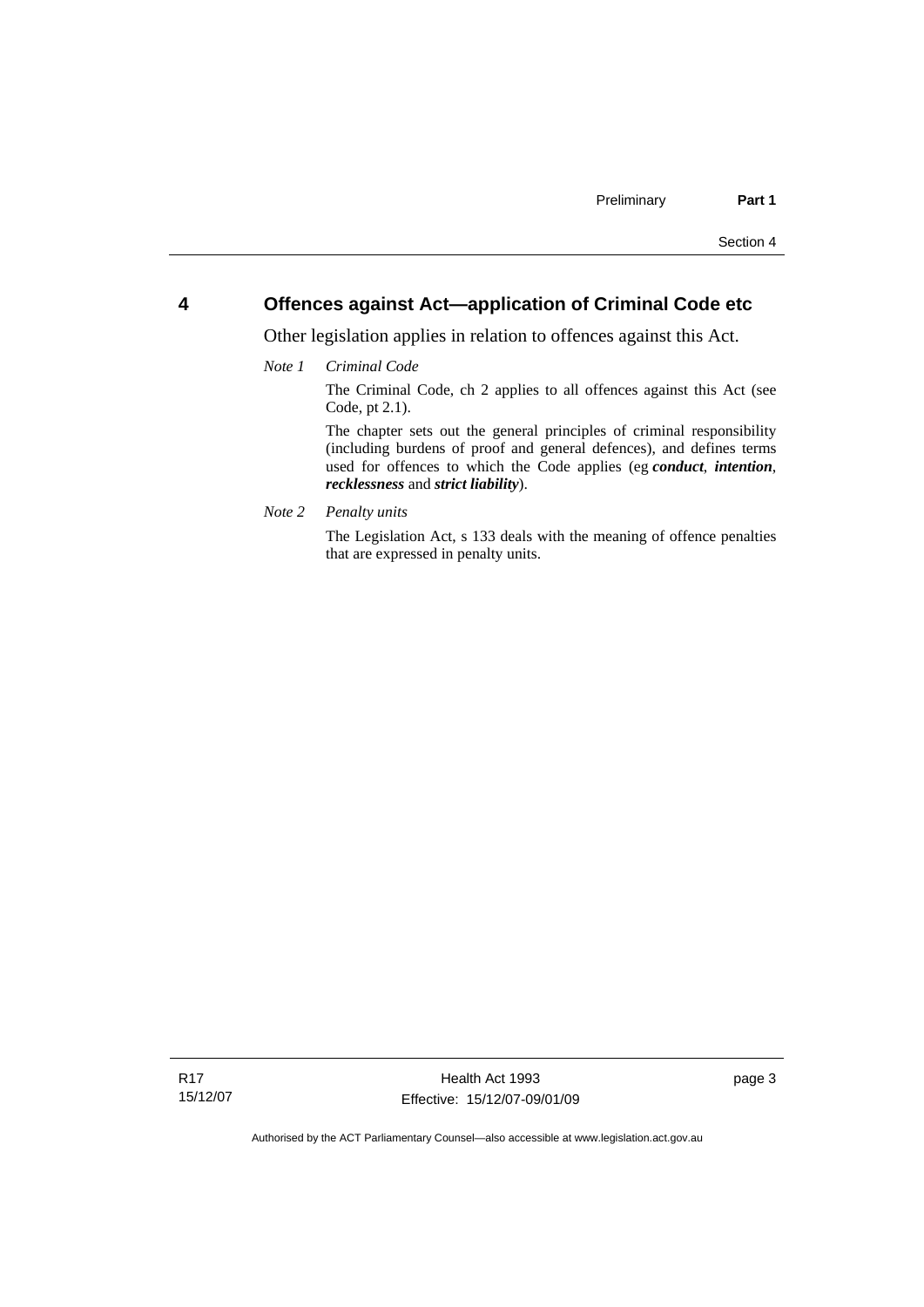#### <span id="page-11-0"></span>**Part 2** Important concepts

Section 5

### **Part 2 Important concepts**

#### **5 What is a** *health service***?**

For this Act, a *health service* is a service provided to someone (the *service user*) for any of the following purposes:

- (a) assessing, recording, maintaining or improving the physical, mental or emotional health, comfort or wellbeing of the service user;
- (b) diagnosing, treating or preventing an illness, disability, disorder or condition of the service user.

#### **6 What is a** *health facility***?**

(1) In this Act:

*health facility* means the following facilities where health services are provided:

- (a) a hospital, including a day hospital;
- (b) a hospice;
- (c) a nursing home;
- (d) a health professional's consulting room;
- (e) another facility ordinarily used by the Territory to provide health services;
- (f) any other facility prescribed by regulation for this section.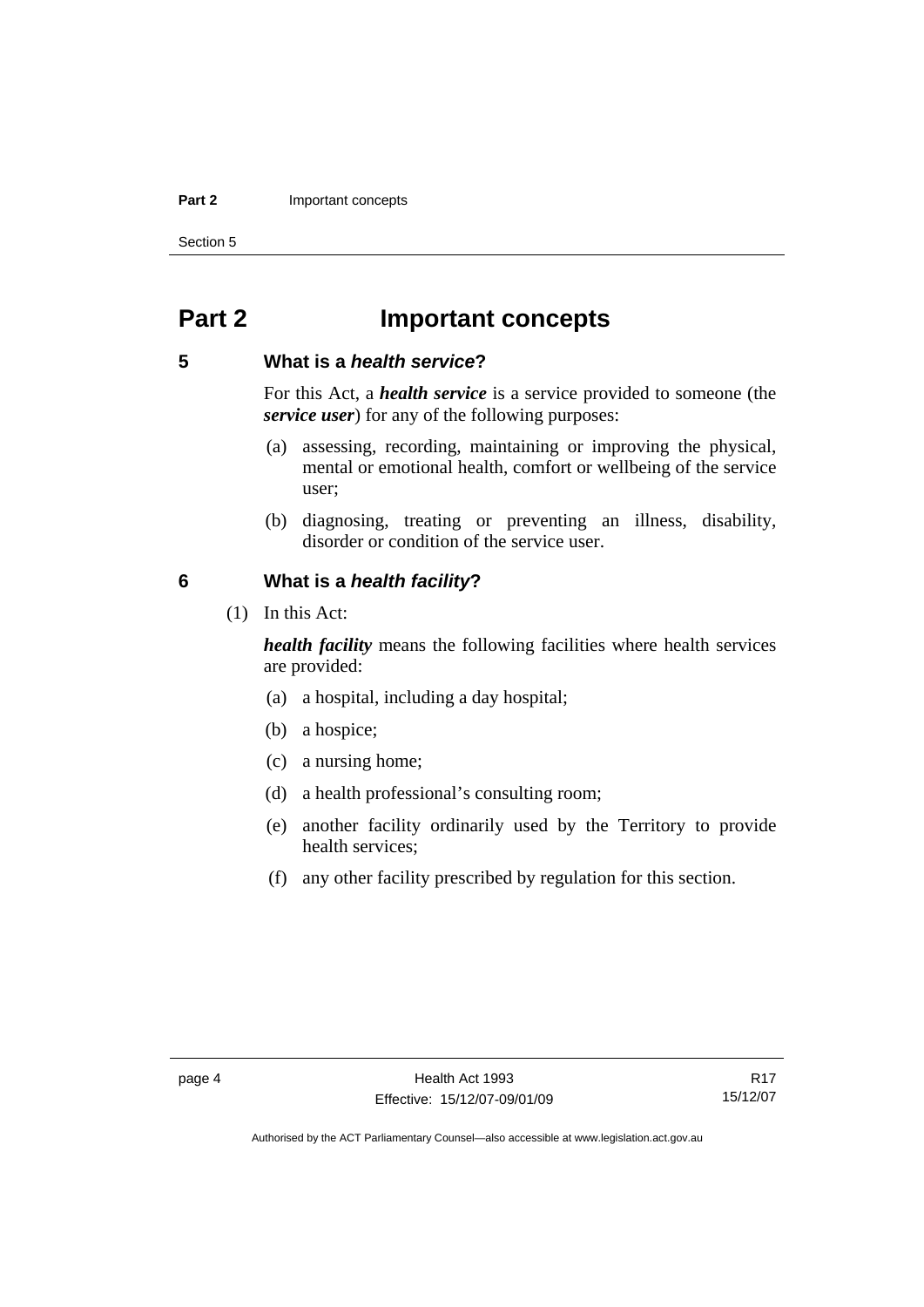#### <span id="page-12-0"></span>**7 Who is a** *health service provider***?**

In this Act:

#### *health service provider*—

- (a) means a health professional or other person who provides a health service; and
- (b) for a health facility, means a health service provider who—
	- (i) provides a health service at the health facility; or
	- (ii) uses the equipment or other facilities of the health facility to provide a health service elsewhere.

#### **Examples of people who may be health service providers**

- 1 a chiropractor
- 2 a dentist
- 3 a dental technician
- 4 a dental prosthetist
- 5 a doctor
- 6 a nurse
- 7 an osteopath
- 8 an optometrist
- 9 a pharmacist
- 10 a physiotherapist
- *Note* An example is part of the Act, is not exhaustive and may extend, but does not limit, the meaning of the provision in which it appears (see Legislation Act, s 126 and s 132).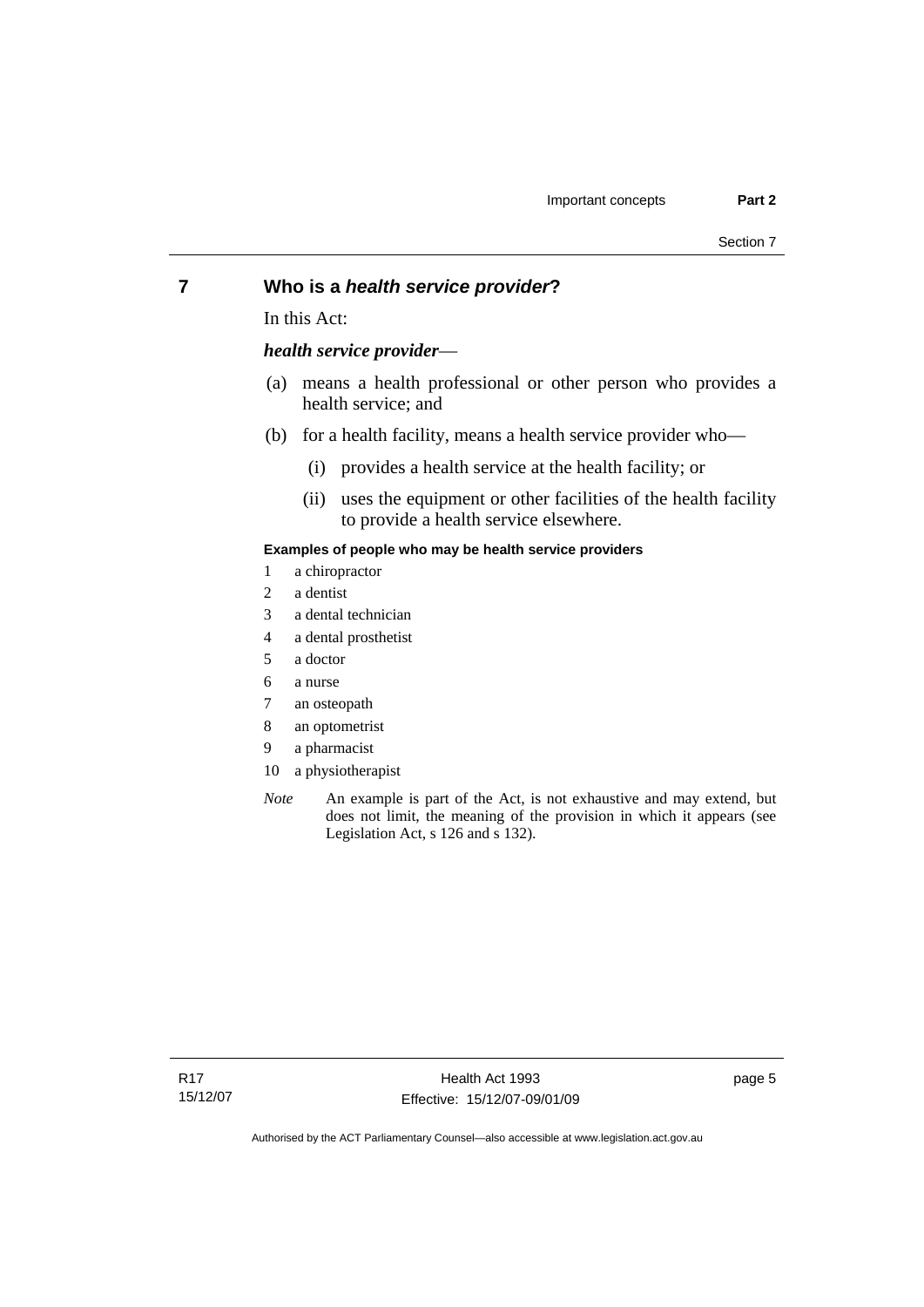#### <span id="page-13-0"></span>**Part 3** Health care principles

Section 10

### **Part 3 Health care principles**

#### **10 Objectives**

In providing health services the Territory shall have regard to the following objectives:

- (a) to improve the efficiency, effectiveness and quality of health services;
- (b) to guarantee equitable access to and participation in health services and to ensure that language and cultural differences are not barriers to such access or participation;
- (c) to maintain a strong and viable public hospital system and a full range of community health services;
- (d) to support worker and community participation in the development of policies for the delivery of health services;
- (e) to ensure that the community is aware of the range of health services that is available and that patients have information that is sufficient to enable them to make informed choices;
- (f) to foster disease prevention and primary health care;
- (g) to cooperate with community groups in the provision of health services.

#### **11 Medicare principles and commitments**

- (1) The following guidelines govern the delivery of public hospital services to eligible persons in the ACT:
	- *Note* The guidelines focus on the provision of public hospital services to eligible persons, but operate in an environment where eligible persons have the right to choose private health care in public and private hospitals supported by private health insurance.

R17 15/12/07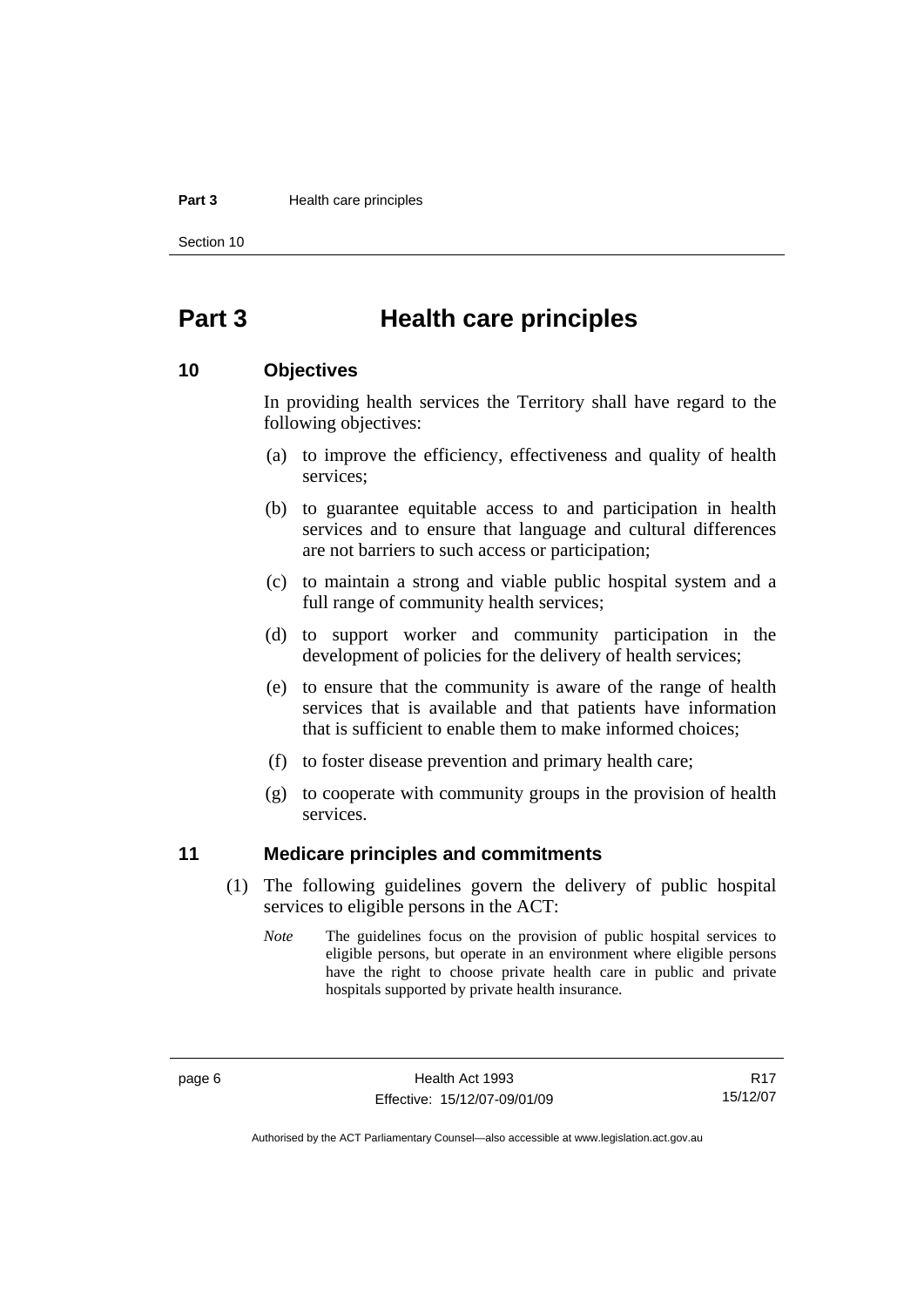- (a) eligible persons must be given the choice to receive public hospital services free of charge as public patients;
	- *Note 1* Hospital services include in-patient, outpatient, emergency services (including primary care where appropriate) and day patient services consistent with currently acceptable medical and health service standards.
	- *Note 2* At the time of admission to a hospital, or as soon as practicable after that, an eligible person will be required to elect or confirm whether he or she wishes to be treated as a public or private patient.
- (b) access to public hospital services is to be on the basis of clinical need;
	- *Note 1* None of the following factors are to be a determinant of an eligible person's priority for receiving hospital services:
		- (a) whether or not an eligible person has health insurance;
		- (b) an eligible person's financial status or place of residence;
		- (c) whether or not an eligible person intends to elect, or elects, to be treated as a public or private patient.
	- *Note 2* This guideline applies equally to waiting times for elective surgery.
- (c) to the maximum practicable extent, the Territory will ensure the provision of public hospital services equitably to all eligible persons, regardless of their geographical location;
	- *Note 1* This guideline does not require a local hospital to be equipped to provide eligible persons with every hospital service they may need.
	- *Note 2* In rural and remote areas, the Territory should ensure provision of reasonable public access to a basic range of hospital services that are in accord with clinical practices.

page 7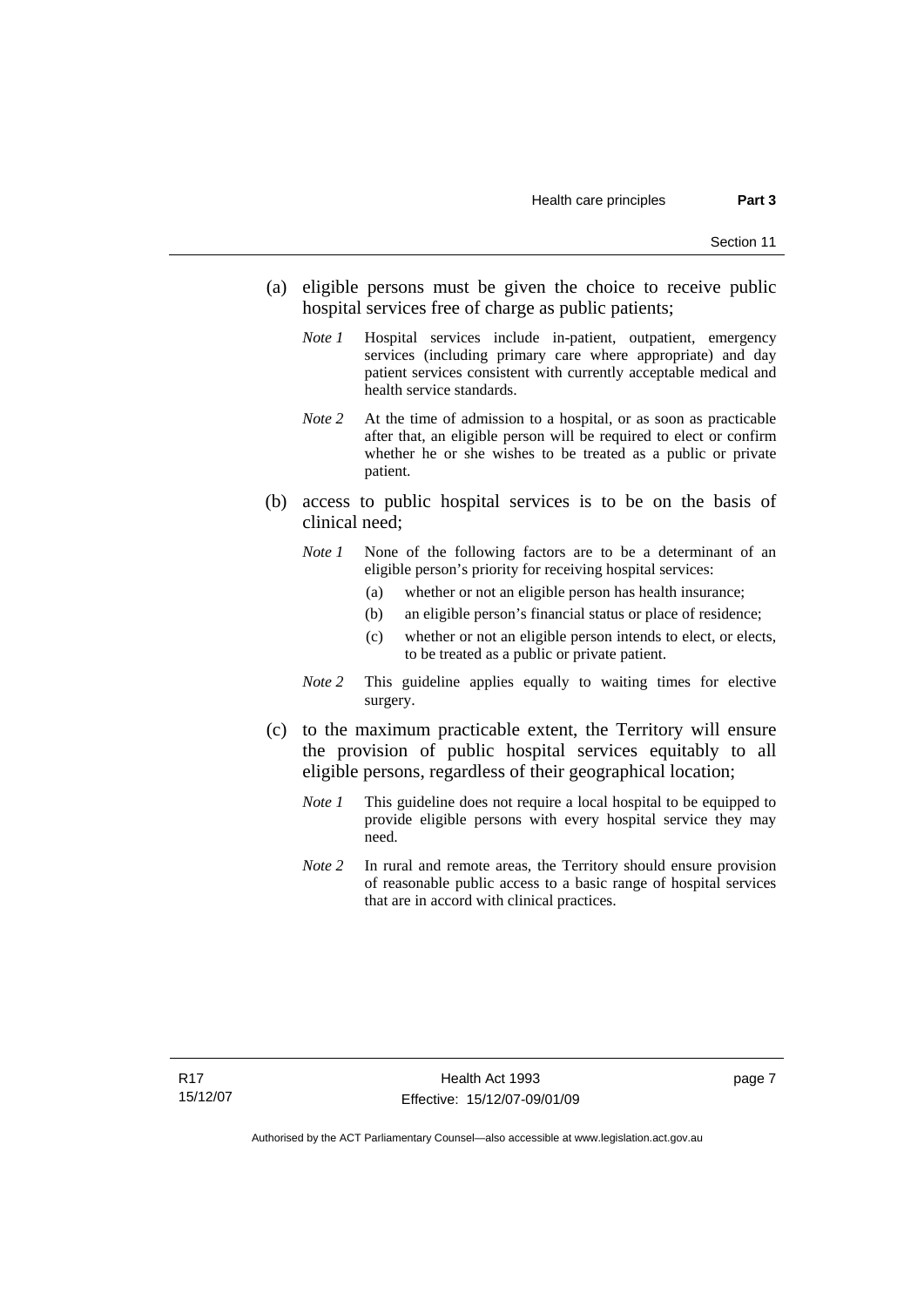#### <span id="page-15-0"></span>**Part 3** Health care principles

Section 12

- (d) the Commonwealth and the Territory must make available information on the public hospital services eligible persons can expect to receive as public patients;
	- *Note 1* The joint Commonwealth/Territory development of a Public Patients Hospital Charter for the Territory will be a vehicle for the public dissemination of this information.
	- *Note* 2 The Charter will set out the public hospital services available to public patients.
- (e) the Commonwealth and the Territory are committed to making improvements in the efficiency, effectiveness and quality of hospital service delivery.
	- *Note* This includes a commitment to quality improvement, outcome measurement, management efficiency and effort to integrate the delivery of hospital and other health and community services.
- (2) A word or expression used in the *Medicare Agreements Act 1992* (Cwlth) has the same meaning in subsection (1).

#### **12 Legal effect**

Nothing in this part is to be taken to create any legal rights not in existence before the enactment of this part or to affect any legal rights in existence before that enactment or that would, apart from this part, have come into existence after that enactment.

page 8 **Health Act 1993** Effective: 15/12/07-09/01/09

R17 15/12/07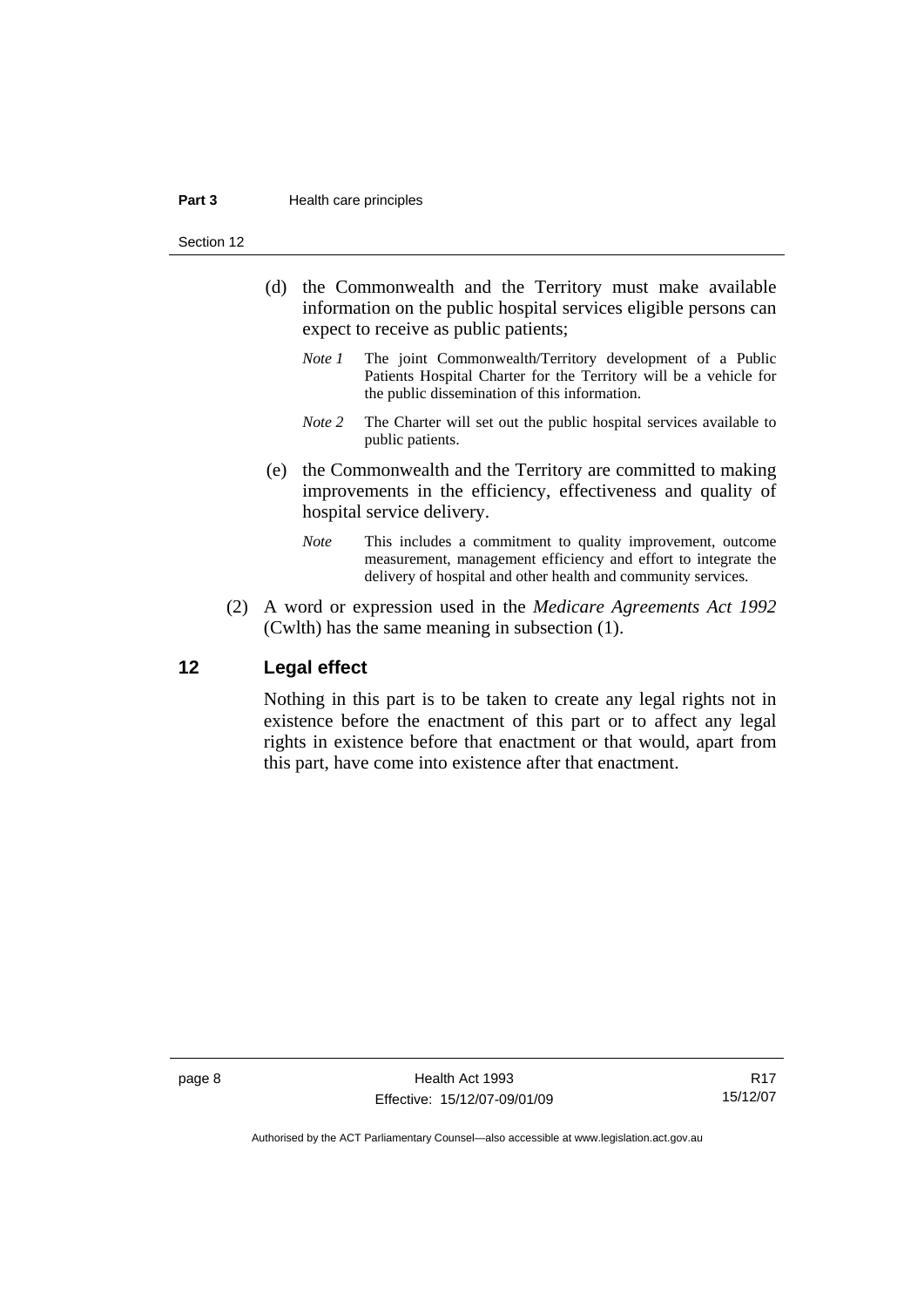### <span id="page-16-0"></span>**Part 4 Quality assurance**

### **Division 4.1 Quality assurance—important concepts**

#### **20 Definitions—pt 4**

In this part:

*CEO*—

- (a) of a health facility—see section 22; and
- (b) of a health professional organisation—see section 23.

*health facility QAC*, for a health facility, means a committee approved under section 25 as a quality assurance committee for the health facility.

*health professional organisation*—see section 21.

*health professional organisation QAC*, for a health professional organisation, means a committee approved under section 26 as a quality assurance committee for the health professional organisation.

*health service report*—see section 38.

*ministerial report*—see section 41.

*special purpose QAC* means a committee approved under section 27 for a purpose.

*Note Quality assurance committee* is defined for the Act in s 24.

#### **21 What is a** *health professional organisation***?**

In this part:

*health professional organisation* means an entity that—

page 9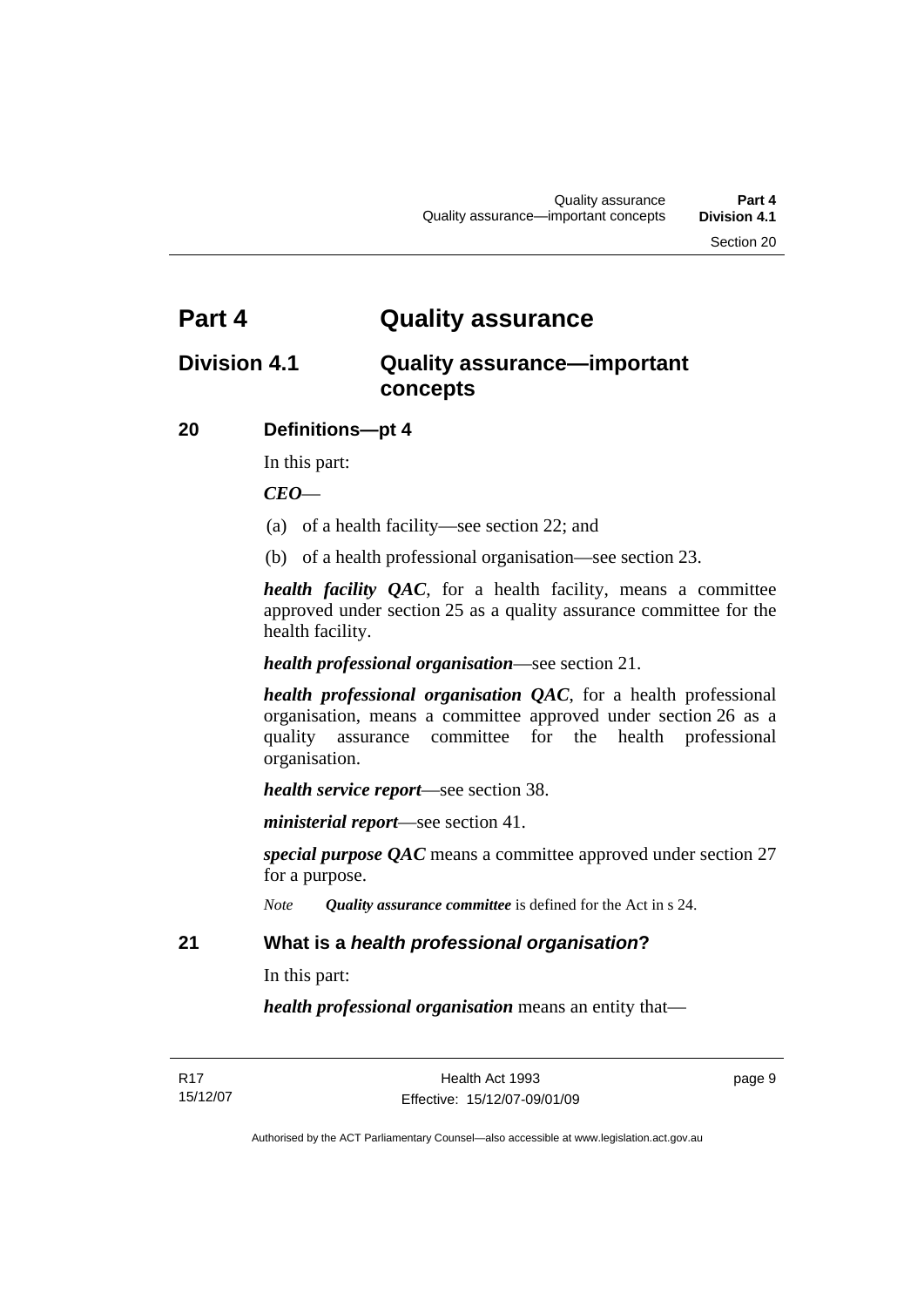- <span id="page-17-0"></span> (a) is an association, society, college, faculty or other body of professionals who provide a health service; and
- (b) is prescribed by regulation for this section.

#### **22 Who is the** *CEO* **of a health facility?**

In this part:

*CEO*, of a health facility, means—

- (a) for a health facility operated by the Territory—the chief executive; or
- (b) in any other case—the person with overall responsibility for the control of the health facility.

#### **23 Who is the** *CEO* **of a health professional organisation?**

In this part:

*CEO*, of a health professional organisation, means the person with overall responsibility for the control of the health professional organisation.

### **Division 4.2 Quality assurance—quality assurance committees**

#### **24 What is a** *quality assurance committee***?**

In this Act:

*quality assurance committee* means—

- (a) a health facility QAC; or
- (b) a health professional organisation QAC; or
- (c) a special purpose QAC.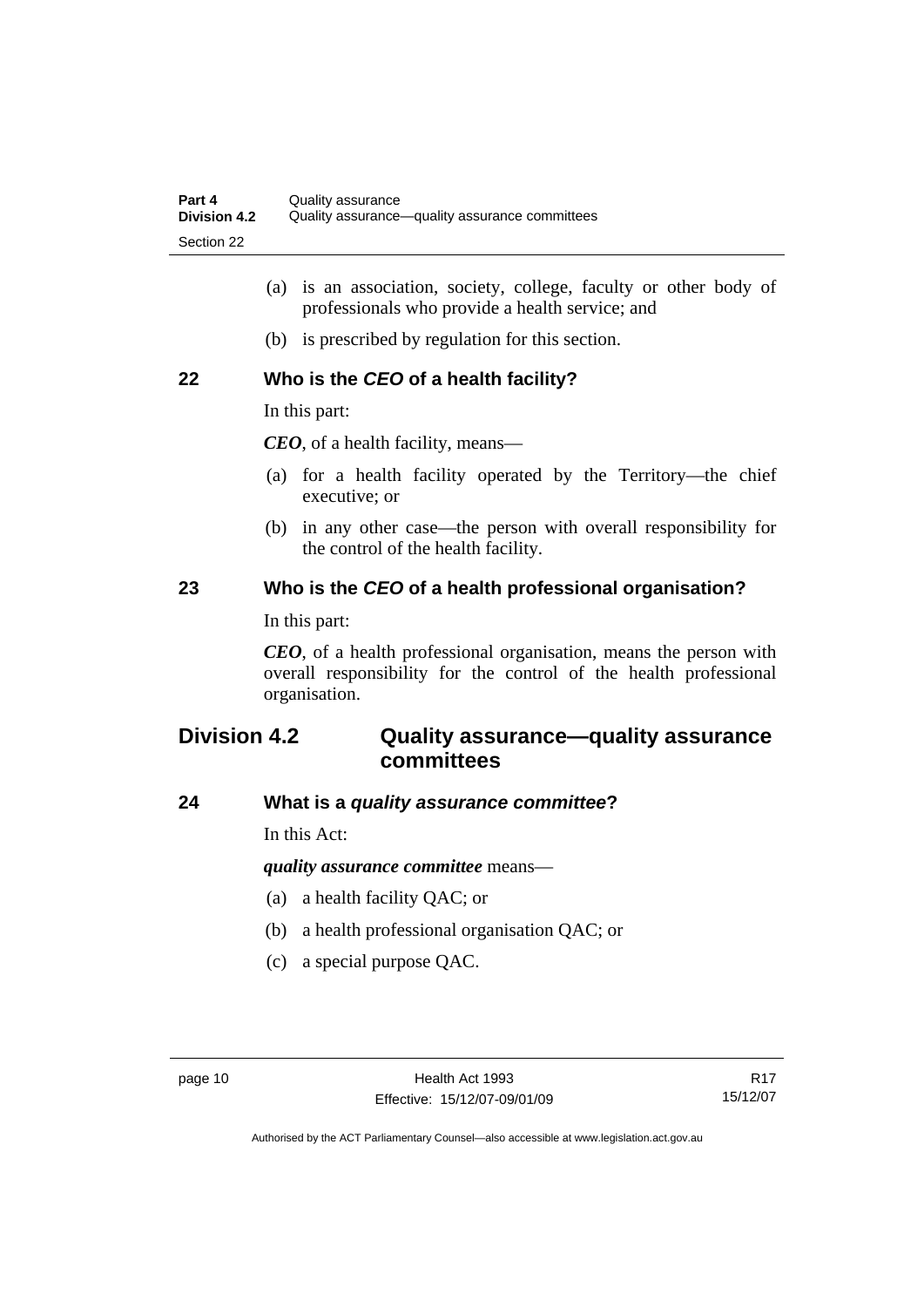#### <span id="page-18-0"></span>**25 Approval of health facility QACs**

- (1) The Minister may approve a stated committee as a quality assurance committee for a stated health facility.
- (2) An approval is a notifiable instrument.
	- *Note* A notifiable instrument must be notified under the Legislation Act.

#### **26 Approval of health professional organisation QACs**

- (1) The Minister may approve a stated committee as a quality assurance committee for a stated health professional organisation.
- (2) An approval is a notifiable instrument.

*Note* A notifiable instrument must be notified under the Legislation Act.

#### **27 Approval of special purpose QACs**

- (1) The Minister may approve a stated committee as a quality assurance committee for a stated purpose.
- (2) An approval is a notifiable instrument.

*Note* A notifiable instrument must be notified under the Legislation Act.

#### **28 Quality assurance committees—criteria for approval**

The Minister may approve a committee as a quality assurance committee under section 25, section 26 or section 27 only if satisfied that—

- (a) the committee's functions would be facilitated by the members, and other people mentioned in section 34, being protected from liability under section 34 (Quality assurance committees—protection of members etc from liability); and
- (b) it is in the public interest for part 8 (Secrecy) to apply to information held by the committee members.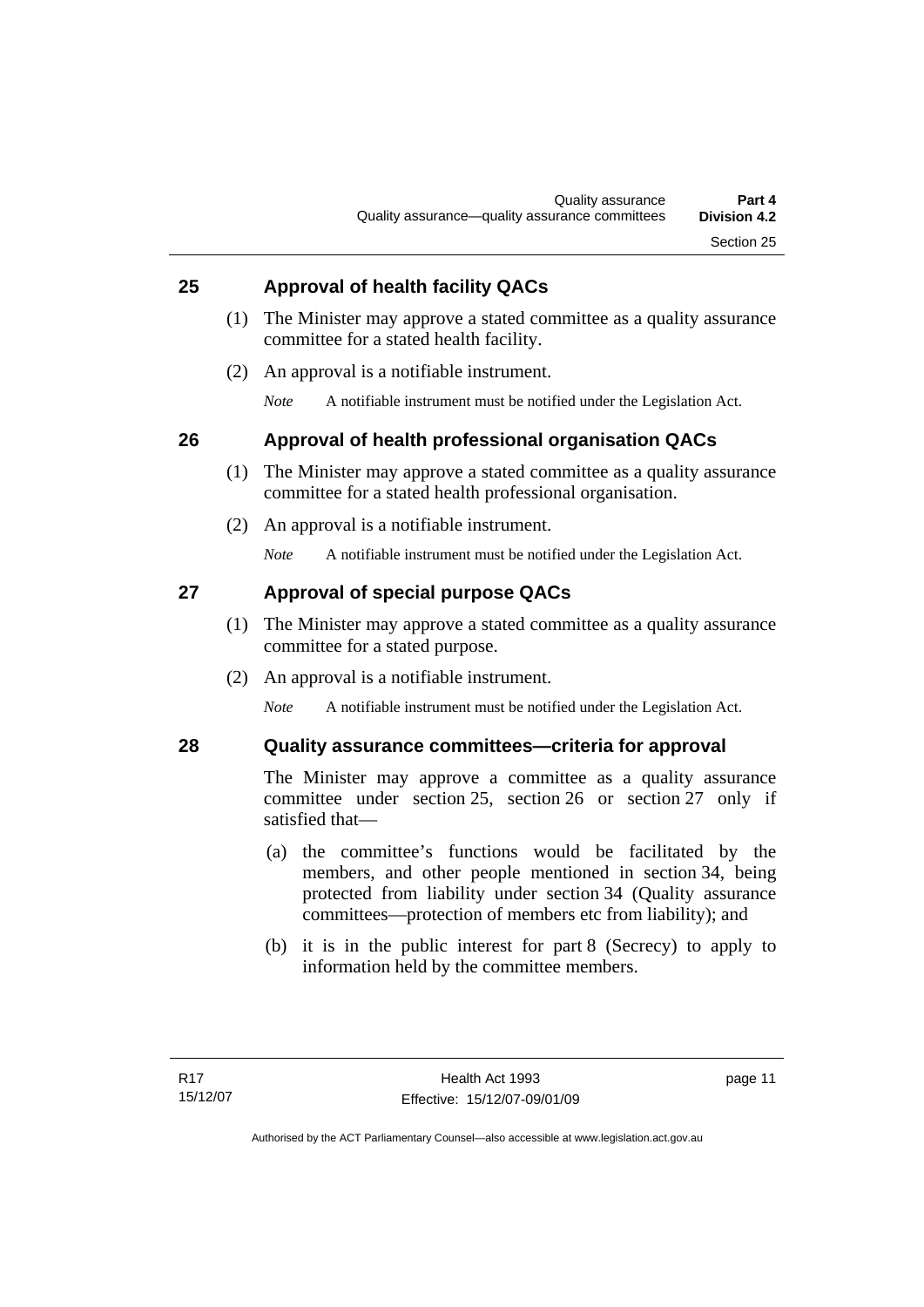#### <span id="page-19-0"></span>**29 Quality assurance committees—revocation of approval**

The Minister may revoke the approval of a committee as a quality assurance committee if—

- (a) the Minister is not satisfied about 1 or both of the criteria mentioned in section 28 in relation to the committee; or
- (b) the committee has failed to prepare a health service report as required under section 38; or
- (c) the committee has failed to give a health service report as required under section 39; or
- (d) the committee has failed to prepare, or give, a ministerial report as required under section 41 (Annual quality assurance committee report to Minister); or
- (e) the committee has failed to prepare a report as required by a regulation made under section 42 (Other quality assurance reports); or
- (f) for the last year, none of the members of the committee has held sensitive information in the exercise of a function under this Act.
- *Note 1 Sensitive information* is defined in s 124.
- *Note* 2 Power to make a statutory instrument includes power to amend or repeal the instrument. The power to amend or repeal the instrument is exercisable in the same way, and subject to the same conditions, as the power to make the instrument (see Legislation Act, s 46).

#### **30 Quality assurance committees—functions**

A quality assurance committee has the following functions:

- (a) to facilitate the improvement of health services provided in the ACT;
- (b) any other function given to the committee under this Act.

R17 15/12/07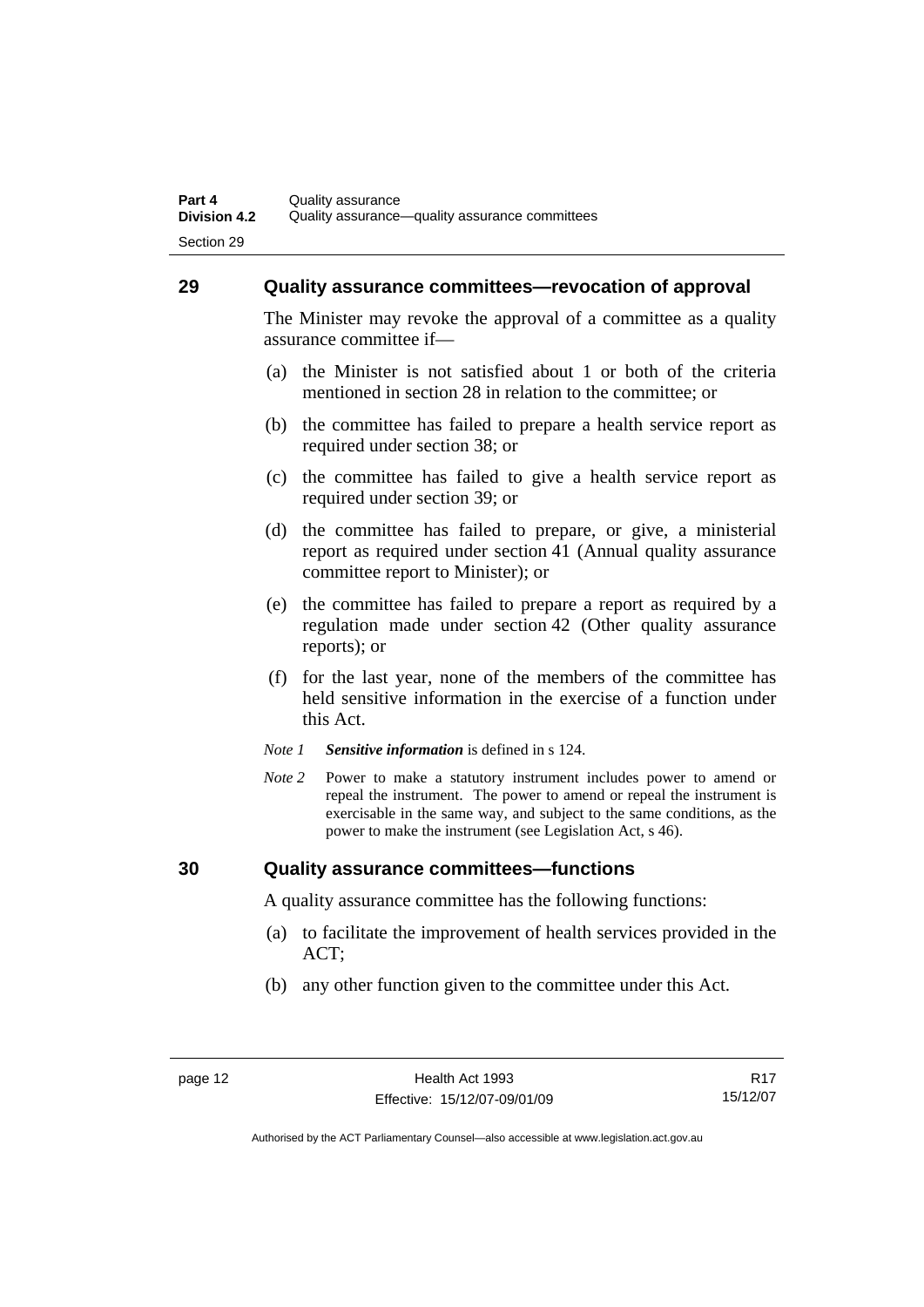#### <span id="page-20-0"></span>**31 Quality assurance committees—appointment of members**

- (1) The CEO of a health facility must appoint the members of a health facility QAC for the health facility.
- (2) The CEO of a health professional organisation must appoint the members of a health professional organisation QAC for the health professional organisation.
- (3) The chief executive must appoint the members of a special purpose QAC.
	- *Note 1* For the making of appointments (including acting appointments), see the Legislation Act, pt 19.3.
	- *Note 2* In particular, an appointment may be made by naming a person or nominating the occupant of a position (see Legislation Act, s 207).
	- *Note 3* A person may be reappointed to a position if the person is eligible to be appointed to the position (see Legislation Act, s 208 and dict, pt 1, def *appoint*).

#### **32 Quality assurance committees—disclosure of interests**

- (1) Section 190 (Disclosure of interests by committee members) applies to quality assurance committees.
- (2) If a person acting under the direction of a quality assurance committee has a material interest in an issue being considered, or about to be considered, by the committee, the person must disclose the nature of the interest at a committee meeting as soon as practicable after the relevant facts come to the person's knowledge.
- (3) In this section:

*material interest*—see section 190 (4).

#### **33 Quality assurance committees—procedure**

In exercising its functions, a quality assurance committee—

(a) must comply with the rules of natural justice; and

page 13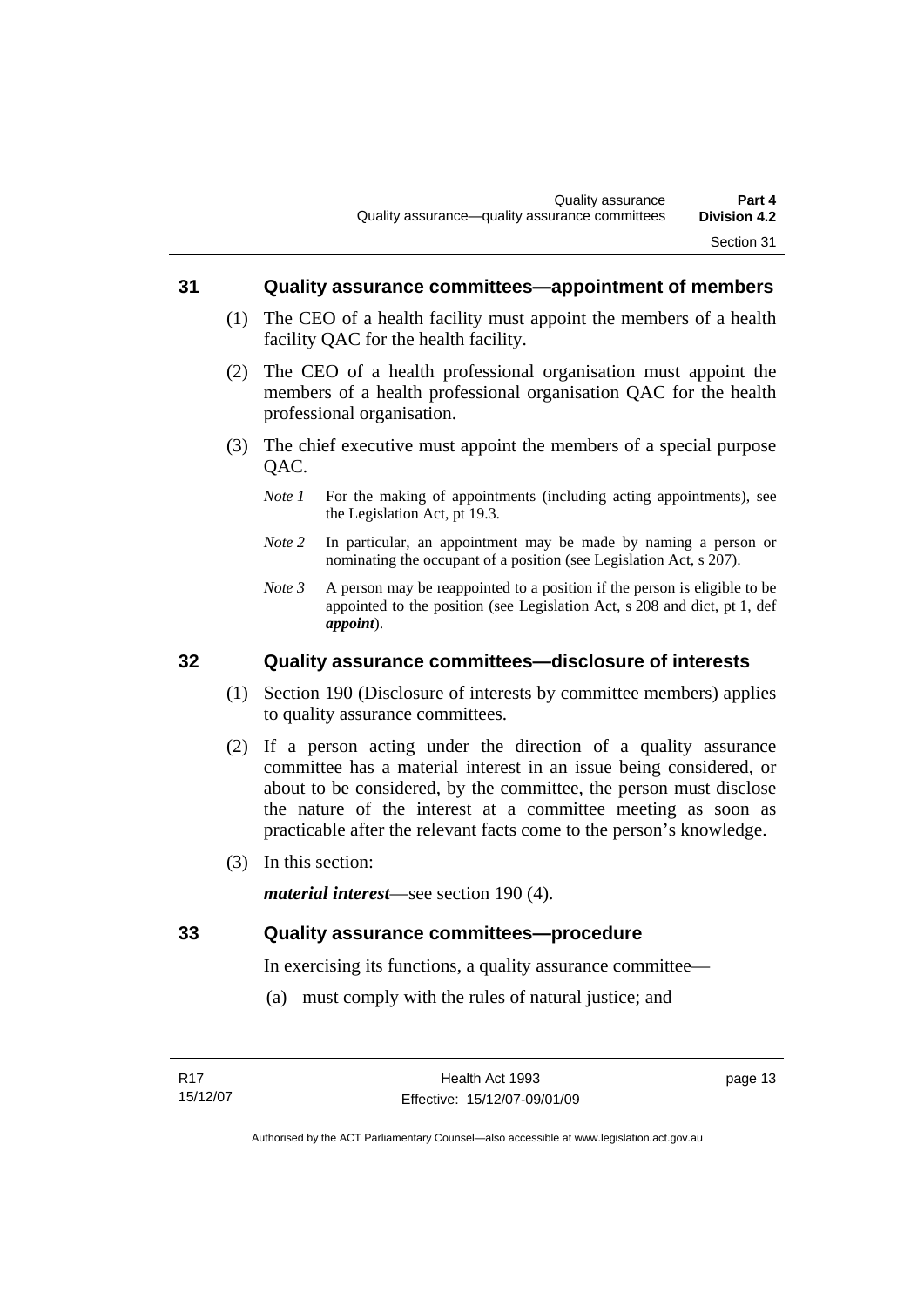- <span id="page-21-0"></span> (b) is not bound by the rules of evidence but may inform itself of anything in the way it considers appropriate; and
- (c) may do whatever it considers necessary or convenient for the fair and prompt conduct of its functions.

#### **34 Quality assurance committees—protection of members etc from liability**

(1) In this section:

*relevant person*, for a quality assurance committee—

- (a) means a person who is, or has been, a member of the committee; and
- (b) includes anyone engaging in conduct under the direction of a person who is a member of the committee.
- (2) A relevant person for a quality assurance committee is not personally liable for anything done or omitted to be done honestly and without recklessness—
	- (a) in the exercise of a function under this Act; or
	- (b) in the reasonable belief that the act or omission was in the exercise of a function under this Act.
	- *Note* A reference to an Act includes a reference to the statutory instruments made or in force under the Act, including any regulation (see Legislation Act, s 104).
- (3) Any civil liability that would, apart from this section, attach to a relevant person for a quality assurance committee attaches instead to—
	- (a) if the committee is a health facility QAC for a health facility the health facility; or
	- (b) if the committee is a health professional organisation QAC for a health professional organisation—the health professional organisation; or

R17 15/12/07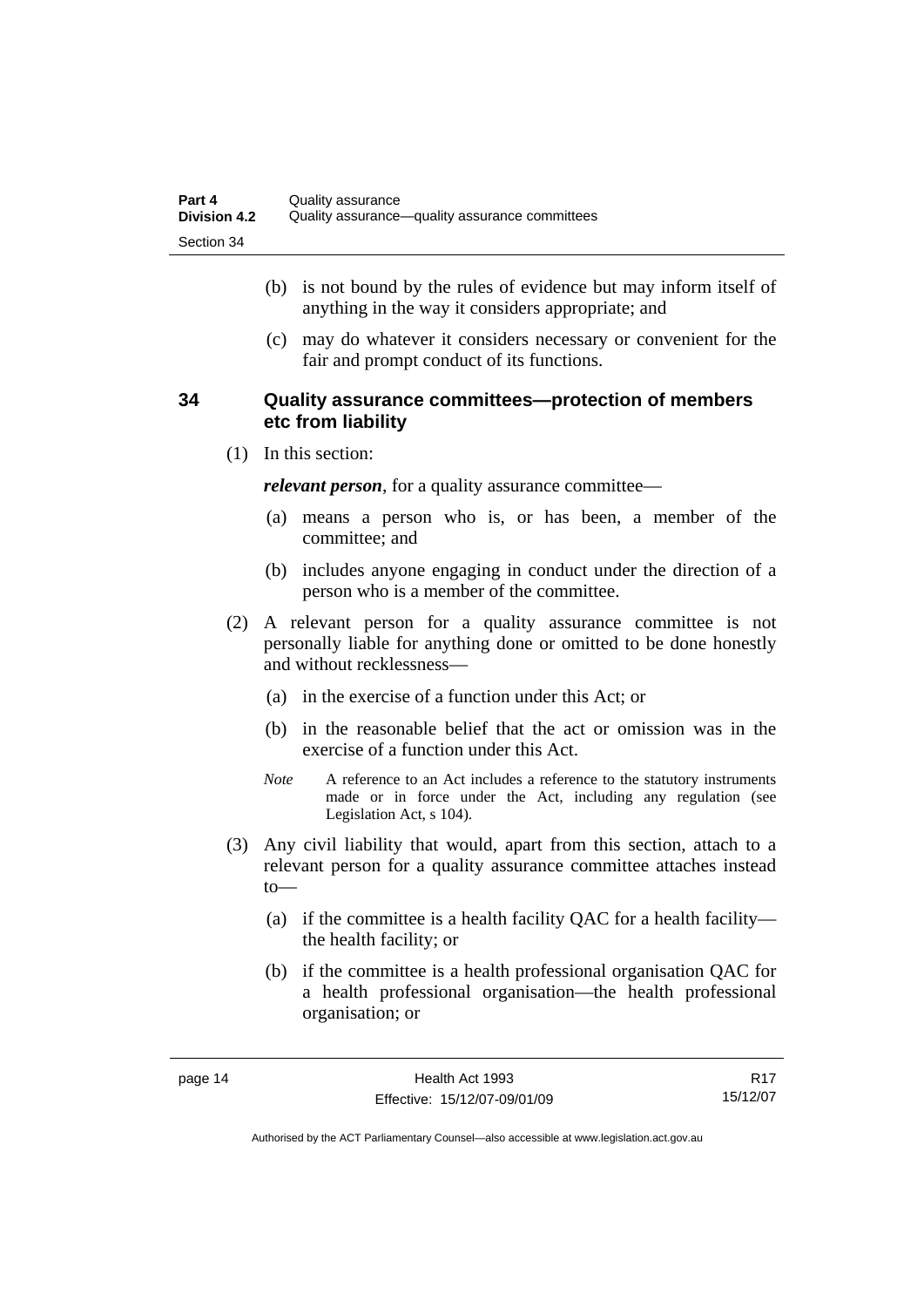(c) if the committee is a special purpose QAC—the Territory.

#### <span id="page-22-0"></span>**35 Quality assurance committees—obtaining information**

- (1) A quality assurance committee carrying out a function under this Act may ask anyone to give the committee information, including protected information, that is relevant to the committee carrying out the function.
	- *Note* The identity of a person who gives information to a committee under this section is protected (see pt 8).
- (2) When asking anyone for information, the committee must tell the person that giving false or misleading information is an offence against the Criminal Code, section 338 (Giving false or misleading information).
- (3) If someone gives information honestly and without recklessness to a quality assurance committee under subsection (1)—
	- (a) the giving of the information is not—
		- (i) a breach of confidence; or
		- (ii) a breach of professional etiquette or ethics; or
		- (iii) a breach of a rule of professional conduct; and
	- (b) the person does not incur civil or criminal liability only because of the giving of the information.

### **Division 4.3 Assessment and evaluation of health services**

#### **36 Assessment and evaluation of health services**

 (1) A health facility QAC for a health facility may assess and evaluate health services provided by health service providers for the health facility by carrying out a quality assurance activity with the health service providers.

page 15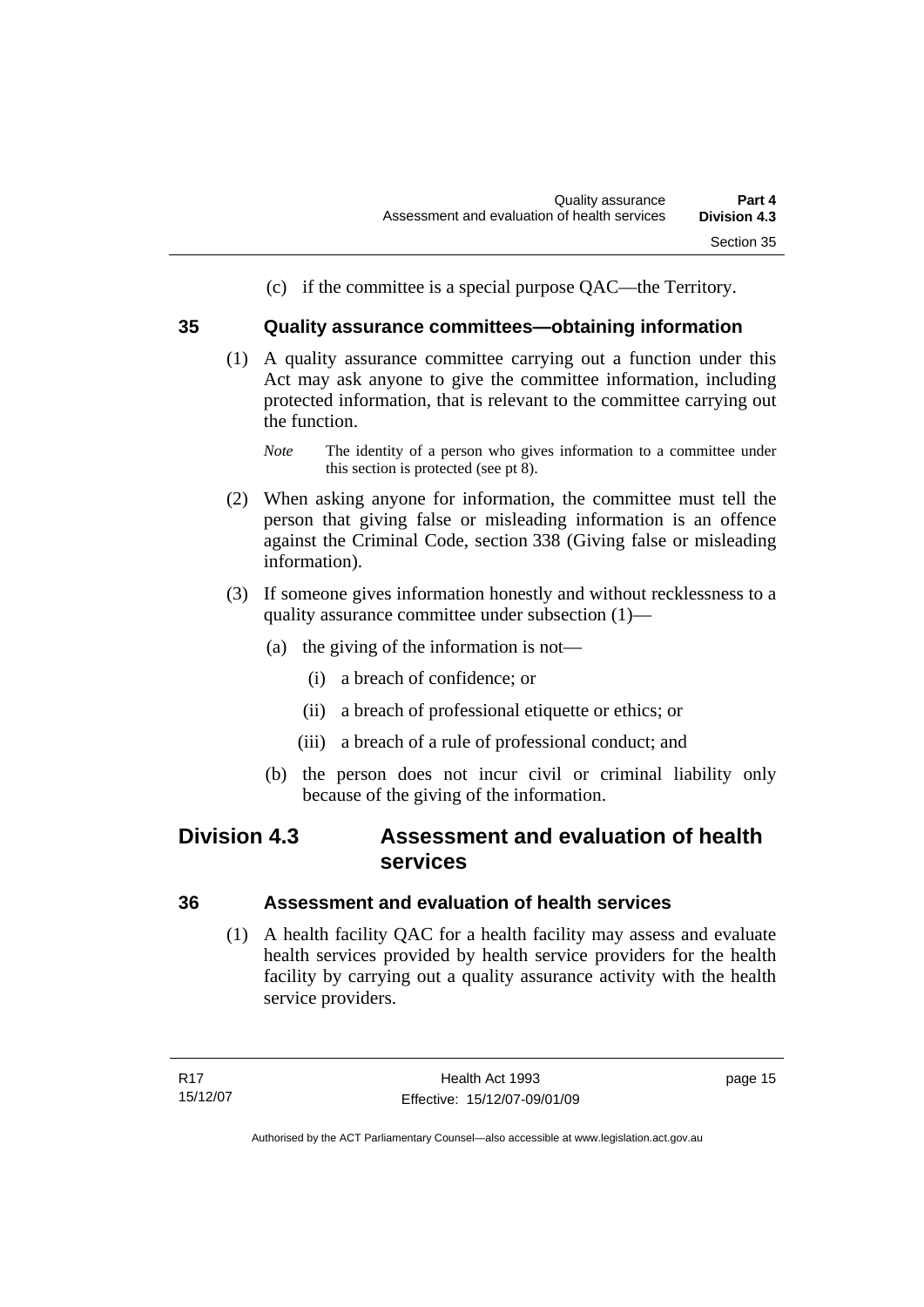<span id="page-23-0"></span>

| Part 4              | Quality assurance                            |
|---------------------|----------------------------------------------|
| <b>Division 4.3</b> | Assessment and evaluation of health services |
| Section 37          |                                              |

- (2) A health professional organisation QAC for a health professional organisation may assess and evaluate health services provided by health service providers who are members of a health professional organisation by carrying out a quality assurance activity with the health service providers.
- (3) A special purpose QAC may, for a purpose for which it was approved, assess and evaluate health services provided by health service providers for any health facility by carrying out a quality assurance activity with the health service providers.
- (4) In this section:

*quality assurance activity* means an activity approved as a quality assurance activity under section 37.

#### **37 Approval of quality assurance activities**

- (1) The Minister may approve an activity as a quality assurance activity if satisfied that the activity is designed to evaluate, monitor or improve the quality of a health service.
- (2) An approval is a notifiable instrument.

*Note* A notifiable instrument must be notified under the Legislation Act.

#### **Examples of activities designed to evaluate, monitor or improve the quality of a health service**

- 1 clinical audits
- 2 records audits
- 3 peer review
- 4 quality review
- 5 investigation into disease and death.
- *Note* An example is part of the Act, is not exhaustive and may extend, but does not limit, the meaning of the provision in which it appears (see Legislation Act, s 126 and s 132).

R17 15/12/07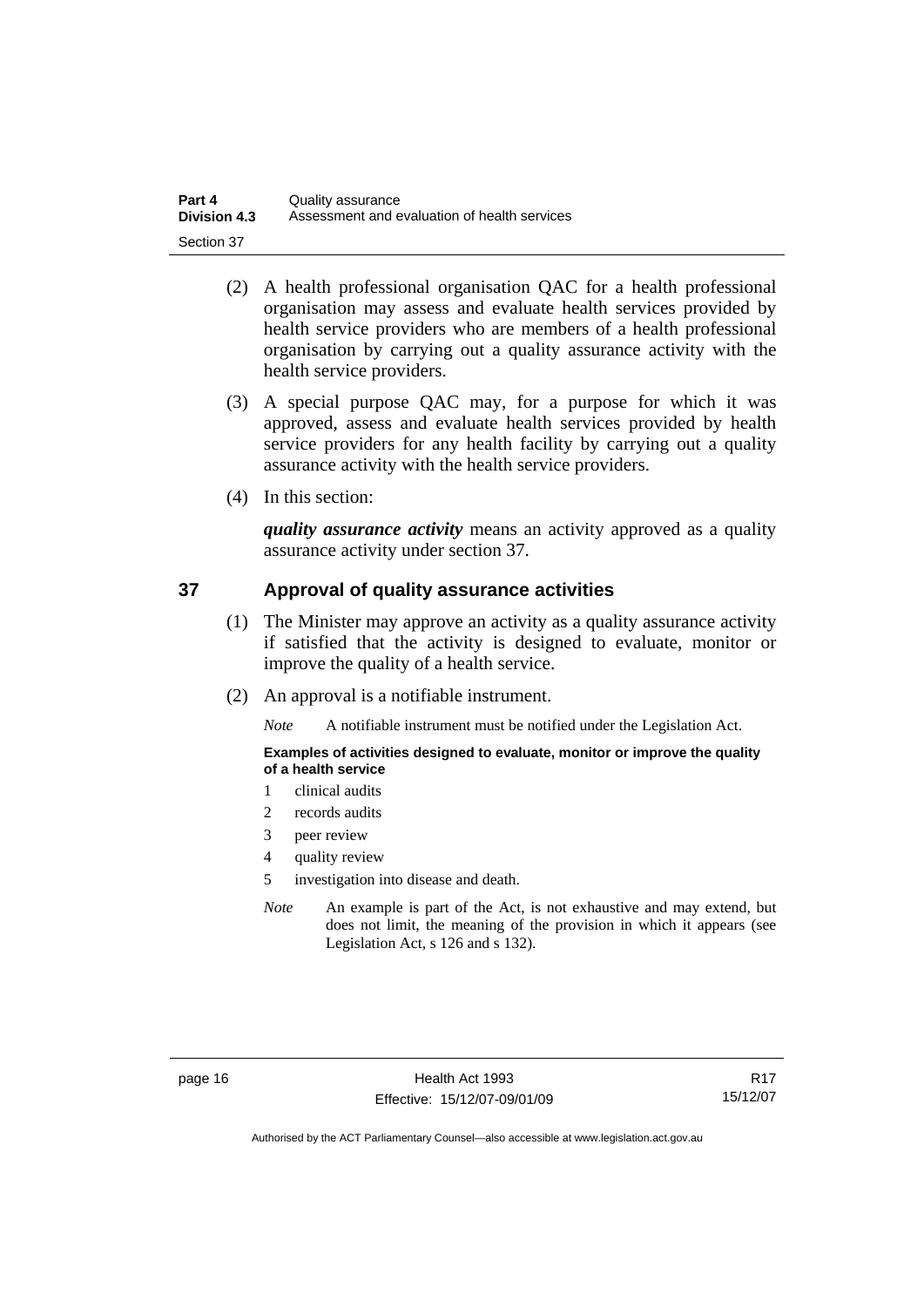#### <span id="page-24-0"></span>**38 Preparing health service reports**

- (1) This section applies to a quality assurance committee if it completes an assessment and evaluation under section 36.
- (2) The quality assurance committee must prepare a report (a *health service report*) about the assessment and evaluation.
	- *Note* The report must be prepared as soon as possible (see Legislation Act, s 151B).
- (3) The health service report must include the following:
	- (a) details of the health services assessed and evaluated;
	- (b) the results of the assessment and evaluation;
	- (c) the committee's conclusions;
	- (d) the committee's recommendations (if any).

#### **39 Giving health service reports to CEO or chief executive**

- (1) This section applies to a quality assurance committee if it prepares a health service report.
- (2) The quality assurance committee must give a copy of the report to—
	- (a) if the committee is a health facility QAC for a health facility the CEO of the health facility; or
	- (b) if the committee is a health professional organisation QAC for a health professional organisation—the CEO of the health professional organisation; or
	- (c) if the committee is a special purpose QAC—the chief executive.
	- *Note* The report must be given as soon as possible (see Legislation Act, s 151B).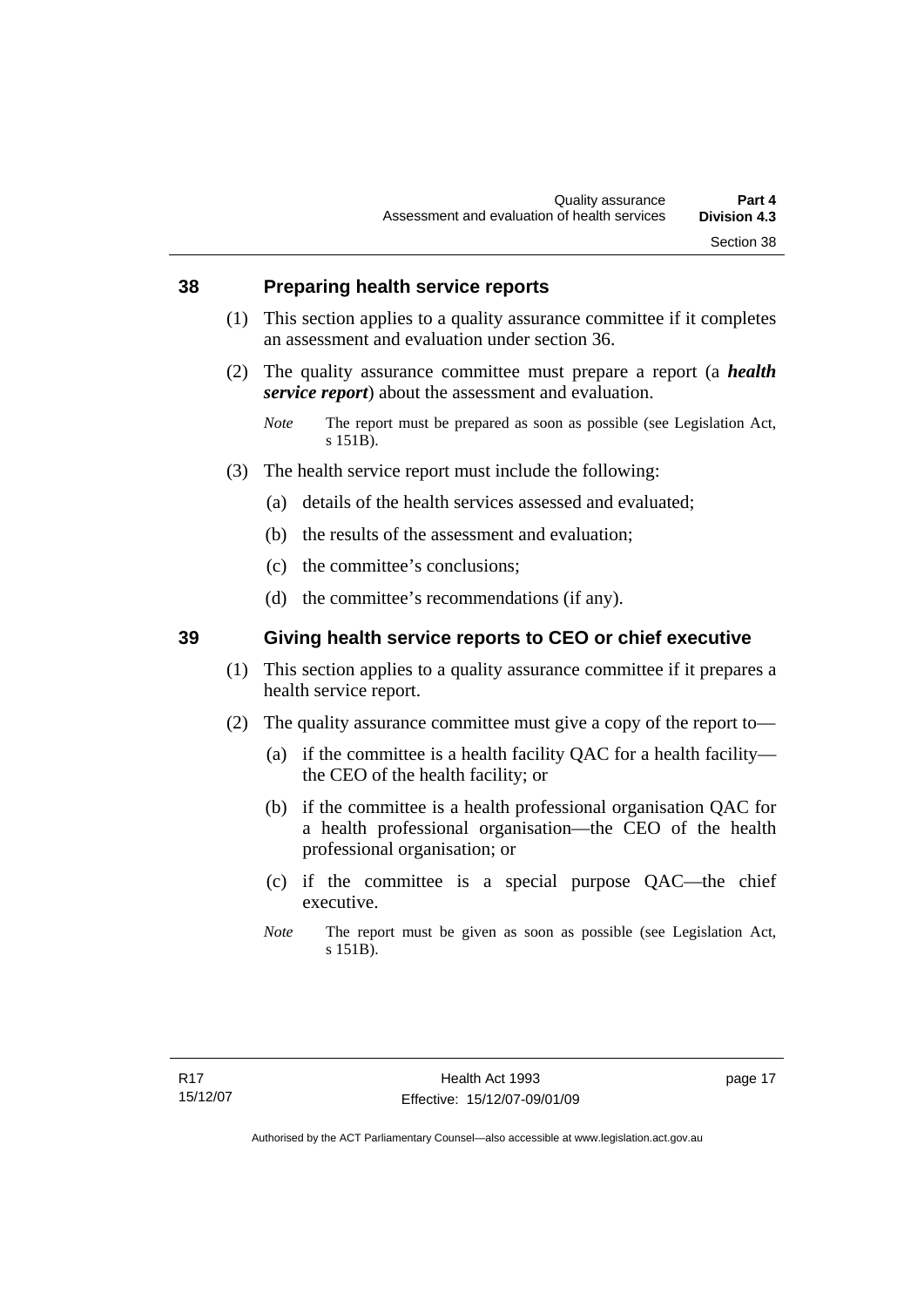#### <span id="page-25-0"></span>**40 Monitoring implementation of recommendations**

If a quality assurance committee makes a recommendation in a health service report, the committee may monitor the implementation of the recommendation.

### **Division 4.4 Quality assurance committees reporting**

#### **41 Annual quality assurance committee report to Minister**

- (1) A quality assurance committee must, for each financial year, prepare a report (a *ministerial report*) about the committee's operation during the year.
- (2) The ministerial report must include information for the financial year about—
	- (a) the committee's functions under division 4.3 (Assessment and evaluation of health services); and
	- (b) how the committee's functions were facilitated by the members, and other people mentioned in section 34, being protected from liability under section 34 (Quality assurance committees—protection of members etc from liability); and
	- (c) why it was in the public interest for part 8 (Secrecy) to apply to information held by the committee members.
- (3) The ministerial report must comply with any requirements prescribed by regulation for this section.
- (4) The ministerial report must not include sensitive information.

*Note Sensitive information* is defined in s 124.

 (5) The ministerial report must be given to the Minister not later than 3 months after the end of the financial year.

R17 15/12/07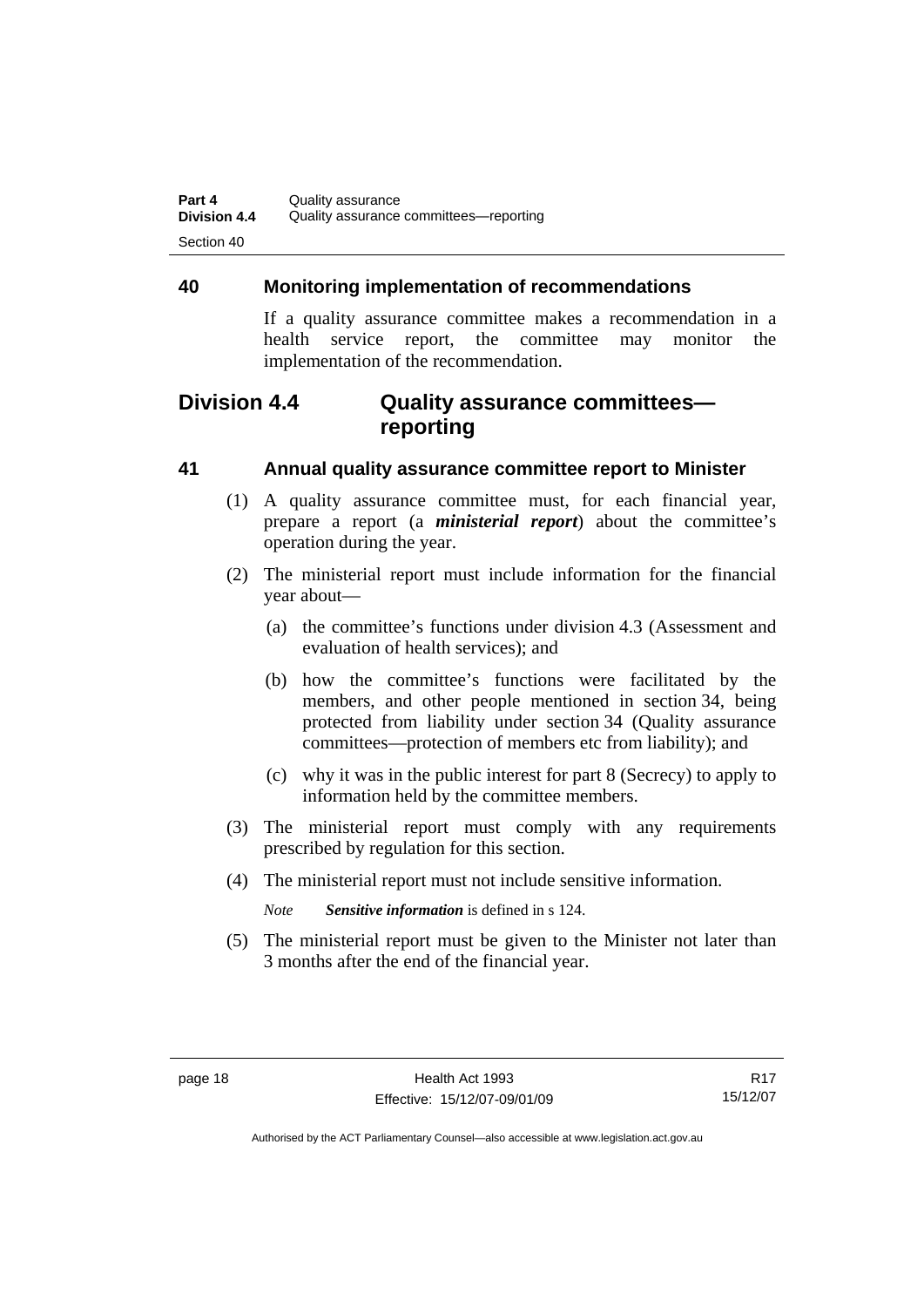#### <span id="page-26-0"></span>**42 Other quality assurance committee reports**

- (1) A quality assurance committee must prepare a report prescribed by regulation for this section.
- (2) The report must include the following information about the operation of the committee—
	- (a) how the committee's functions were facilitated by the members, and other people mentioned in section 34, being protected from liability under section 34 (Quality assurance committees—protection of members etc from liability); and
	- (b) why it was in the public interest for part 8 (Secrecy) to apply to information held by the committee members.
- (3) The report must not include sensitive information.

*Note Sensitive information* is defined in s 124.

### **Division 4.5 Quality assurance committees information sharing**

#### **43 Quality assurance committees—giving information to the Coroner's Court**

A quality assurance committee must not give protected information to the Coroner's Court unless the committee is satisfied that giving the information would be likely to facilitate the improvement of health services provided in the ACT.

*Note* Protected information includes sensitive information (see s 123).

R17 15/12/07 page 19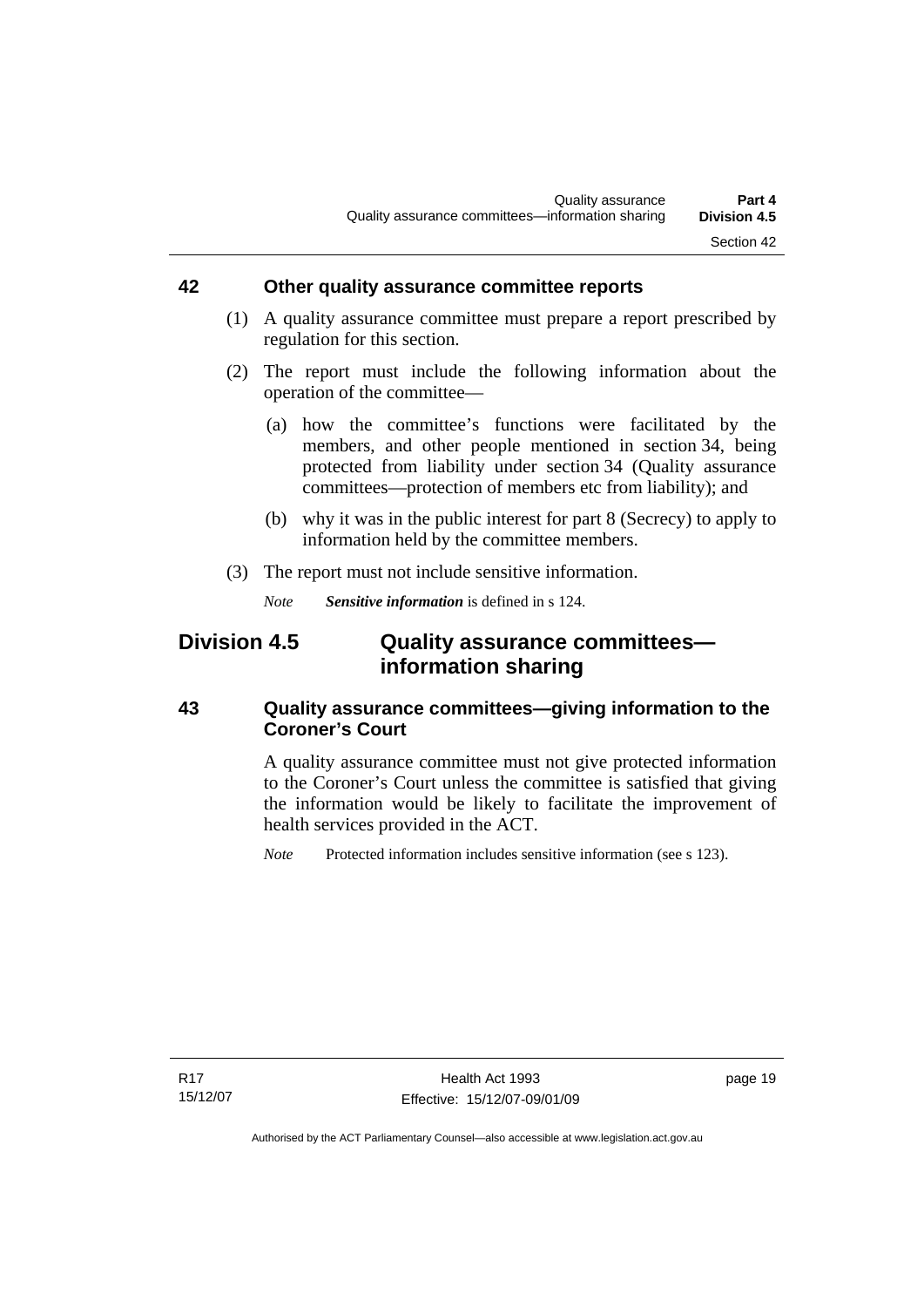#### <span id="page-27-0"></span>**44 Quality assurance committees—giving information to other quality assurance committees**

A quality assurance committee must not give protected information to another quality assurance committee unless the committee is satisfied that giving the information would be likely to facilitate the improvement of health services provided in the ACT.

*Note* Protected information includes sensitive information (see s 123).

#### **45 Quality assurance committees—giving information to health profession board**

A quality assurance committee must not give protected information to a health profession board unless the committee is satisfied that giving the information would be likely to facilitate the improvement of health services provided in the ACT.

*Note* Protected information includes sensitive information (see s 123).

#### **46 Quality assurance committees—giving information to Minister**

A quality assurance committee must not give protected information to the Minister unless—

- (a) the information is not sensitive information; and
- (b) the committee is satisfied that giving the information would be likely to facilitate the improvement of health services provided in the ACT.

#### **47 Quality assurance committees—admissibility of evidence**

- (1) The following are not admissible as evidence in a proceeding before a court:
	- (a) an oral statement made in a proceeding before a quality assurance committee;
	- (b) a document given to a quality assurance committee, but only to the extent that it was prepared only for the committee;

| page 20 | Health Act 1993              | <b>R17</b> |
|---------|------------------------------|------------|
|         | Effective: 15/12/07-09/01/09 | 15/12/07   |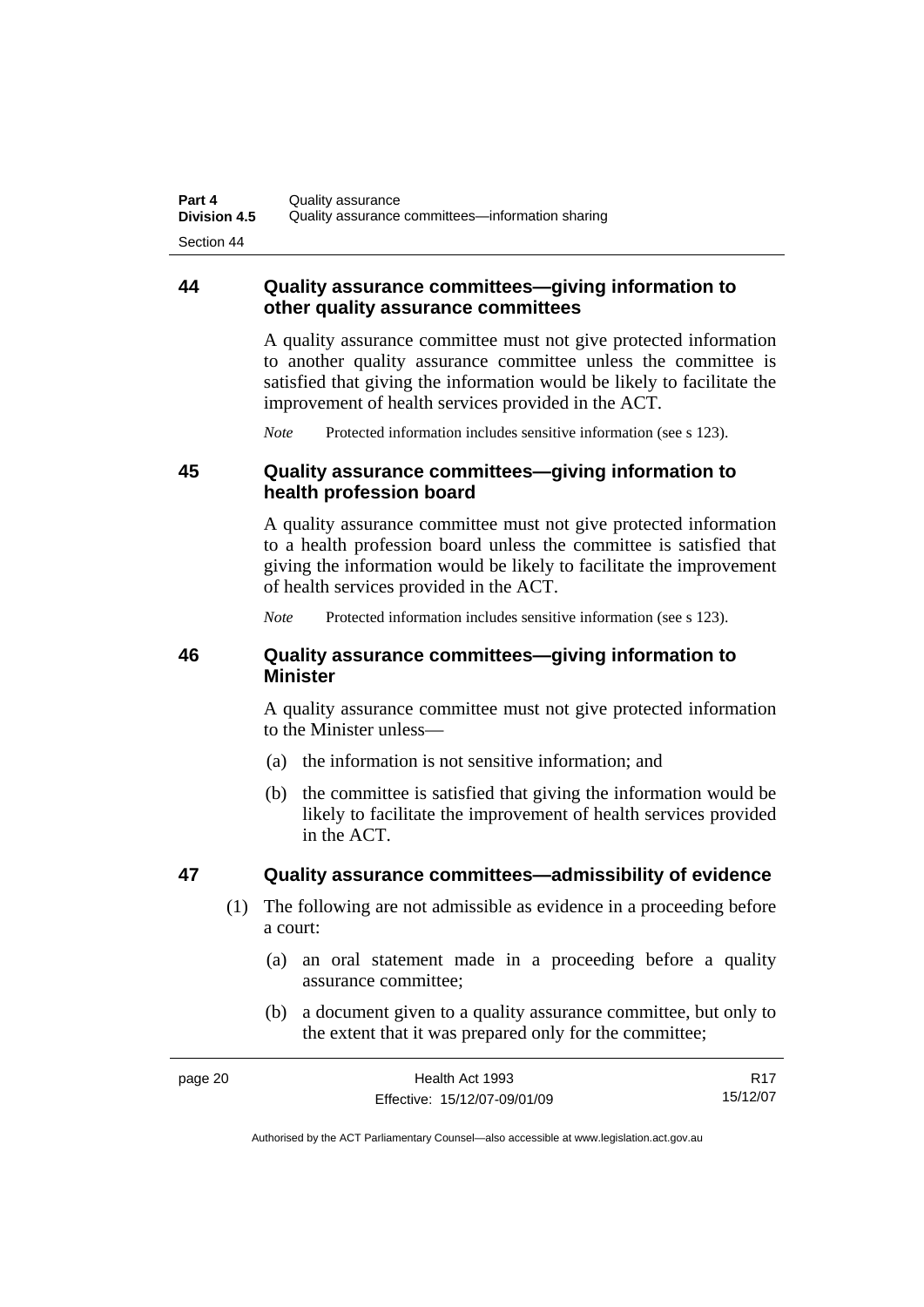- (c) a document prepared by a quality assurance committee.
- (2) In this section:

*court* includes a tribunal, authority or person with power to require the production of documents or the answering of questions.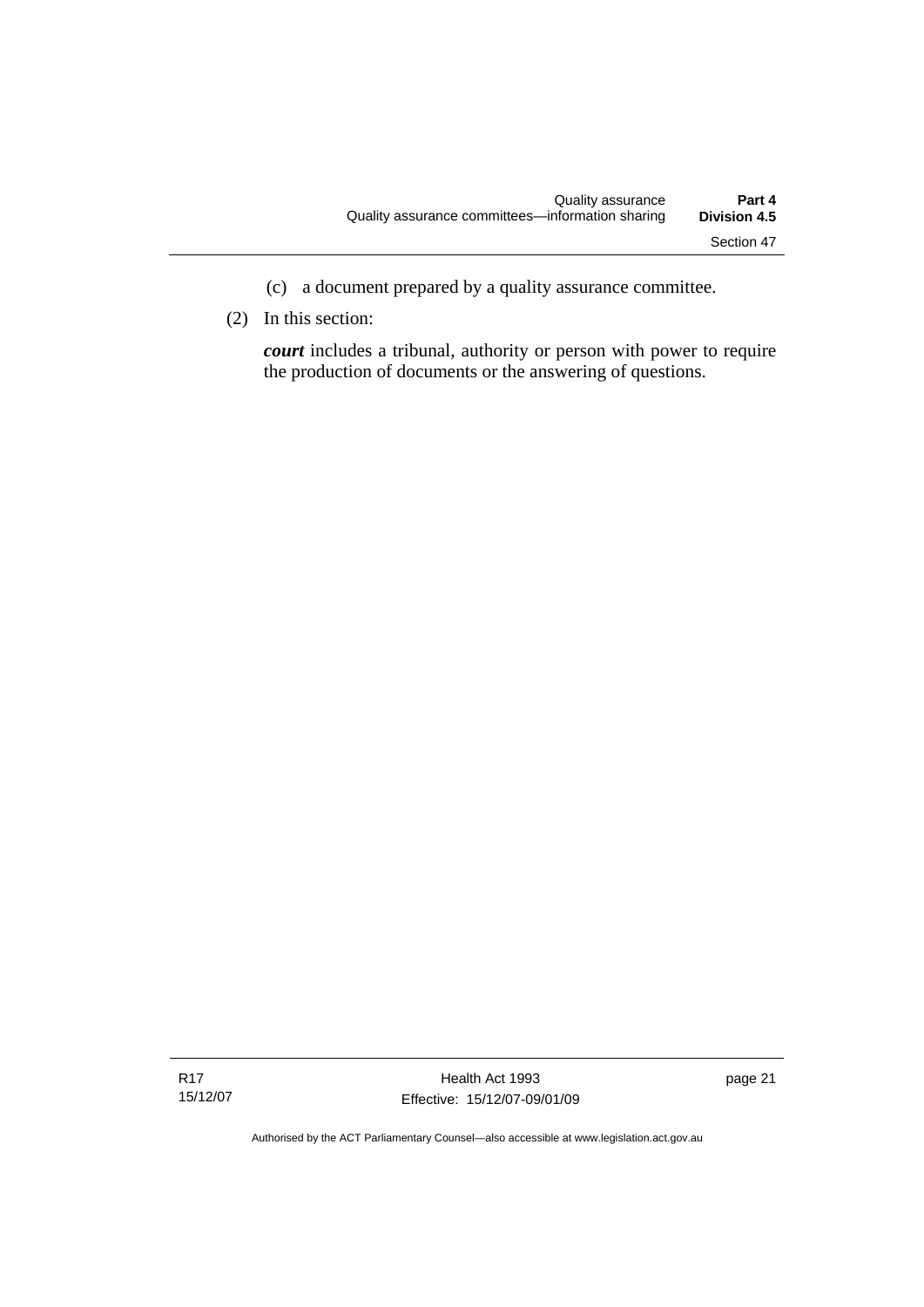#### <span id="page-29-0"></span>**Part 5 Reviewing clinical privileges**

Section 50

### **Part 5 Reviewing clinical privileges**

## page 22 Health Act 1993 Effective: 15/12/07-09/01/09 R17 15/12/07 **50 Definitions—pt 5**  In this part: *CEO*, of a health facility—see section 53. *clinical privileges*, of a doctor or dentist, for a health facility—see section 54. *clinical privileges report*—see section 67. *clinical privileges review notice*—see section 70. *dentist*, for a health facility—see section 52. *doctor*, for a health facility—see section 52. *hospital* includes a day hospital. *review* clinical privileges—see section 55. *Note Clinical privileges committee* is defined for the Act in s 51. **51 What is a** *clinical privileges committee***?**  In this Act: *clinical privileges committee* means a committee approved under section 56 as a clinical privileges committee. **52 Who is a** *doctor* **or** *dentist* **for a health facility?**  In this Act: *dentist*, for a health facility, means a dentist who— (a) provides health services at the health facility; or (b) uses the equipment or other facilities of the health facility to provide health services elsewhere.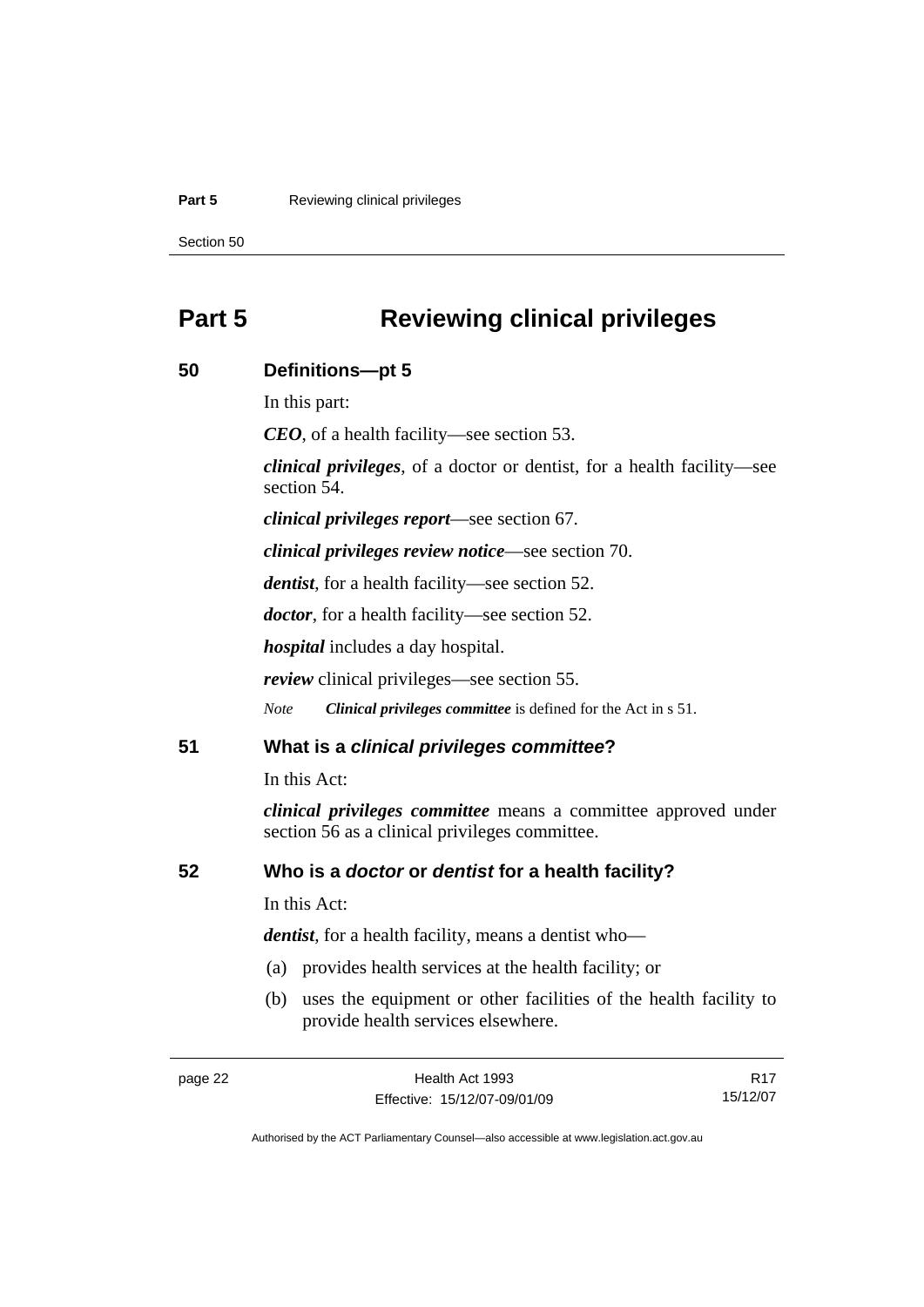<span id="page-30-0"></span>*doctor*, for a health facility, means a doctor who—

- (a) provides health services at the health facility; or
- (b) uses the equipment or other facilities of the health facility to provide health services elsewhere.

#### **53 Who is the** *CEO* **of a health facility?**

In this part:

*CEO*, of a health facility, means—

- (a) for a health facility operated by the Territory—the chief executive; or
- (b) in any other case—the person with overall responsibility for the control of the health facility.

#### **54 What are** *clinical privileges***?**

In this part:

*clinical privileges*, of a doctor, or dentist for a health facility, means the rights of the doctor or dentist—

- (a) to treat patients or carry out other procedures at the health facility; or
- (b) to use the equipment or other facilities of the health facility.

#### **55 Meaning of** *review* **clinical privileges**

In this part:

*review* clinical privileges includes assess and evaluate clinical privileges.

#### **56 Approval of clinical privileges committees**

 (1) The Minister may approve a stated committee as a clinical privileges committee.

page 23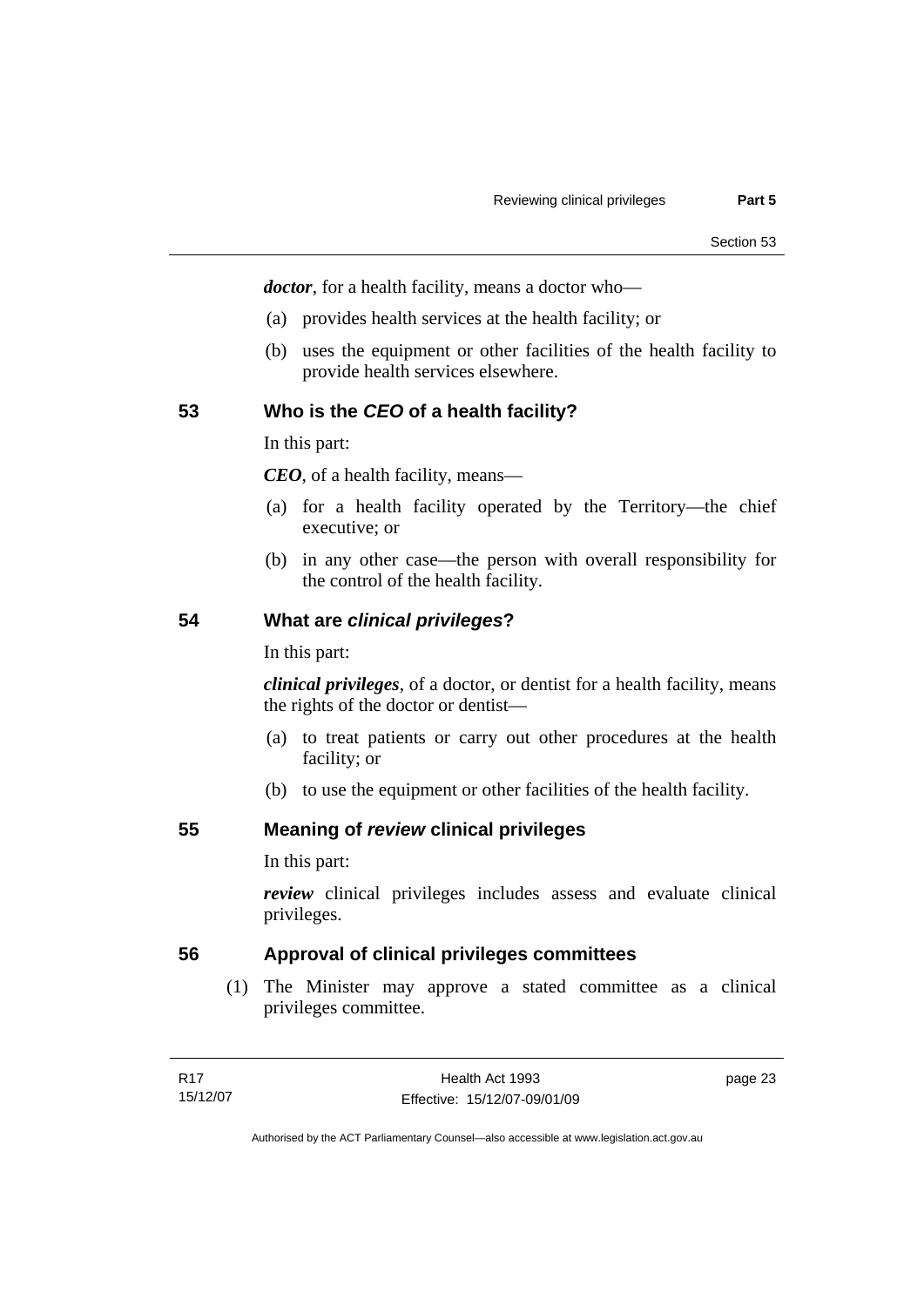<span id="page-31-0"></span>Section 57

(2) An approval is a notifiable instrument.

*Note* A notifiable instrument must be notified under the Legislation Act.

#### **57 Clinical privileges committees—criteria for approval**

The Minister may approve a committee as a clinical privileges committee under section 56 only if satisfied that—

- (a) the committee's functions would be facilitated by the members, and other people mentioned in section 63, being protected from liability under section 63 (Clinical privileges committees—protection of members etc from liability); and
- (b) it is in the public interest for part 8 (Secrecy) to apply to information held by the committee members.

#### **58 Clinical privileges committees—revocation of approval**

The Minister may revoke the approval of a committee as a clinical privileges committee if the Minister is not satisfied about 1 or both of the criteria mentioned in section 57 in relation to the committee.

*Note* Power to make a statutory instrument includes power to amend or repeal the instrument. The power to amend or repeal the instrument is exercisable in the same way, and subject to the same conditions, as the power to make the instrument (see Legislation Act, s 46).

#### **59 Clinical privileges committees—functions**

A clinical privileges committee has the following functions:

- (a) to review the clinical privileges of doctors, and dentists, for health facilities;
- (b) any other function given to the committee under this Act.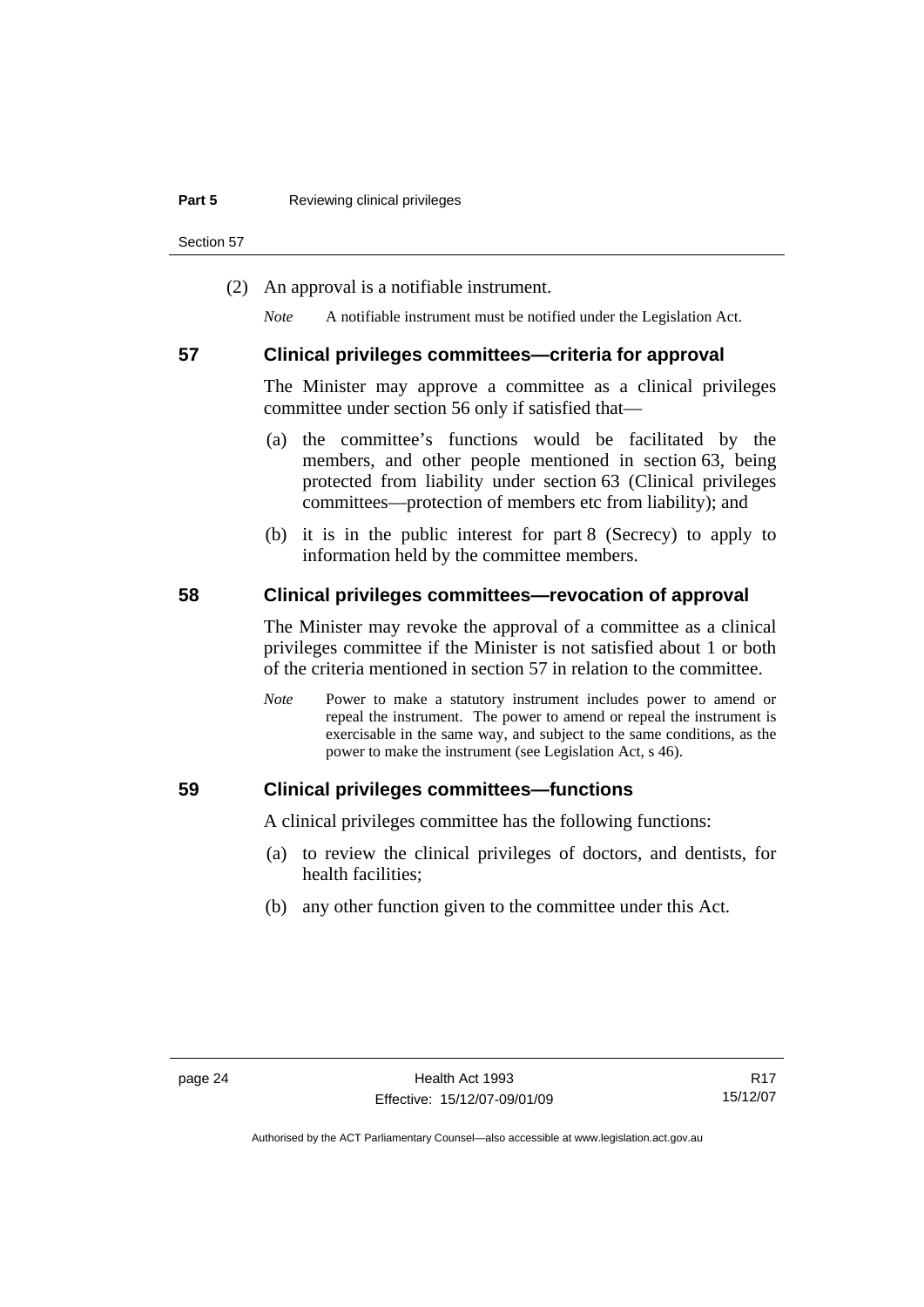#### <span id="page-32-0"></span>**60 Clinical privileges committees—appointment of members**

The chief executive must appoint the members of a clinical privileges committee.

- *Note 1* For the making of appointments (including acting appointments), see the Legislation Act, pt 19.3.
- *Note 2* In particular, an appointment may be made by naming a person or nominating the occupant of a position (see Legislation Act, s 207).
- *Note 3* A person may be reappointed to a position if the person is eligible to be appointed to the position (see Legislation Act, s 208 and dict, pt 1, def *appoint*).

#### **61 Clinical privileges committees—disclosure of interests**

- (1) Section 190 (Disclosure of interests by committee members) applies to clinical privileges committees.
- (2) If a person acting under the direction of a clinical privileges committee has a material interest in an issue being considered, or about to be considered, by the committee, the person must disclose the nature of the interest at a committee meeting as soon as practicable after the relevant facts come to the person's knowledge.
- (3) In this section:

*material interest*—see section 190 (4).

#### **62 Clinical privileges committees—procedure**

In exercising its functions, a clinical privileges committee—

- (a) must comply with the rules of natural justice; and
- (b) is not bound by the rules of evidence but may inform itself of anything in the way it considers appropriate; and
- (c) may do whatever it considers necessary or convenient for the fair and prompt conduct of its functions.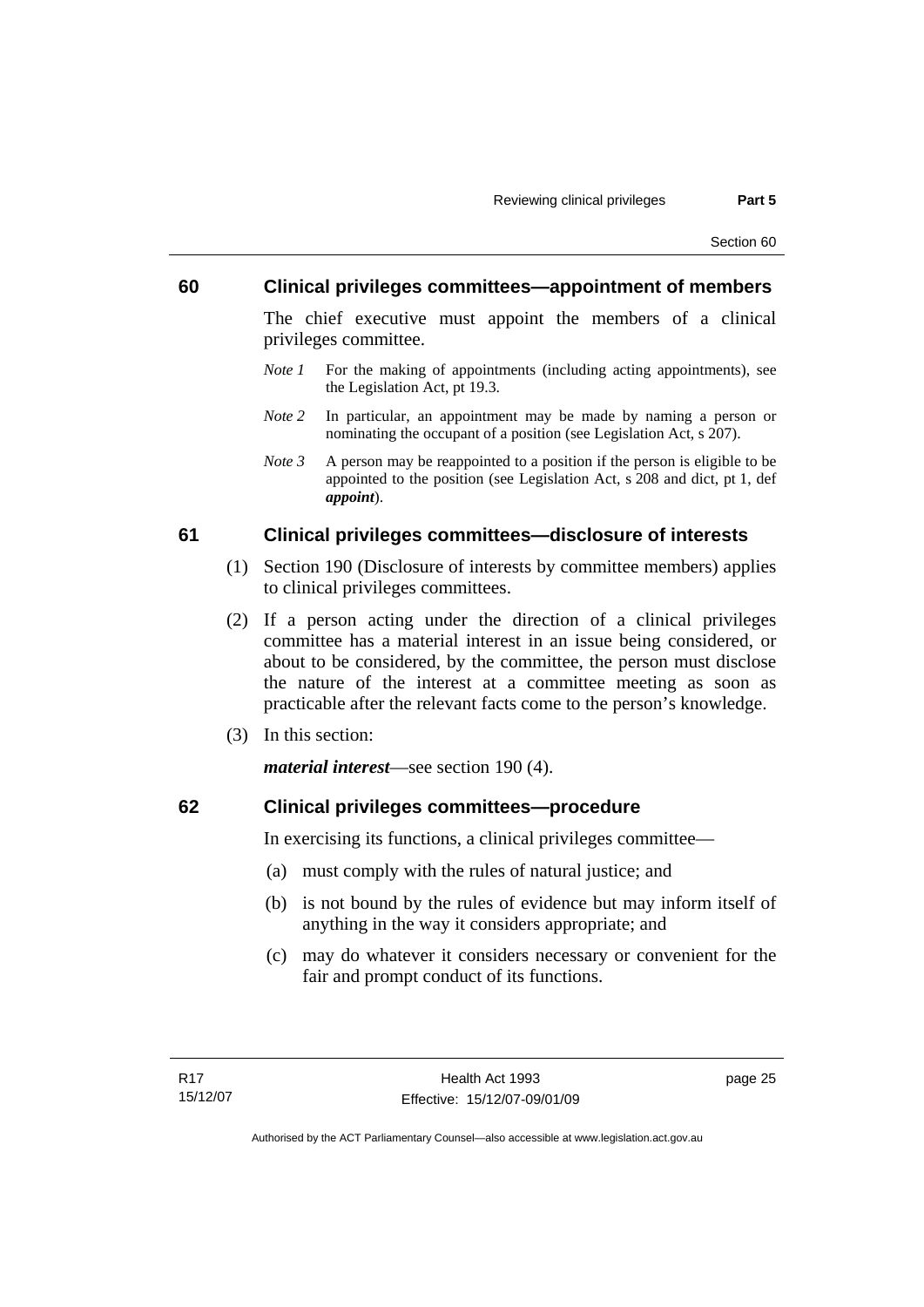<span id="page-33-0"></span>Section 63

#### **63 Clinical privileges committees—protection of members etc from liability**

(1) In this section:

*relevant person*, for a clinical privileges committee—

- (a) means a person who is, or has been, a member of the committee; and
- (b) includes anyone engaging in conduct under the direction of a person who is a member of the committee.
- (2) A relevant person for a clinical privileges committee is not personally liable for anything done or omitted to be done honestly and without recklessness—
	- (a) in the exercise of a function under this Act; or
	- (b) in the reasonable belief that the act or omission was in the exercise of a function under this Act.
	- *Note* A reference to an Act includes a reference to the statutory instruments made or in force under the Act, including any regulation (see Legislation Act, s 104).
- (3) Any civil liability that would, apart from this section, attach to a relevant person for a clinical privileges committee attaches instead to the Territory.

#### **64 Clinical privileges committees—obtaining information**

- (1) A clinical privileges committee carrying out a function under this Act may ask anyone to give the committee information, including protected information, that is relevant to the committee carrying out the function.
	- *Note* The identity of a person who gives information to a committee under this section is protected (see pt 8).
- (2) When asking anyone for information, the committee must tell the person that giving false or misleading information is an offence

R17 15/12/07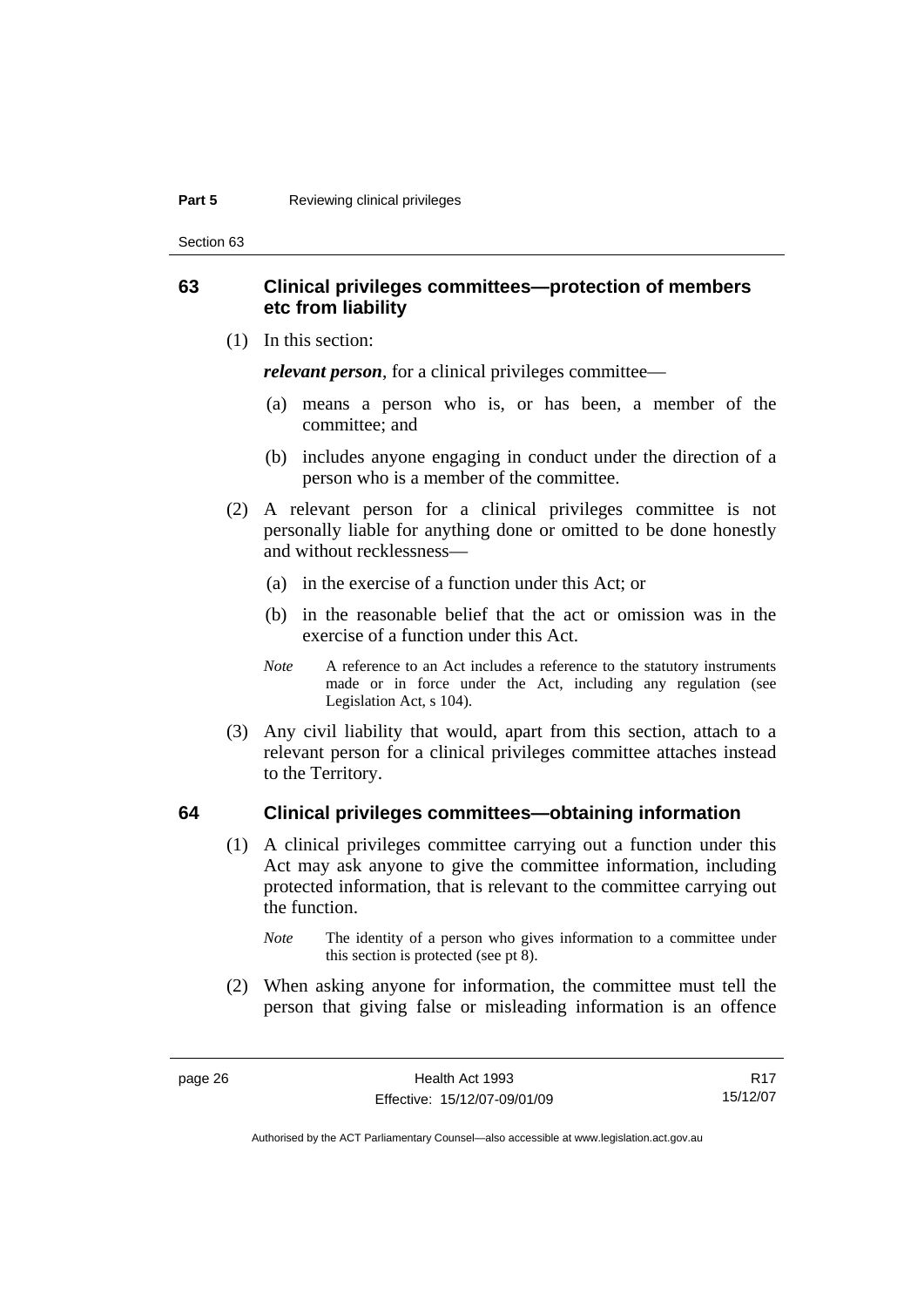<span id="page-34-0"></span>against the Criminal Code, section 338 (Giving false or misleading information).

- (3) If someone gives information honestly and without recklessness to a clinical privileges committee under subsection (1)—
	- (a) the giving of the information is not—
		- (i) a breach of confidence; or
		- (ii) a breach of professional etiquette or ethics; or
		- (iii) a breach of a rule of professional conduct; and
	- (b) the person does not incur civil or criminal liability only because of the giving of the information.

#### **65 Review of clinical privileges**

A clinical privileges committee may review the clinical privileges of a doctor, or dentist, for a health facility.

#### **66 Clinical privileges committee must give doctor or dentist opportunity to explain**

- (1) This section applies to a clinical privileges committee if—
	- (a) the committee is reviewing the clinical privileges of a doctor, or dentist, for a health facility; and
	- (b) the committee proposes to recommend in a clinical privileges report that—
		- (i) the clinical privileges of the doctor or dentist should be amended or be withdrawn; or
		- (ii) the terms of engagement of the doctor or dentist by the health facility should be amended; or
		- (iii) the engagement of the doctor or dentist by the health facility should be suspended or ended.
	- *Note* Clinical privileges reports are prepared under s 67.

| R17      | Health Act 1993              | page 27 |
|----------|------------------------------|---------|
| 15/12/07 | Effective: 15/12/07-09/01/09 |         |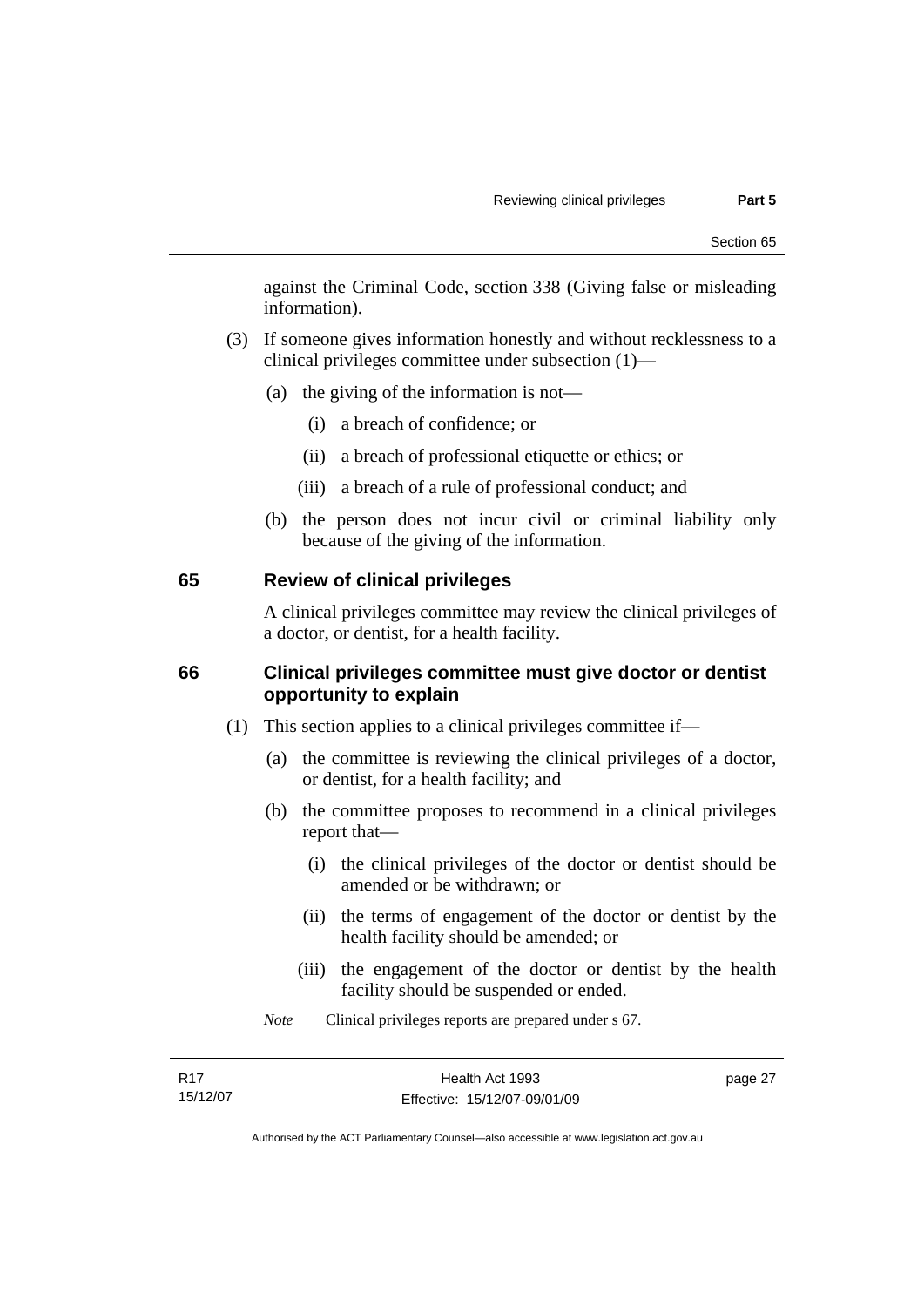<span id="page-35-0"></span>Section 67

- (2) The committee must give the doctor or dentist a written notice (a *recommendation notice*) stating—
	- (a) the committee's proposed recommendation; and
	- (b) the reasons for the committee's proposed recommendation; and
	- (c) that the doctor or dentist may, not later than 21 days after the day the recommendation notice is given to the doctor or dentist, make a submission to the committee about the proposed recommendation.
- (3) A recommendation notice must not include sensitive information.

*Note Sensitive information* is defined in s 124.

 (4) The committee must consider any submission made by the doctor or dentist to the committee in accordance with the notice.

#### **67 Preparing clinical privileges reports**

- (1) This section applies to a clinical privileges committee if—
	- (a) the committee is reviewing the clinical privileges of a doctor, or dentist, for a health facility, under section 65; and
	- (b) if the committee has given the doctor or dentist a recommendation notice under section 66—the committee has considered any submission made by the doctor or dentist in accordance with the notice; and
	- (c) the committee has completed the review.
- (2) The clinical privileges committee must prepare a report (a *clinical privileges report*) about the review.
	- *Note* The report must be prepared as soon as possible (see Legislation Act, s 151B).
- (3) The clinical privileges report must include the committee's recommendations about whether—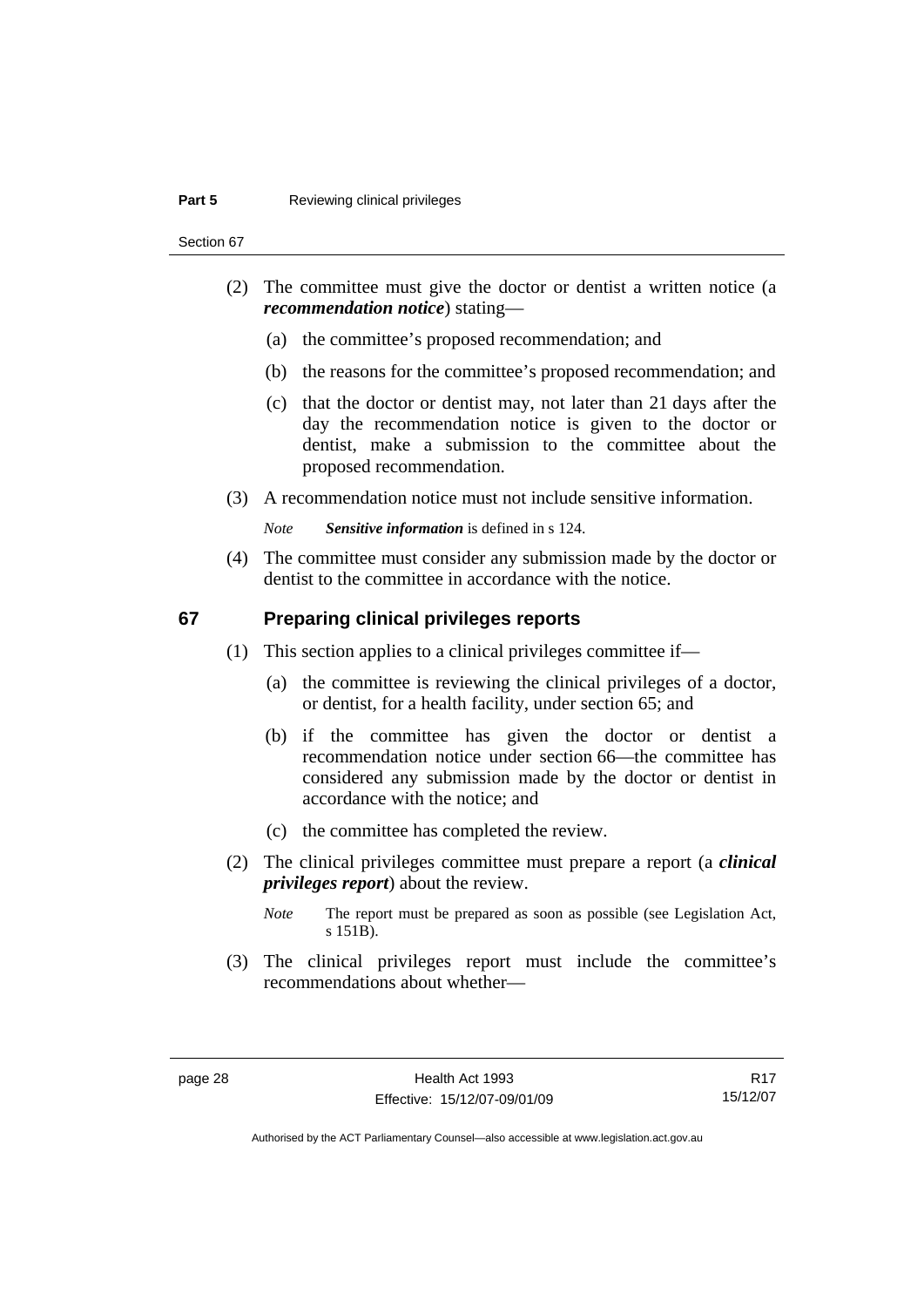- (a) the clinical privileges of the doctor or dentist should stay the same, be amended or be withdrawn; and
- (b) the terms of engagement of the doctor or dentist by the health facility should be amended; and
- (c) the engagement of the doctor or dentist by the health facility should be suspended or ended.

# **68 Giving clinical privileges reports to CEO of health facility and doctor or dentist**

- (1) This section applies to a clinical privileges committee if the committee prepares a clinical privileges report about a doctor, or dentist, for a health facility.
- (2) The committee must give a copy of the report to—
	- (a) the CEO of the health facility; and
	- (b) the doctor or dentist.
	- *Note* The report must be given as soon as possible (see Legislation Act, s 151B).

# **69 CEO to make decision on clinical privileges report**

- (1) This section applies if the CEO of a health facility is given a clinical privileges report about a doctor, or dentist, for the health facility.
- (2) The CEO must—
	- (a) consider the recommendations in the clinical privileges report; and
	- (b) decide whether to take—
		- (i) the action recommended in the clinical privileges report; or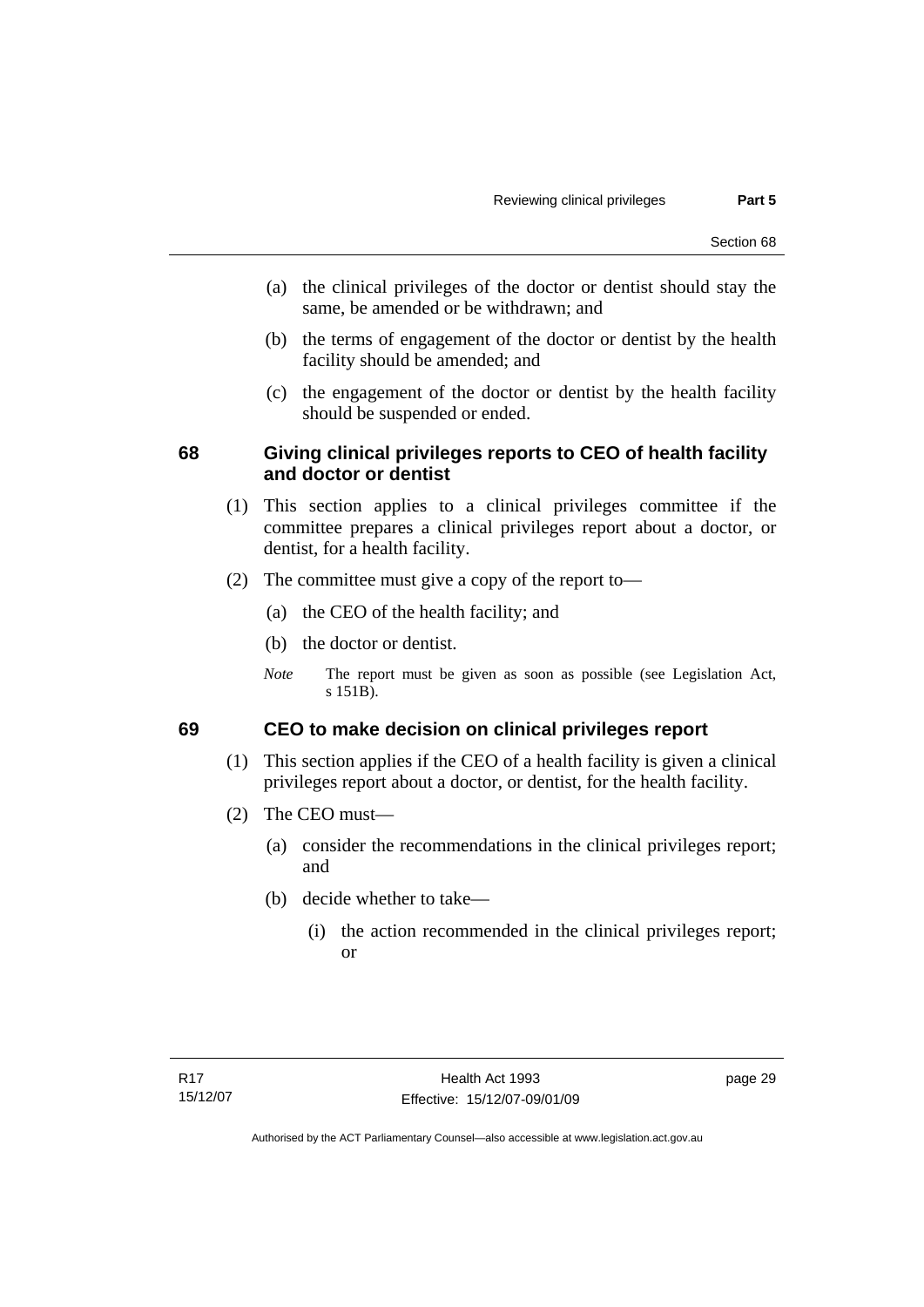Section 70

- (ii) any other action that the committee could have recommended under section 67 (3) that the CEO considers appropriate.
- *Note 1* The CEO must consider the recommendations and make a decision as soon as possible (see Legislation Act, s 151B).
- *Note* 2 A decision of the CEO under this section is a reviewable decision (see pt 9).

# **70 CEO to tell doctor or dentist of decision on clinical privileges report**

- (1) This section applies if the CEO of a health facility—
	- (a) is given a clinical privileges report about a doctor, or dentist, for the health facility; and
	- (b) decides under section 69 whether to take action on the report.
- (2) The CEO of the health facility must tell the following people about the decision (a *clinical privileges review notice*):
	- (a) each doctor or dentist for the health facility whose clinical privileges or engagement will be affected by the action the CEO has decided to take;
	- (b) the clinical privileges committee that prepared the clinical privileges report that the CEO considered in making the decision.
- (3) The clinical privileges review notice must include the following information:
	- (a) if a doctor or dentist's clinical privileges are to stay the same a statement to that effect;
	- (b) if a doctor or dentist's clinical privileges are being amended how the clinical privileges are being amended;
	- (c) if a doctor or dentist's clinical privileges are being withdrawn—a statement to that effect;

R17 15/12/07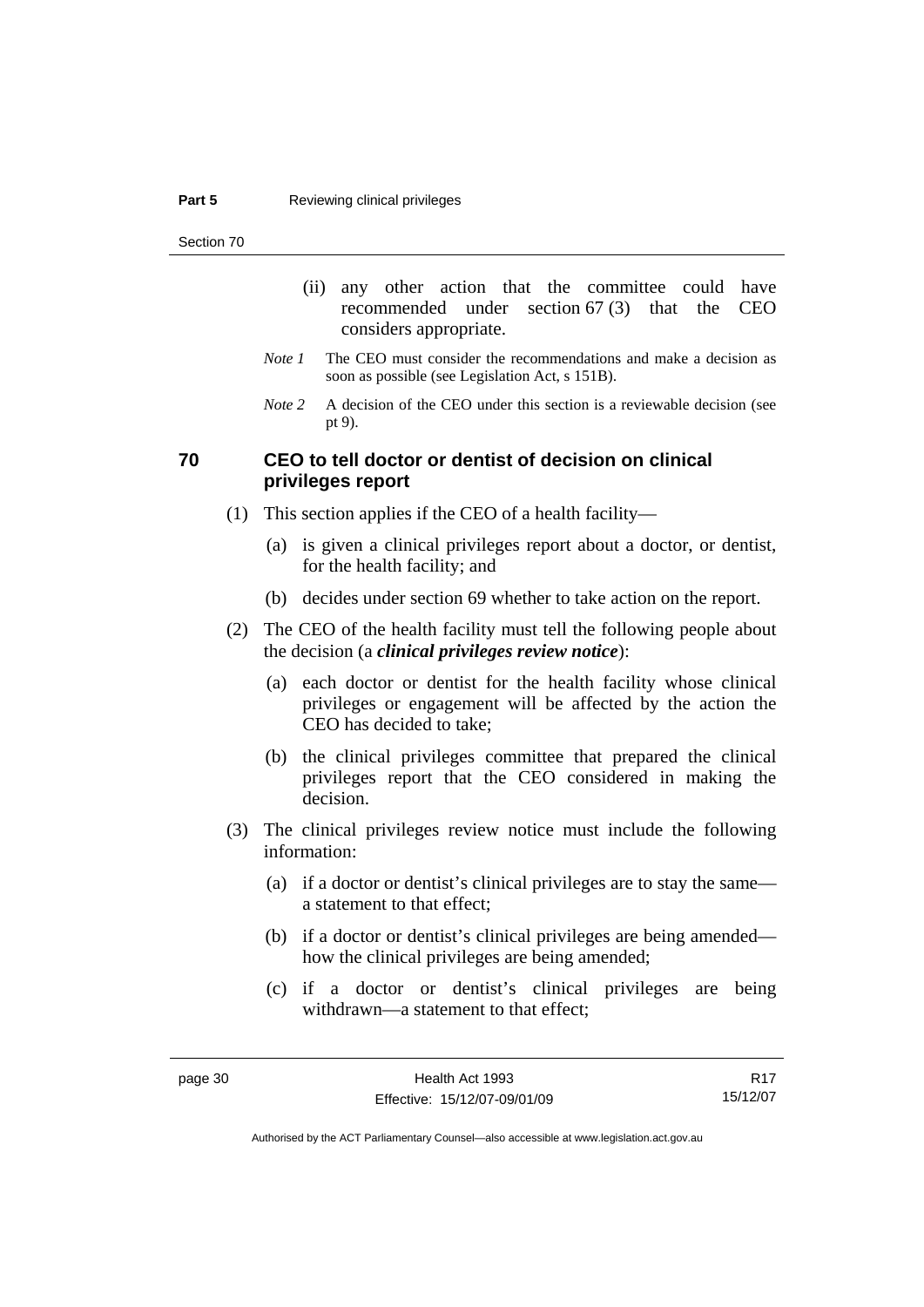- (d) if a term of engagement of a doctor or dentist by a health facility is being amended—how the term is being amended;
- (e) if the engagement of a doctor or dentist by a health facility is being suspended—the period for which the engagement is being suspended;
- (f) if the engagement of a doctor or dentist by a health facility is being ended—a statement to that effect;
- (g) when the decision takes effect.
- (4) The clinical privileges review notice must be in accordance with the requirements of the code of practice in force under the *Administrative Appeals Tribunal Act 1989*, section 25B (1).

# **71 When decision on clinical privileges report takes effect**

A decision of the CEO of a health facility under section 69 in relation to a doctor, or dentist, for the health facility takes effect on the later of the following days:

- (a) the day stated in the clinical privileges review notice for the decision;
- (b) the day the clinical privileges review notice is given to the doctor or dentist.

# **72 Clinical privileges committees—giving information to health profession board**

A clinical privileges committee must not give protected information to a health profession board unless the committee is satisfied that giving the information would be likely to facilitate the improvement of health services provided in the ACT.

*Note* Protected information includes sensitive information (see s 123).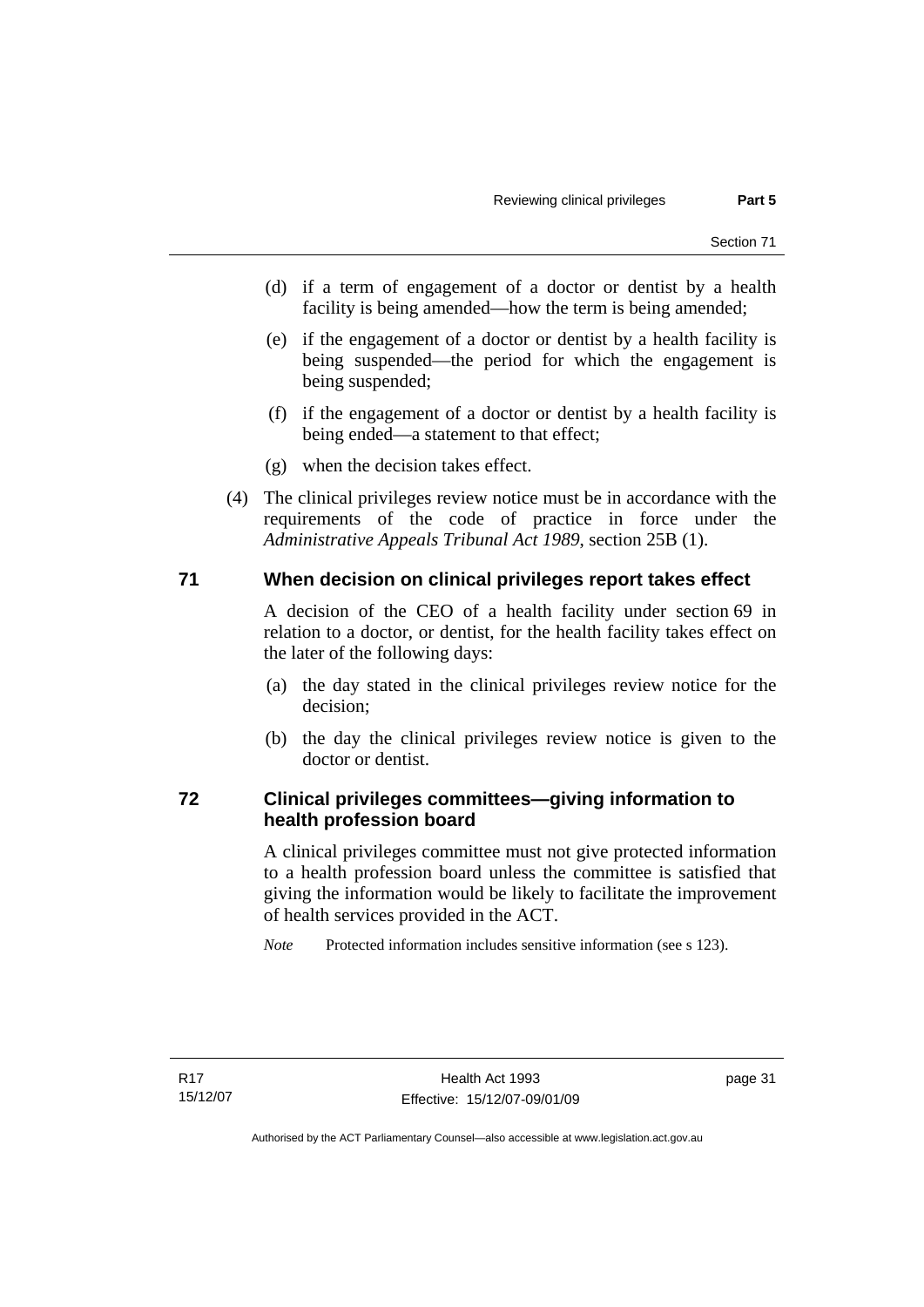Section 73

## **73 Clinical privileges committees—admissibility of evidence**

- (1) The following are not admissible as evidence in a proceeding before a court:
	- (a) an oral statement made in a proceeding before a clinical privileges committee;
	- (b) a document given to a clinical privileges committee, but only to the extent that it was prepared only for the committee;
	- (c) a document prepared by a clinical privileges committee.
- (2) In this section:

*court* includes a tribunal, authority or person with power to require the production of documents or the answering of questions.

# **74 Pt 5 obligations—no contracting out**

To remove any doubt, this part applies in relation to a doctor or dentist for a health facility despite anything to the contrary in a term of the doctor's or dentist's engagement.

page 32 Health Act 1993 Effective: 15/12/07-09/01/09

R17 15/12/07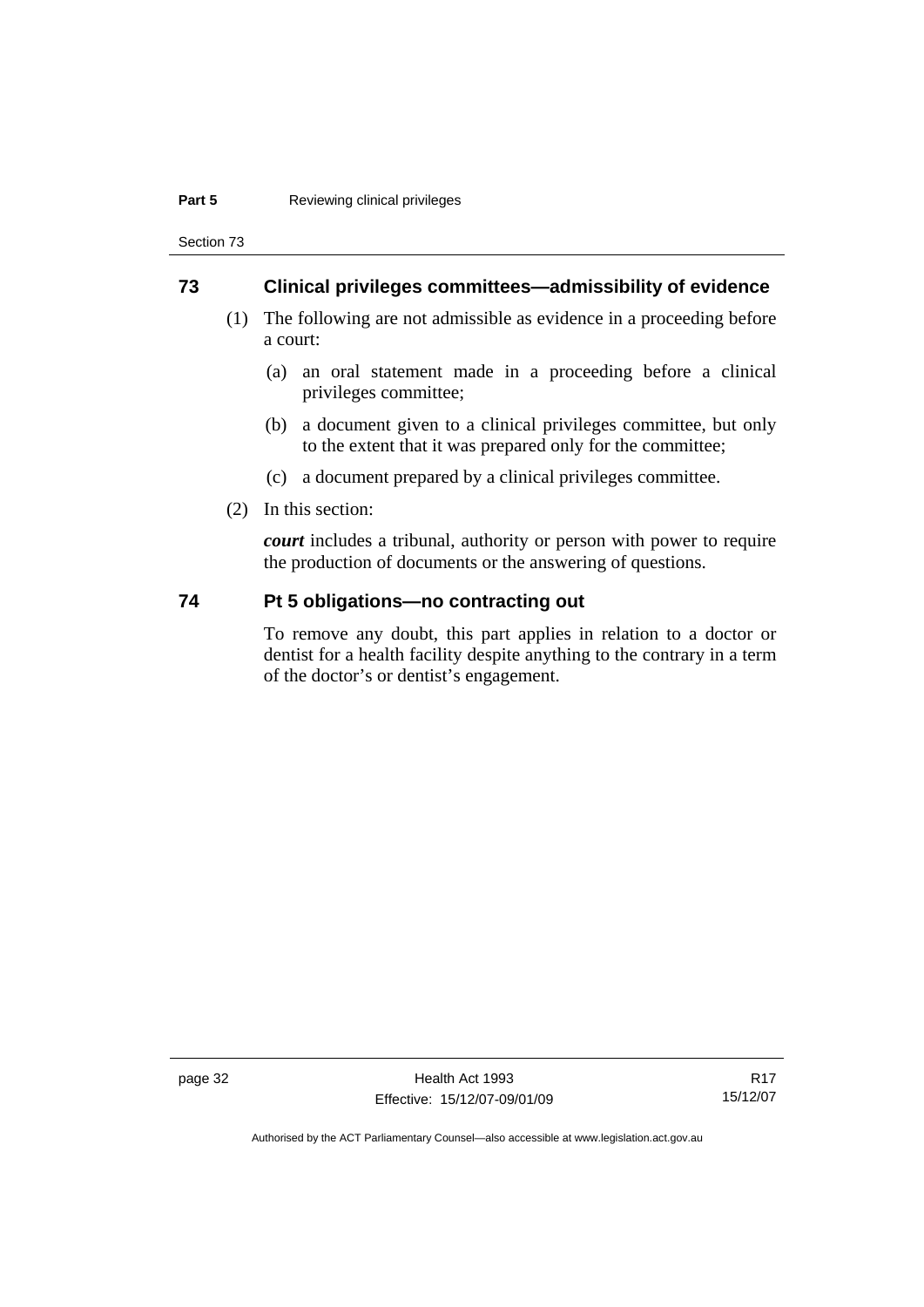# **Part 6 Abortions**

# **80 Meaning of** *abortion* **for pt 6**

In this part:

*abortion* means causing a woman's miscarriage by:

- (a) administering a drug; or
- (b) using an instrument; or
- (c) any other means.

# **81 Only doctor may carry out abortion**

A person who is not a doctor must not carry out an abortion.

Maximum penalty: imprisonment for 5 years.

# **82 Abortion to be carried out in approved medical facility**

A person must not carry out an abortion except in a medical facility, or part of a medical facility, approved under section 83 (1).

Maximum penalty: 50 penalty units, imprisonment for 6 months or both.

# **83 Approval of facilities**

- (1) If a medical facility is suitable on medical grounds for carrying out abortions, the Minister may, in writing, approve the medical facility or an appropriate part of the medical facility.
- (2) An approval is a notifiable instrument.
	- *Note* A notifiable instrument must be notified under the *Legislation Act 2001*.
- (3) The Minister must not unreasonably refuse or delay a request for approval of a medical facility under subsection (1).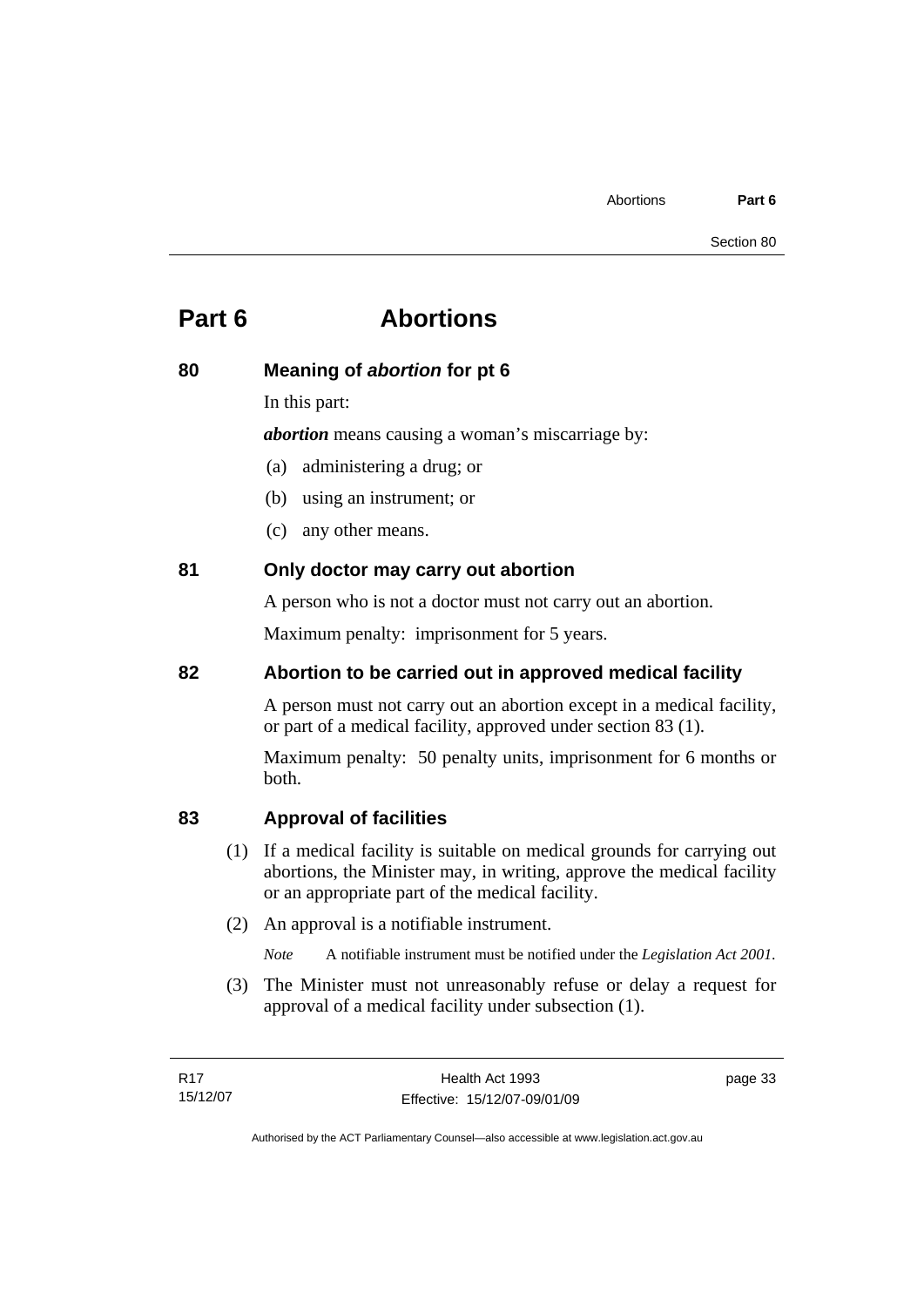#### Part 6 **Abortions**

Section 84

# **84 No obligation to carry out abortion**

- (1) No-one is under a duty (by contract or by statutory or other legal requirement) to carry out or assist in carrying out an abortion.
- (2) A person is entitled to refuse to assist in carrying out an abortion.

page 34 Health Act 1993 Effective: 15/12/07-09/01/09

R17 15/12/07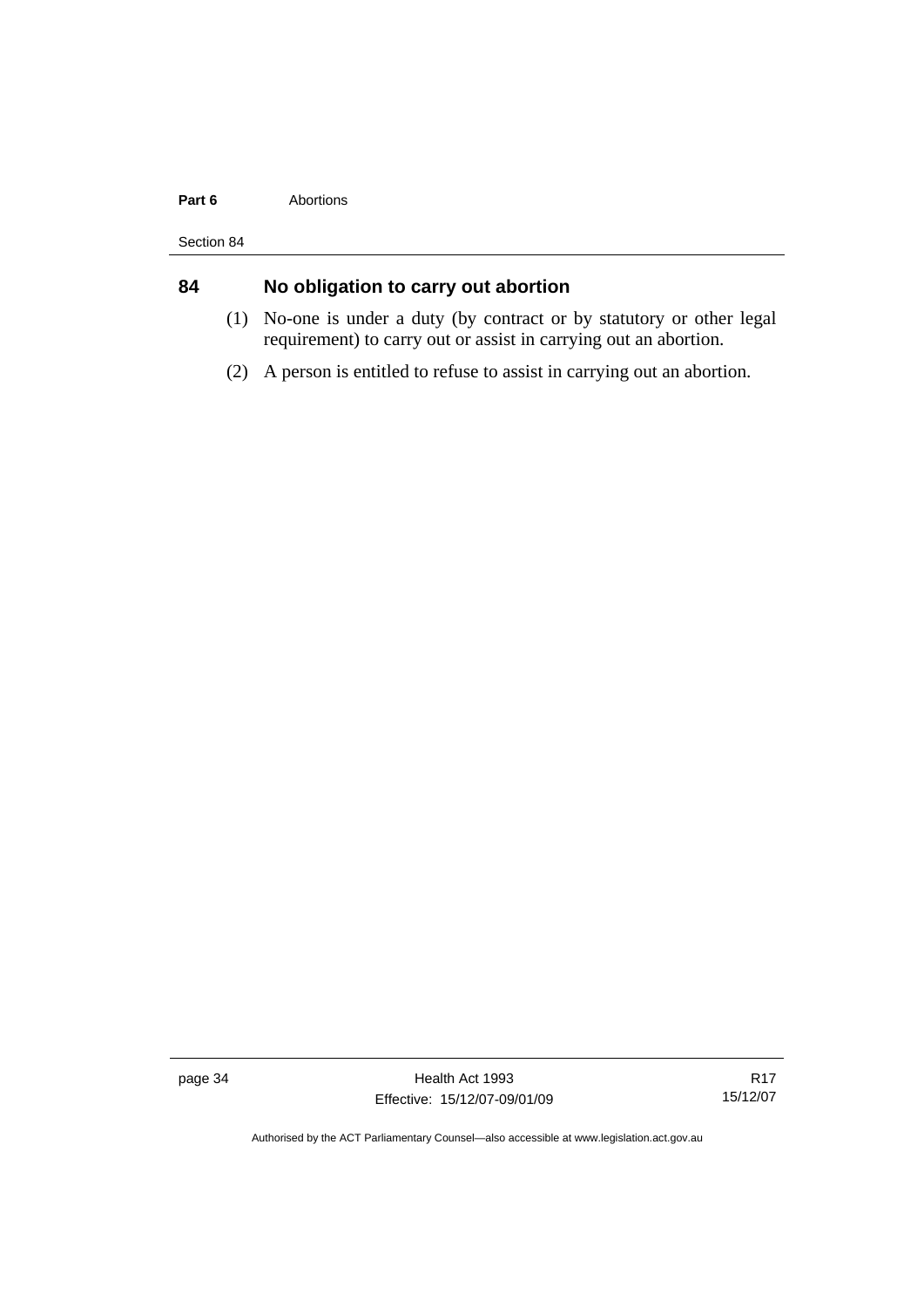# **Part 7 VMO service contracts**

# **100 Definitions for pt 7**

In this part:

*authorised representative* means an entity authorised as a representative under section 105.

*core conditions* means conditions determined under section 102.

*entity* means a corporation or an unincorporated association.

*negotiating agent* means an entity approved as a negotiating agent under section 104.

*negotiating period*—see section 103 (2).

*practice corporation*, of a VMO, means a corporation that is controlled or conducted by the VMO and by which the VMO conducts his or her practice as a doctor or dentist.

*service contract* means a contract for services, between the Territory and a VMO (or the VMO's practice corporation), under which the VMO is to provide health services to or for the Territory.

*VMO* (visiting medical officer) means a doctor or dentist who is engaged, or who the Territory proposes to engage, under a service contract.

# **101 Service contracts**

- (1) The Territory must not enter into a service contract unless it includes the core conditions that apply to the contract.
- (2) A service contract entered into in contravention of subsection (1) is void.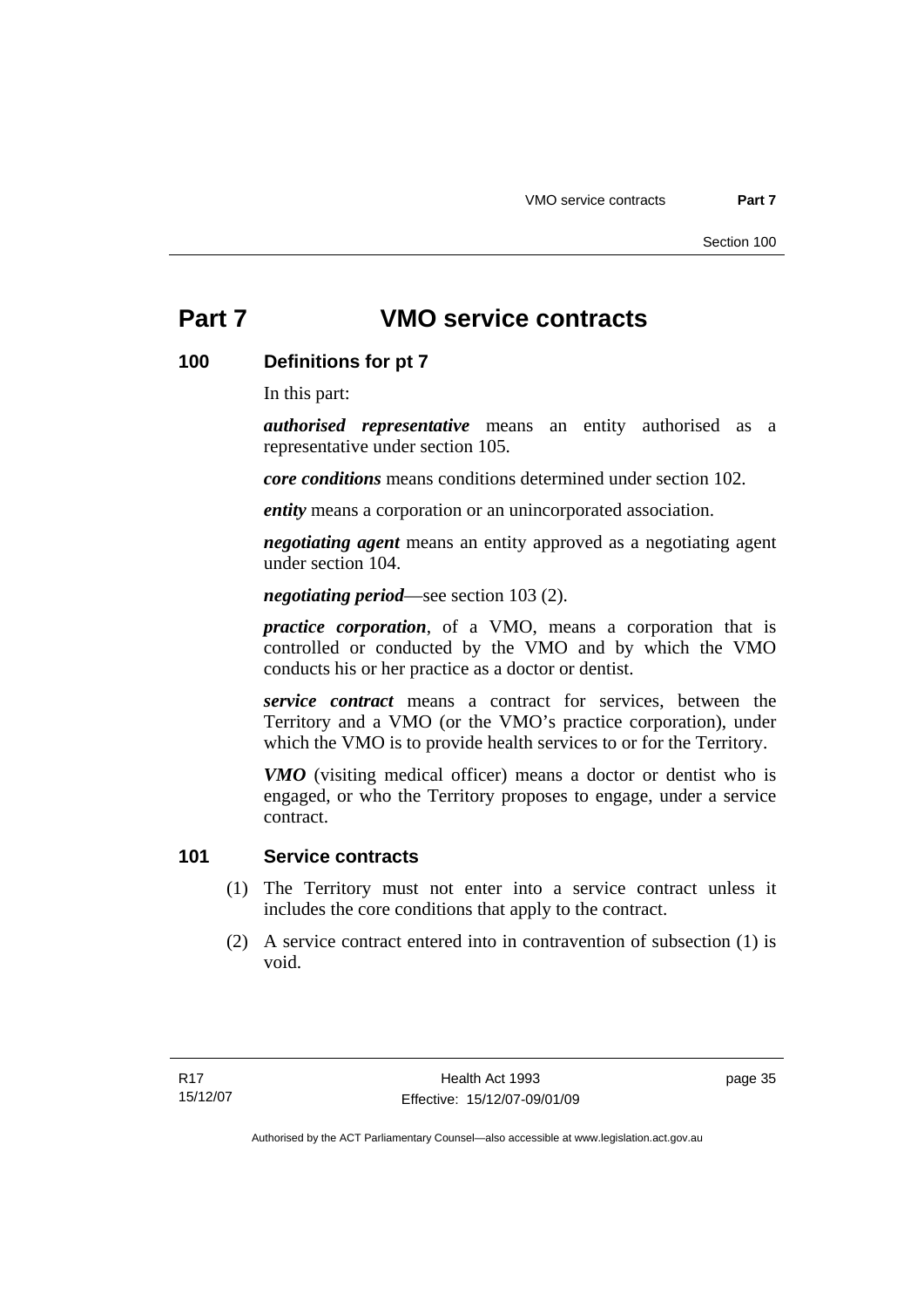#### **Part 7** VMO service contracts

Section 102

 (3) A condition of a service contract that is inconsistent with a core condition that applies to the contract is void to the extent of the inconsistency.

#### **102 Core conditions**

- (1) The Minister may, in writing, determine core conditions for service contracts.
- (2) The Minister must not determine a condition as a core condition unless the condition has been—
	- (a) agreed in collective negotiations under section 103; or
	- (b) decided by arbitration under section 106.
- (3) A determination of core conditions is a notifiable instrument.

*Note* A notifiable instrument must be notified under the Legislation Act.

# **103 Collective negotiations**

- (1) The Territory may negotiate with a negotiating agent, or negotiating agents, to establish proposed core conditions for service contracts.
- (2) Before beginning collective negotiations, the Minister must determine a period (the *negotiating period*) for the negotiations.
- (3) A negotiating period determined after 31 December 2003 must not be shorter than 3 months unless the parties to the negotiations agree to a shorter negotiating period.
- (4) A determination of a negotiating period is a notifiable instrument.

*Note* A notifiable instrument must be notified under the Legislation Act.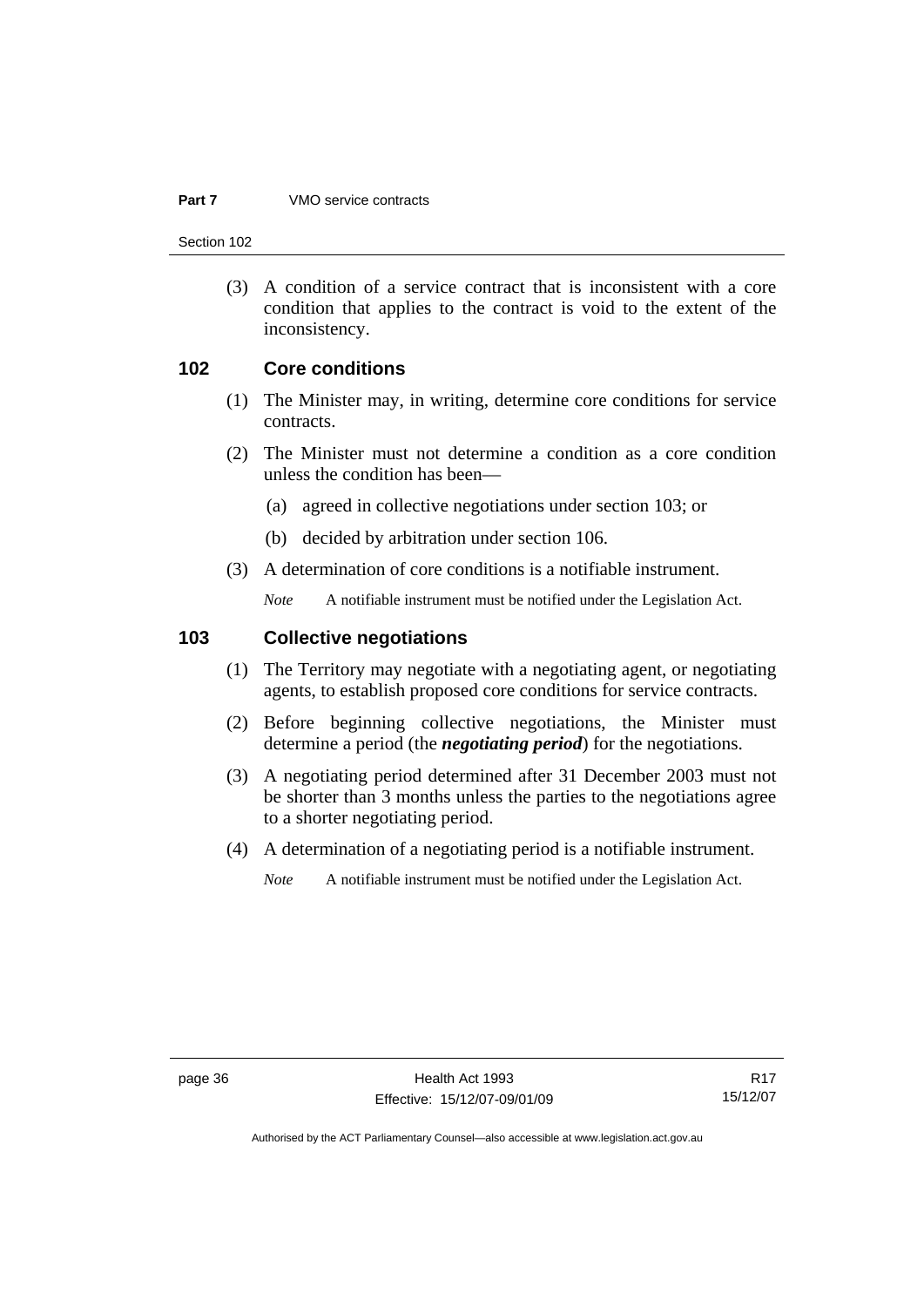# **104 Negotiating agents**

- (1) The Minister may, in writing, approve an entity as a negotiating agent.
- (2) The Minister must not approve an entity as a negotiating agent unless the Minister is satisfied that—
	- (a) the entity is the authorised representative of at least 50 VMOs who, between them, belong to at least 3 of the following categories:
		- (i) physician;
		- (ii) surgeon;
		- (iii) obstetrician and gynaecologist;
		- (iv) anaesthetist;
		- (v) general practitioner or other doctor or dentist; and
	- (b) the entity is not disqualified under subsection (3); and
	- (c) the entity is otherwise suitable to be a negotiating agent having regard to anything that may reasonably influence that decision, including the following:
		- (i) any criminal or civil court proceedings in which the entity or an executive officer of the entity has been concerned in the previous 10 years;
		- (ii) any levy of execution against the entity or an executive officer of the entity that is not satisfied;
		- (iii) whether an executive officer of the entity has ceased to carry on business, or has been involved in the management of an entity that has ceased to carry on business, with the result that creditors were not fully paid or are unlikely to be fully paid.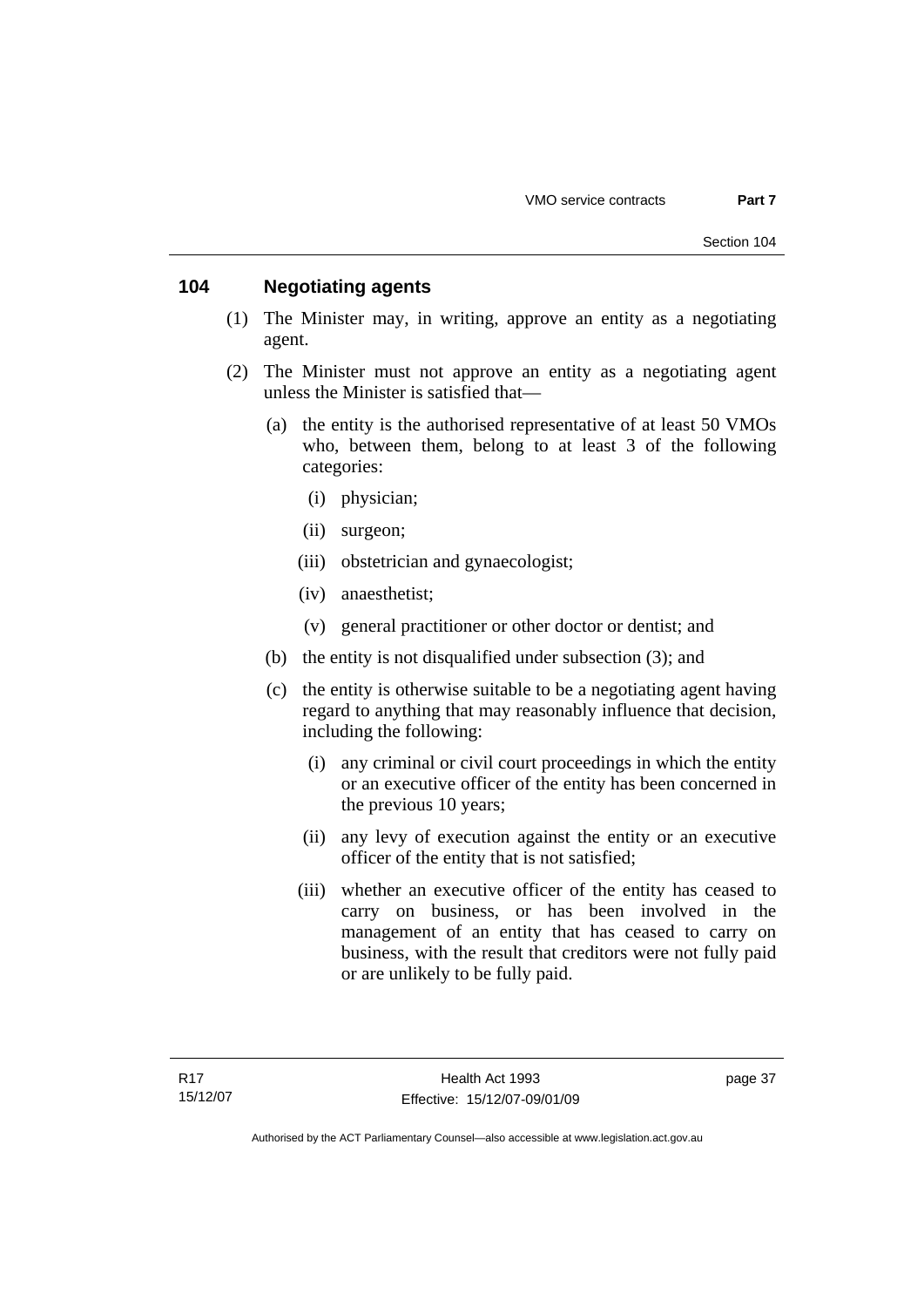Section 105

- (3) For subsection (2) (b), an entity is disqualified if—
	- (a) the entity, or an executive officer of the entity, has been convicted, in the ACT or elsewhere, of—
		- (i) an offence punishable by imprisonment for longer than 1 year; or
		- (ii) an offence that involves dishonesty and is punishable by imprisonment for 3 months or longer; or
	- (b) the entity has a receiver, receiver and manager, or provisional liquidator appointed over part or all of its affairs, or is otherwise under external administration; or
	- (c) the entity is insolvent, enters into voluntary administration or makes an arrangement with its creditors or takes the benefit of any law for the relief of insolvent debtors; or
	- (d) the executive officer of the entity is disqualified from managing corporations under the Corporations Act, part 2D.6 (Disqualification from managing corporations).
- (4) In this section:

*executive officer*, of an entity, means a person, by whatever name called, and whether or not the person is a director of the entity, who is concerned with or takes part in the management of the entity.

## **105 Authorised representatives**

- (1) A VMO may, in writing, authorise 1 entity to represent the VMO in collective negotiations under section 103.
	- *Note* If a form is approved under s 194 for an authorisation, the form must be used.
- (2) The authorisation must nominate 1 of the categories mentioned in section 104 (2) (a) as the category to which the VMO belongs.

R17 15/12/07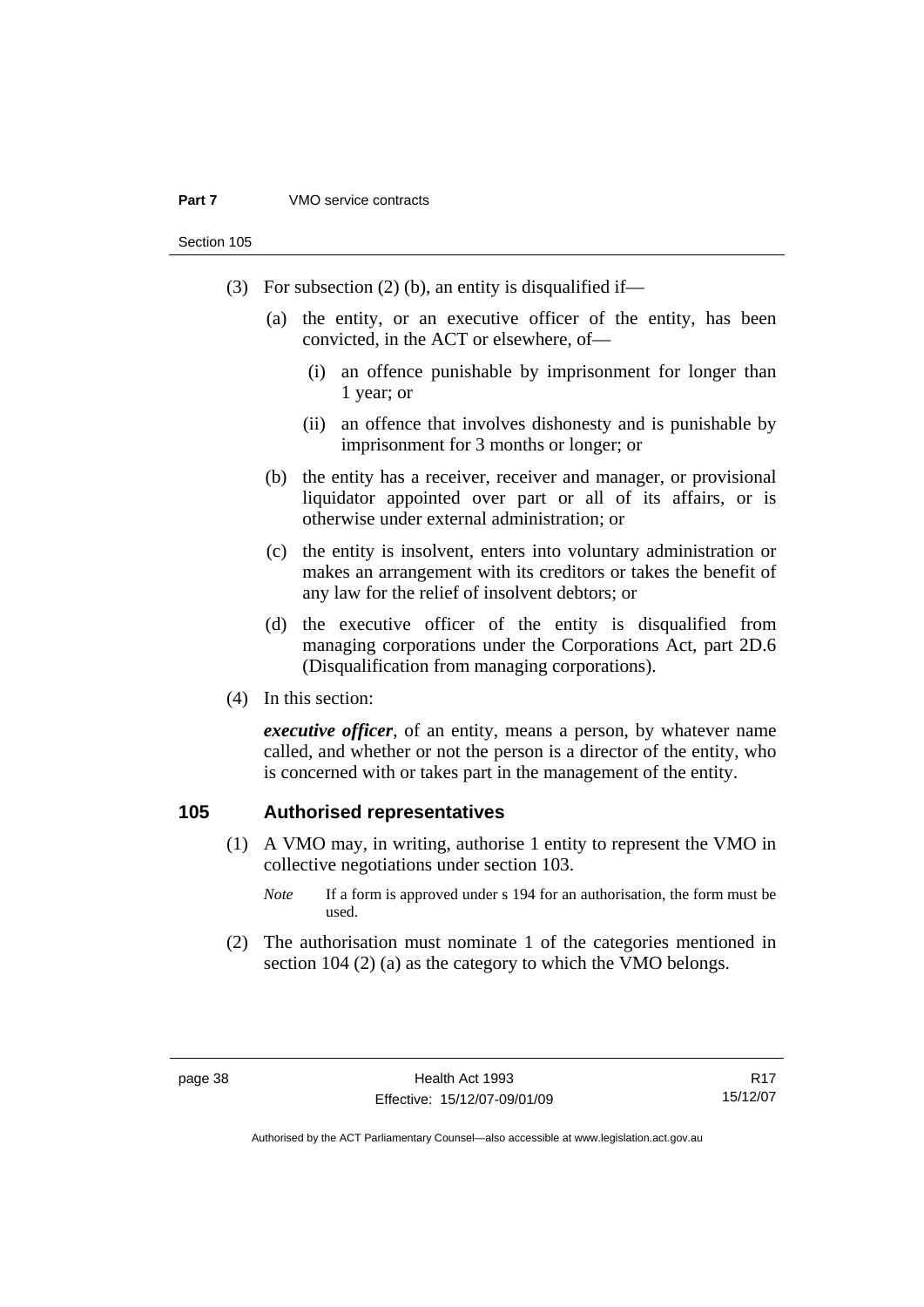# **106 Arbitration**

- (1) This section applies if agreement is not reached in collective negotiations between the Territory and a negotiating agent or negotiating agents in relation to a matter before the end of the negotiating period.
- (2) Unless resolved by mediation beforehand, the matter must be decided by arbitration.
- (3) The arbitration must be conducted under the *Commercial Arbitration Act 1986* and in accordance with principles and rules determined, in writing, by the Minister.
- (4) That Act applies to the arbitration as if the determined principles and rules were an arbitration agreement between the Territory and the negotiating agent or negotiating agents.
- (5) The principles and rules—
	- (a) must be determined by the Minister having regard to the objective of improving the efficiency, effectiveness and quality of health services, and other public interest considerations; and
	- (b) must include a requirement that the arbitrator has appropriate experience, including in determining industrial awards; and
	- (c) must be fair and reasonable.
- (6) A determination of principles and rules for arbitration is a notifiable instrument.
	- *Note* A notifiable instrument must be notified under the Legislation Act.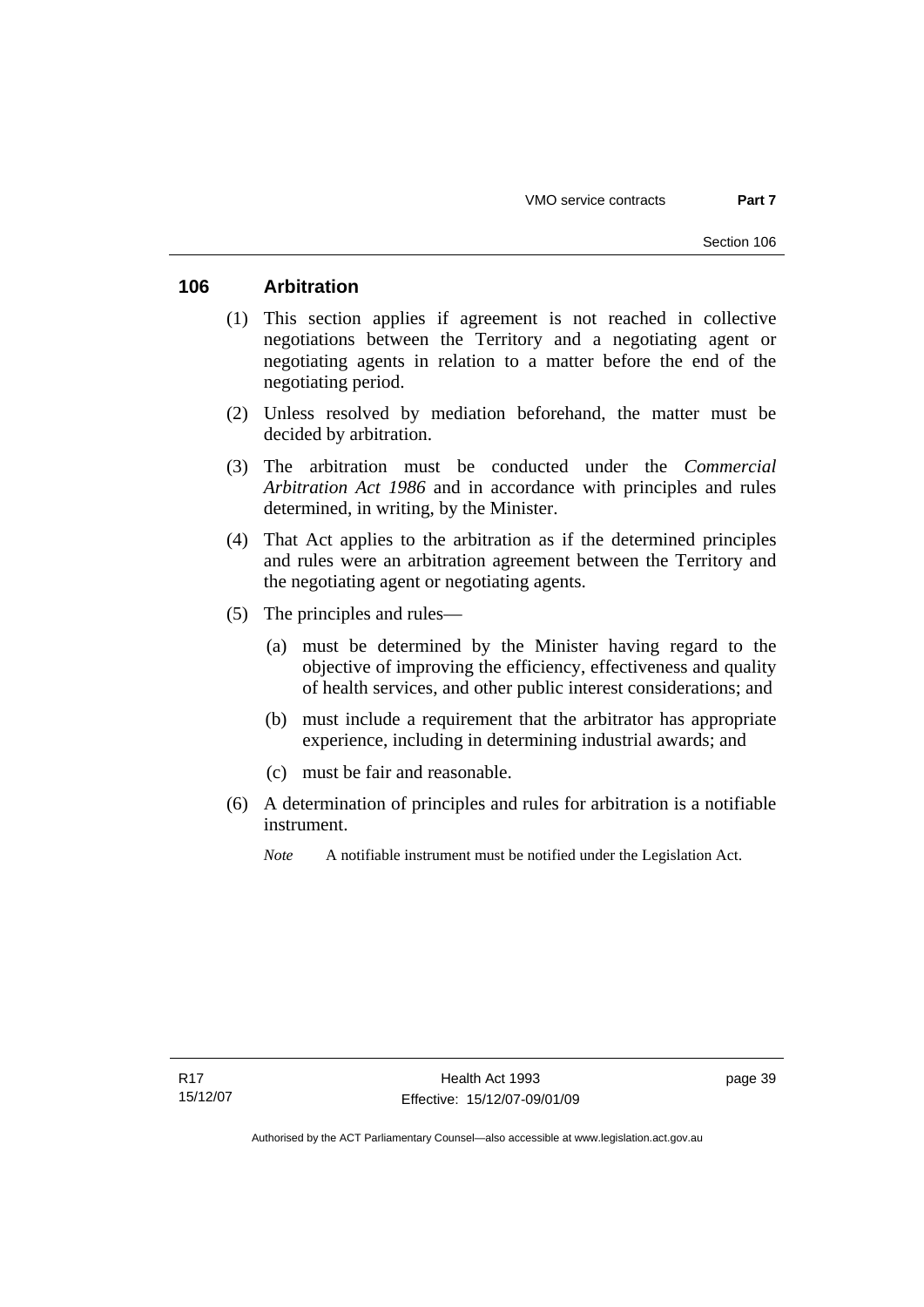#### **Part 7** VMO service contracts

Section 107

# **107 Trade Practices Act authorisation**

For the *Trade Practices Act 1974* (Cwlth) and the Competition Code of the ACT, the following are authorised:

- (a) collective negotiations between the Territory and an approved negotiating agent, or approved negotiating agents, under this part;
- (b) the conditions agreed in those negotiations;
- (c) service contracts containing core conditions;
- (d) everything done under a service contract.

page 40 Health Act 1993 Effective: 15/12/07-09/01/09

R17 15/12/07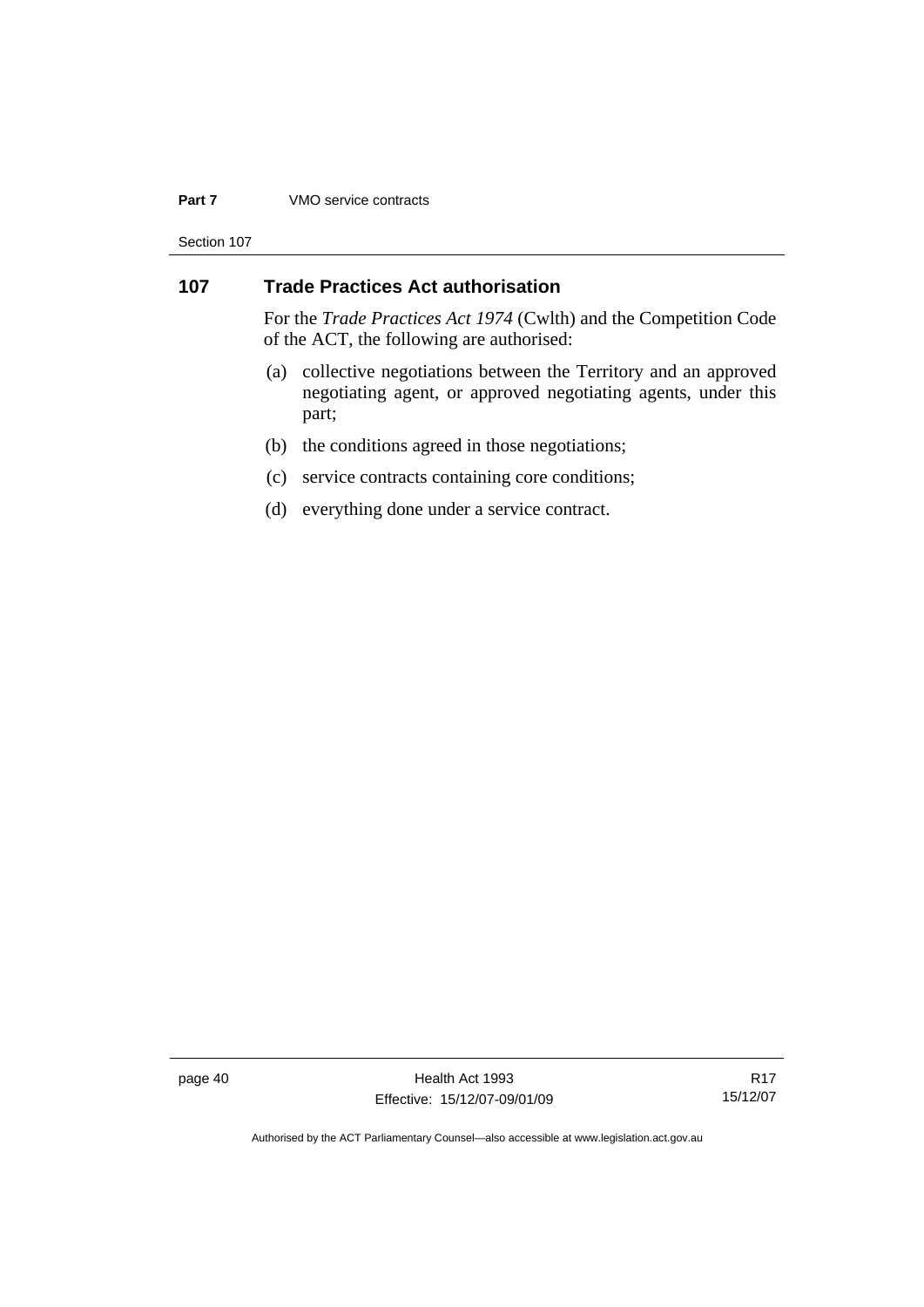# **Part 8 Secrecy**

| 120 | Definitions-pt 8                                                                                                                     |  |  |  |
|-----|--------------------------------------------------------------------------------------------------------------------------------------|--|--|--|
|     | In this part:                                                                                                                        |  |  |  |
|     | $divulge$ —see section 121.                                                                                                          |  |  |  |
|     | <i>information holder</i> —see section 122.                                                                                          |  |  |  |
|     | <i>protected information—see section 123.</i>                                                                                        |  |  |  |
|     | Sensitive information is defined for the Act in s 124.<br><b>Note</b>                                                                |  |  |  |
| 121 | When is information divulged?                                                                                                        |  |  |  |
|     | In this part:                                                                                                                        |  |  |  |
|     | <i>divulge</i> includes communicate.                                                                                                 |  |  |  |
| 122 | Who is an <i>information holder</i> ?                                                                                                |  |  |  |
|     | For this part, a person is an <i>information holder</i> if—                                                                          |  |  |  |
|     | the person is or has been—<br>(a)                                                                                                    |  |  |  |
|     | a member of a quality assurance committee; or<br>(i)                                                                                 |  |  |  |
|     | a member of a clinical privileges committee; or<br>(ii)                                                                              |  |  |  |
|     | someone else exercising a function under part 4 (Quality<br>(iii)<br>assurance) or part 5 (Reviewing clinical privileges); or        |  |  |  |
|     | someone else engaged in the administration of part 4<br>(iv)<br>(Quality assurance) or part 5 (Reviewing clinical<br>privileges); or |  |  |  |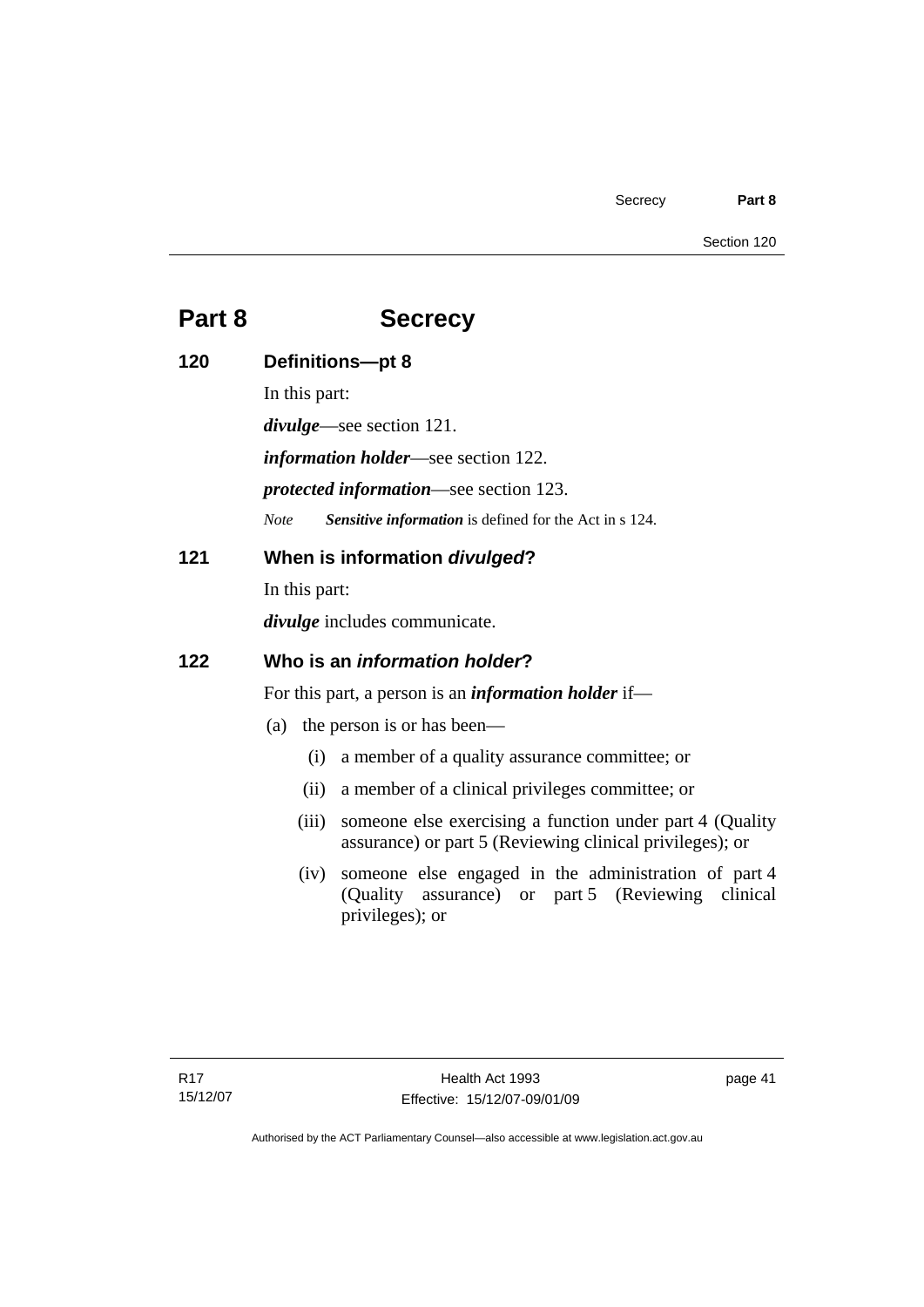#### Part 8 **Secrecy**

#### Section 123

- (b) the person has been given information under this Act by a person mentioned in paragraph (a).
	- *Note* Information may be given to people under various provisions of pt 4 and pt 5, including:
		- s 39 (Giving health service reports to CEO or chief executive)
		- s 43 (Quality assurance committees—giving information to the Coroner's Court)
		- s 44 (Quality assurance committees—giving information to other quality assurance committees)
		- s 45 (Quality assurance committees—giving information to health profession board)
		- s 72 (Clinical privileges committees—giving information to health profession board).

#### **123 What is** *protected information***?**

- (1) For this part, information is *protected information* about a person if it is information about the person that is disclosed to, or obtained by, an information holder because of the exercise of a function under this Act by the information holder or someone else.
- (2) Without limiting subsection (1), *protected information* includes sensitive information.

## **124 What is** *sensitive information***?**

In this Act:

*sensitive information* means information that—

- (a) identifies a person who—
	- (i) has received a health service; or
	- (ii) is a health service provider; or
	- (iii) has provided information to a quality assurance committee under section 35 (Quality assurance committees—obtaining information) or otherwise in the

R17 15/12/07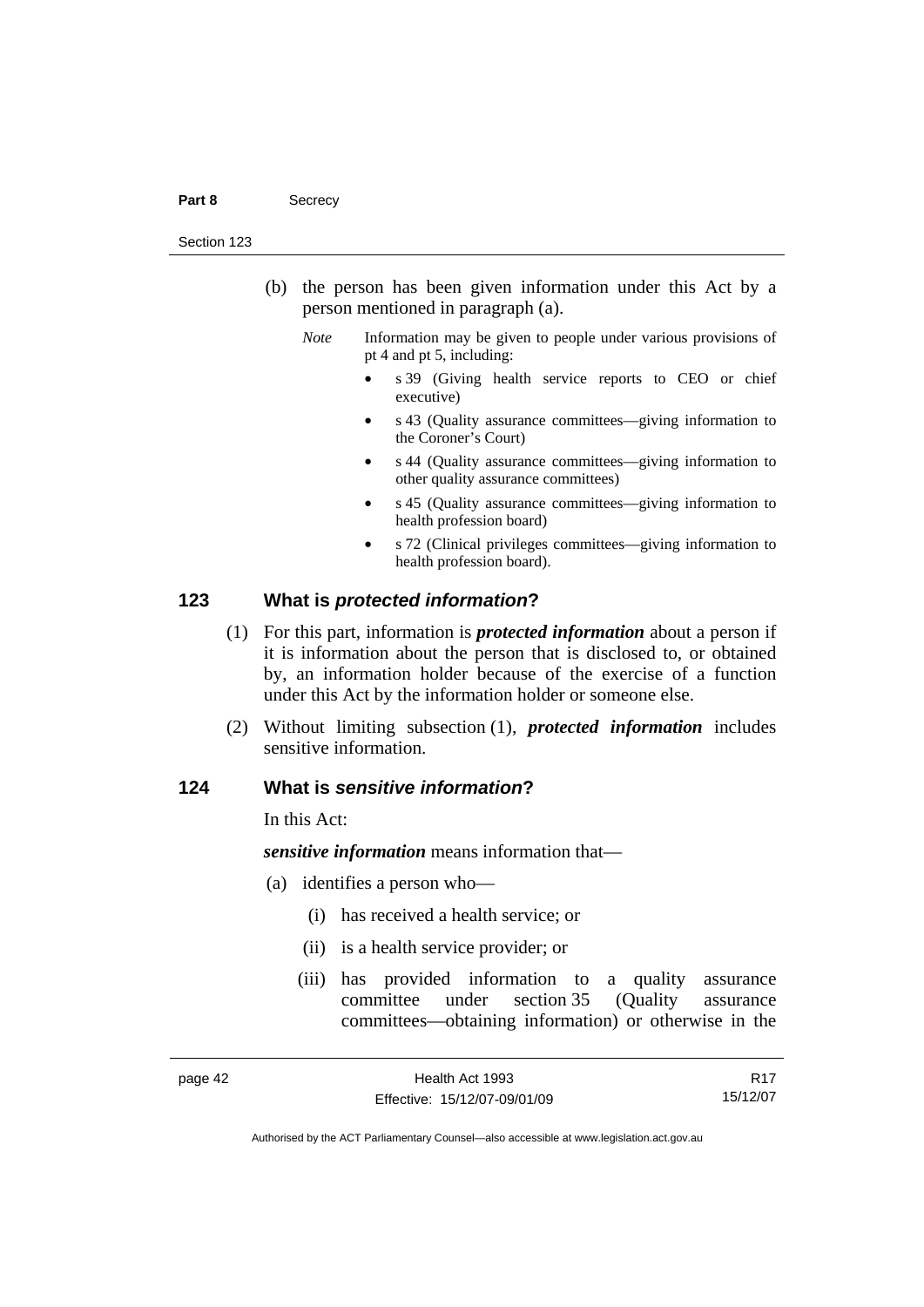course of the committee carrying out the committee's functions under this Act; or

- (iv) has provided information to a clinical privileges committee under section 64 (Clinical privileges committees—obtaining information) or otherwise in the course of the committee carrying out the committee's functions under this Act; or
- (b) would allow the identity of the person to be worked out.

# **125 Offence—secrecy of protected information**

- (1) An information holder commits an offence if—
	- (a) the information holder—
		- (i) makes a record of protected information about someone else; and
		- (ii) is reckless about whether the information is protected information about someone else; or
	- (b) the information holder—
		- (i) does something that divulges protected information about someone else; and
		- (ii) is reckless about whether—
			- (A) the information is protected information about someone else; and
			- (B) doing the thing would result in the information being divulged to another person.

Maximum penalty: 50 penalty units, imprisonment for 6 months or both.

 (2) This section does not apply to the making of a record or the divulging of information if the record is made or the information divulged—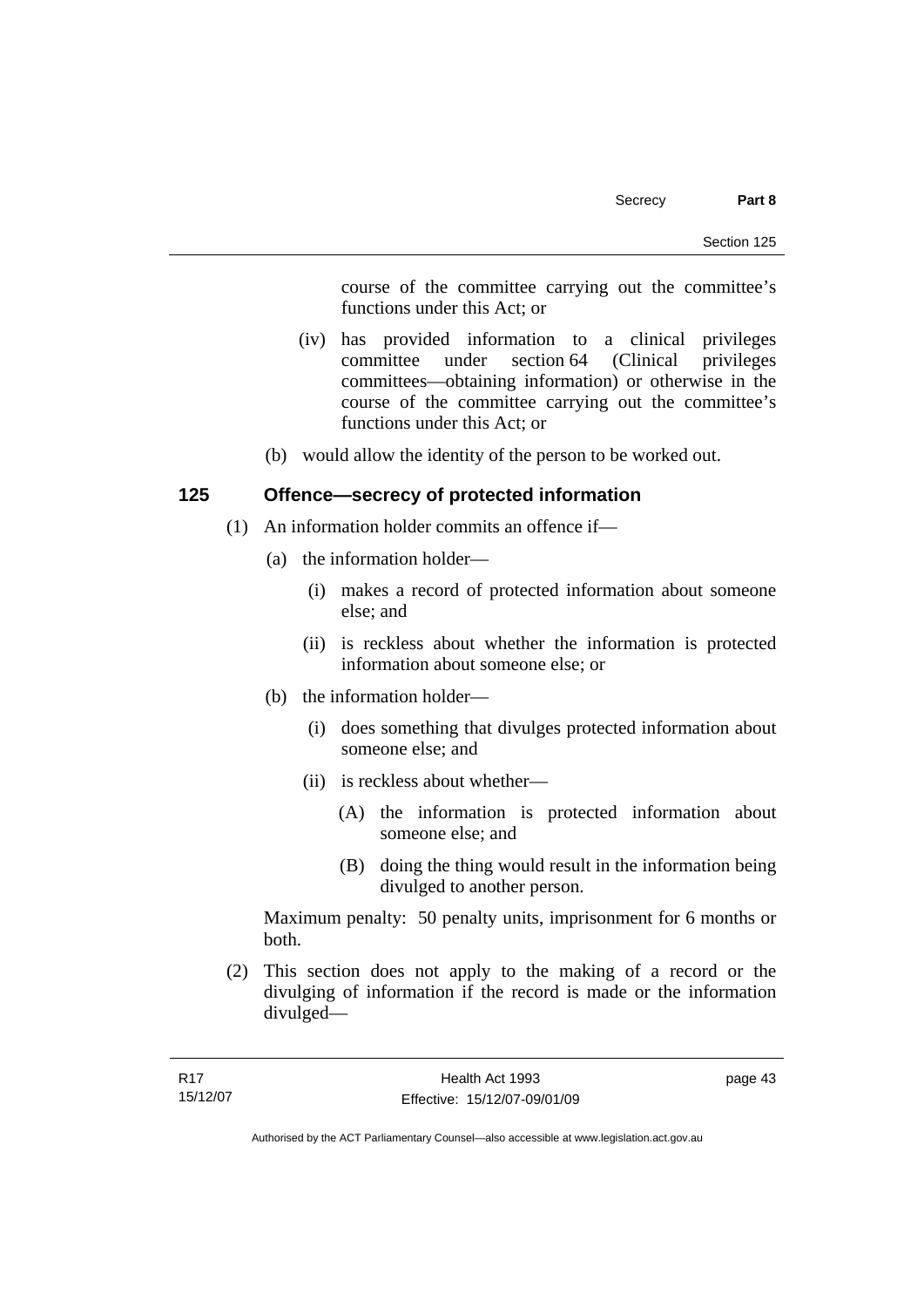- (a) under this Act; or
- (b) in the exercise of a function, as an information holder, under this Act.
- (3) This section does not apply to the making of a record or the divulging of information if—
	- (a) the protected information is not sensitive information; and
	- (b) the record is made or the information divulged—
		- (i) under another territory law; or
		- (ii) in the exercise of a function, as an information holder, under another territory law.
	- *Note* Other legislation may provide for information to be given to people, including the *Freedom of Information Act 1989*, s 10.
- (4) This section does not apply to the divulging of protected information about someone with the person's agreement.
- (5) An information holder must not divulge protected information to a court, or produce a document containing protected information to a court, unless it is necessary to do so for this Act.
	- *Note* A quality assurance committee may give protected information to the Coroner's Court (see s 43).
- (6) In this section:

*court* includes a tribunal, authority or person with power to require the production of documents or the answering of questions.

*produce* includes allow access to.

# **126 Information may be given to Medicare Australia**

- (1) The CEO of a health facility may give protected information about a health service provided by a health service provider for the health facility to—
	- (a) Medicare Australia; or

R17 15/12/07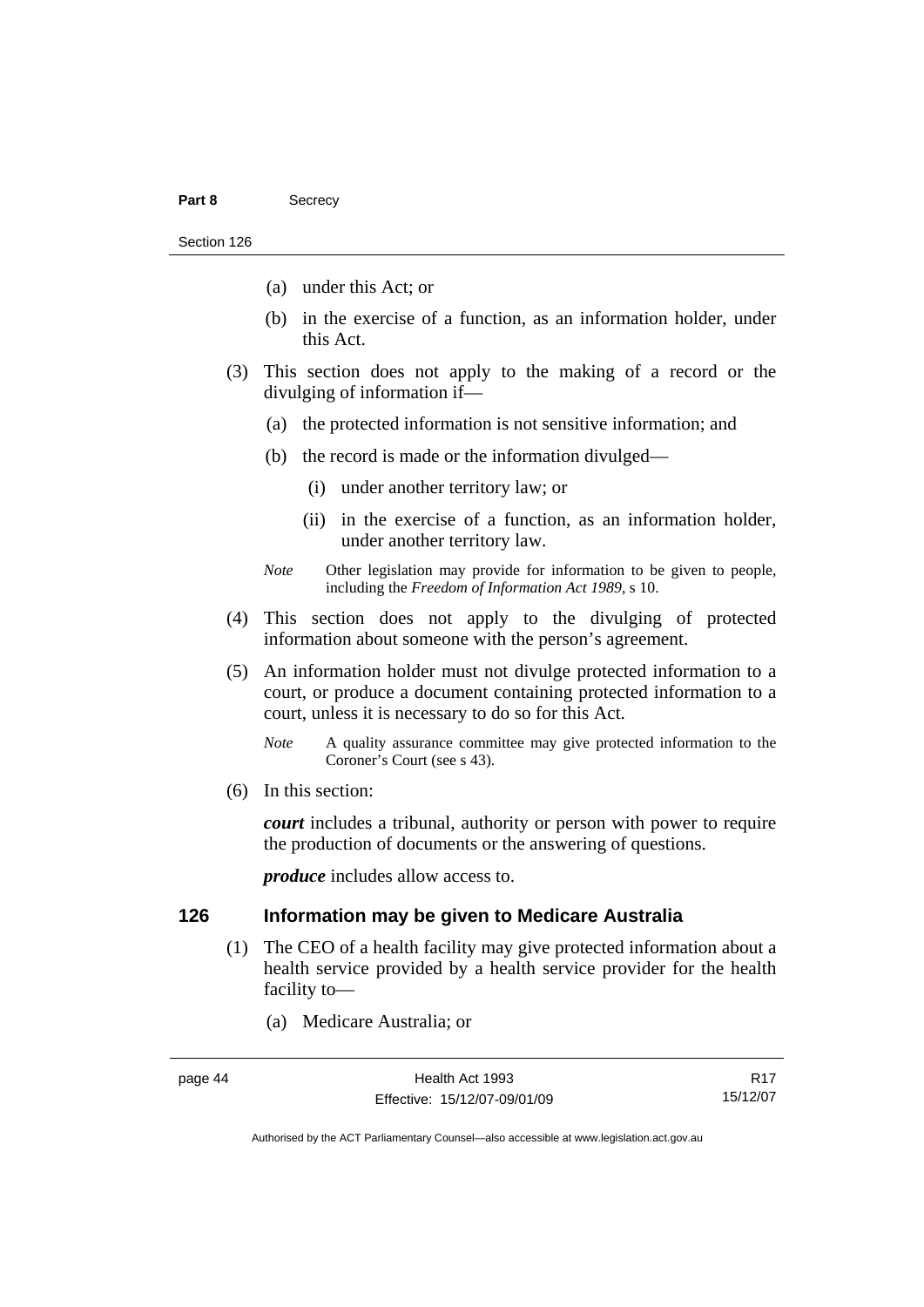- (b) the auditor-general.
- *Note* Protected information includes sensitive information (see s 123).
- (2) However, the CEO must not give the information unless—
	- (a) the CEO is satisfied that the giving of the information will help the prevention or detection of fraud; and
	- (b) the Minister agrees, in writing, to the giving of the information.
- (3) In this section:

*CEO*, of a health facility—see section 22.

*Medicare Australia*—see the *Medicare Australia Act 1973* (Cwlth).

page 45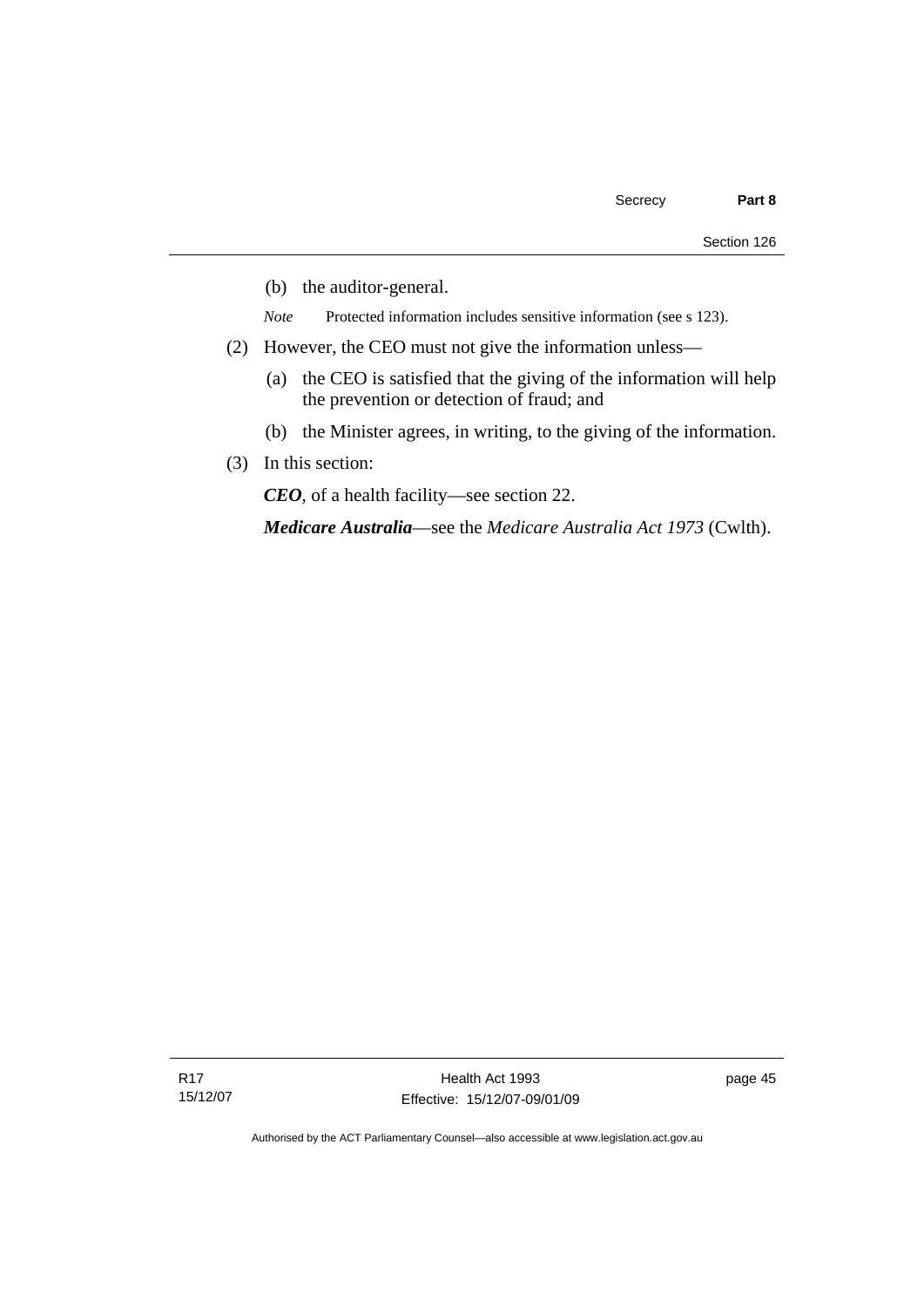#### **Part 9 Review of decisions**

Section 130

# **Part 9 Review of decisions**

#### **130 Review of decisions**

A doctor, or dentist, for a health facility may apply to the AAT for review of a decision of the CEO of the health facility under section 69—

- (a) to amend or withdraw the clinical privileges of the doctor or dentist; or
- (b) to amend the terms of engagement of the doctor or dentist; or
- (c) to suspend or end the engagement of the doctor or dentist.

# **131 Pt 9 obligations—no contracting out**

To remove any doubt, this part applies in relation to a doctor, or dentist, for a health facility despite anything to the contrary in a term of the doctor's or dentist's engagement.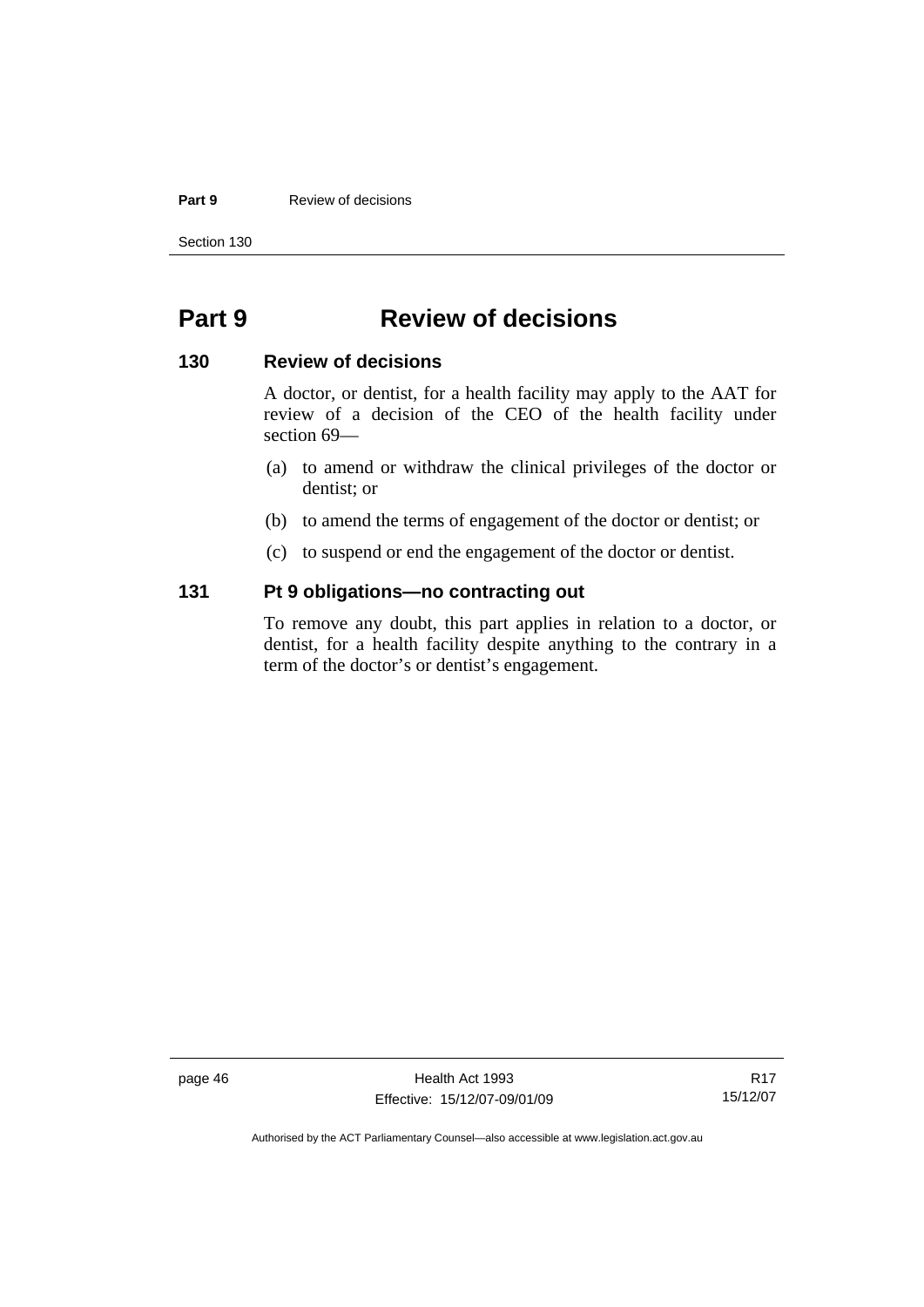# **Part 15 Miscellaneous**

#### **190 Disclosure of interests by committee members**

- (1) If a member of a committee to which this section applies has a material interest in an issue being considered, or about to be considered, by the committee, the member must disclose the nature of the interest at a committee meeting as soon as practicable after the relevant facts come to the member's knowledge.
	- *Note 1* This section applies to a quality assurance committee (see s 32) and a clinical privileges review committee (see s 61).
	- *Note 2 Material interest* is defined in s (4). The definition of *indirect interest* in s (4) applies to the definition of *material interest*.
- (2) The disclosure must be recorded in the committee's minutes and, unless the committee otherwise decides, the member must not—
	- (a) be present when the committee considers the issue; or
	- (b) take part in a decision of the committee on the issue.

#### **Example**

Adam, Ben and Charlotte are members of a quality assurance committee. They have an interest in an issue being considered at a committee meeting and they disclose the interest as soon as they become aware of it. Adam's and Ben's interests are minor but Charlotte has a direct financial interest in the issue.

The committee considers the disclosures and decides that because of the nature of the interests:

- Adam may be present when the committee considers the issue but not take part in the decision
- Ben may be present for the consideration and take part in the decision.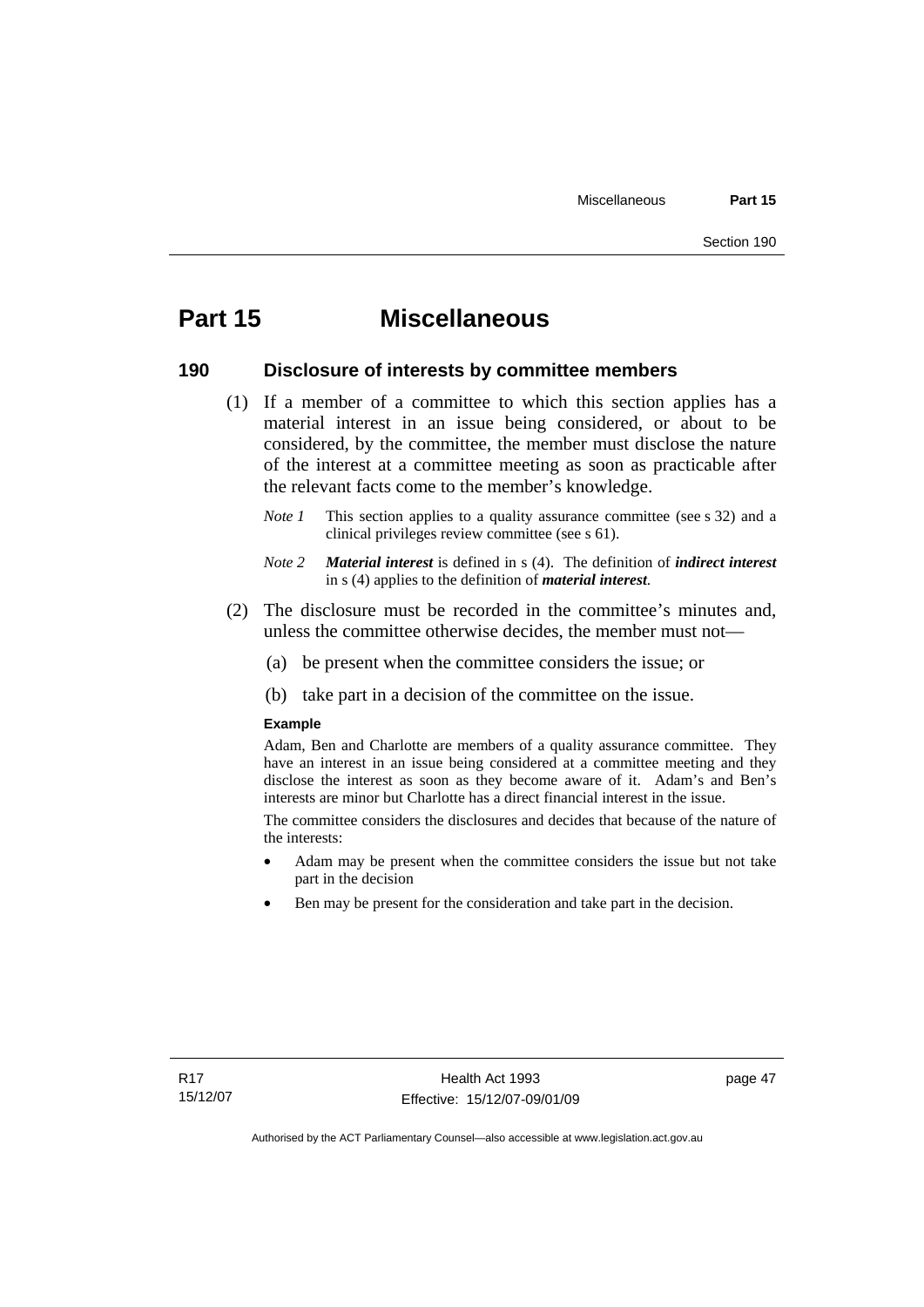#### **Part 15** Miscellaneous

Section 190

The committee does not make a decision allowing Charlotte to be present or take part in the committee's decision. Accordingly, since Charlotte has a material interest she cannot be present for the consideration of the issue or take part in the decision.

- *Note* An example is part of the Act, is not exhaustive and may extend, but does not limit, the meaning of the provision in which it appears (see Legislation Act, s 126 and s 132).
- (3) Any other committee member who also has a material interest in the issue must not be present when the committee is considering its decision under subsection (2).
- (4) In this section:

*associate*, of a person, means—

- (a) the person's business partner; or
- (b) a close friend of the person; or
- (c) a family member of the person.

*executive officer*, of a corporation, means a person (however described) who is concerned with, or takes part in, the corporation's management, whether or not the person is a director of the corporation.

*indirect interest*—without limiting the kinds of indirect interests a person may have, a person has an *indirect interest* in an issue if any of the following has an interest in the issue:

- (a) an associate of the person;
- (b) a corporation if the corporation has not more than 100 members and the person, or an associate of the person, is a member of the corporation;
- (c) a subsidiary of a corporation mentioned in paragraph (b);
- (d) a corporation if the person, or an associate of the person, is an executive officer of the corporation;

R17 15/12/07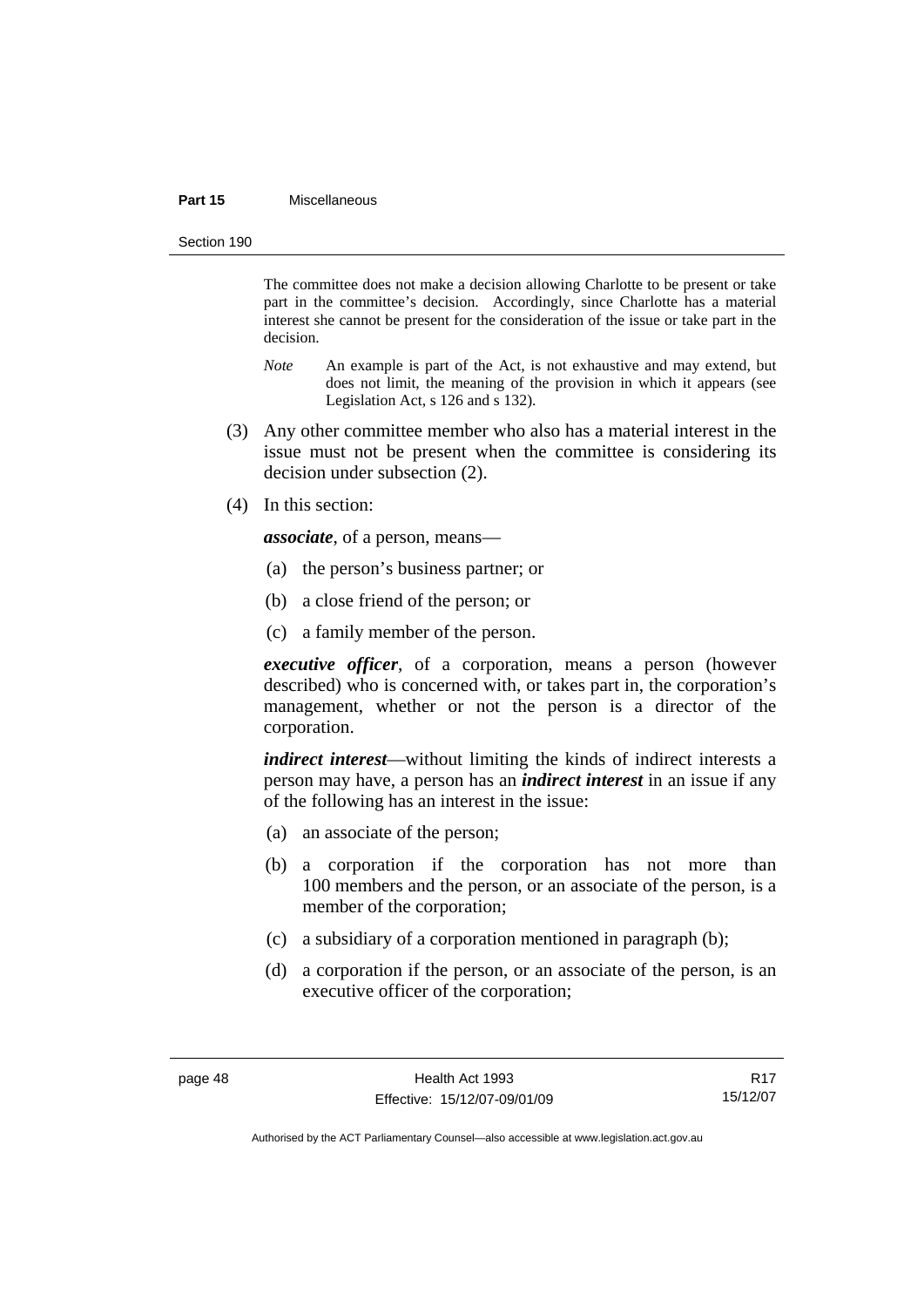- (e) the trustee of a trust if the person, or an associate of the person, is a beneficiary of the trust;
- (f) a member of a firm or partnership if the person, or an associate of the person, is a member of the firm or partnership;
- (g) someone else carrying on a business if the person, or an associate of the person, has a direct or indirect right to participate in the profits of the business.

*material interest*—a committee member has a *material interest* in an issue if the member has—

- (a) a direct or indirect financial interest in the issue; or
- (b) a direct or indirect interest of any other kind if the interest could conflict with the proper exercise of the member's functions in relation to the committee's consideration of the issue.

## **191 References to Health and Community Care Service**

- (1) In any Act, instrument made under an Act, contract or other document, a reference to the *Health and Community Care Service* is, for the application of that Act, instrument, contract or other document after the commencement of this section, a reference to the Territory.
- (2) In this section:

*Health and Community Care Service* means the Australian Capital Territory Health and Community Care Service established by the *Health and Community Care Services Act 1996* (repealed).

#### **192 Determination of fees**

- (1) The Minister may, in writing, determine fees for this Act.
	- *Note* The Legislation Act contains provisions about the making of determinations and regulations relating to fees (see pt 6.3)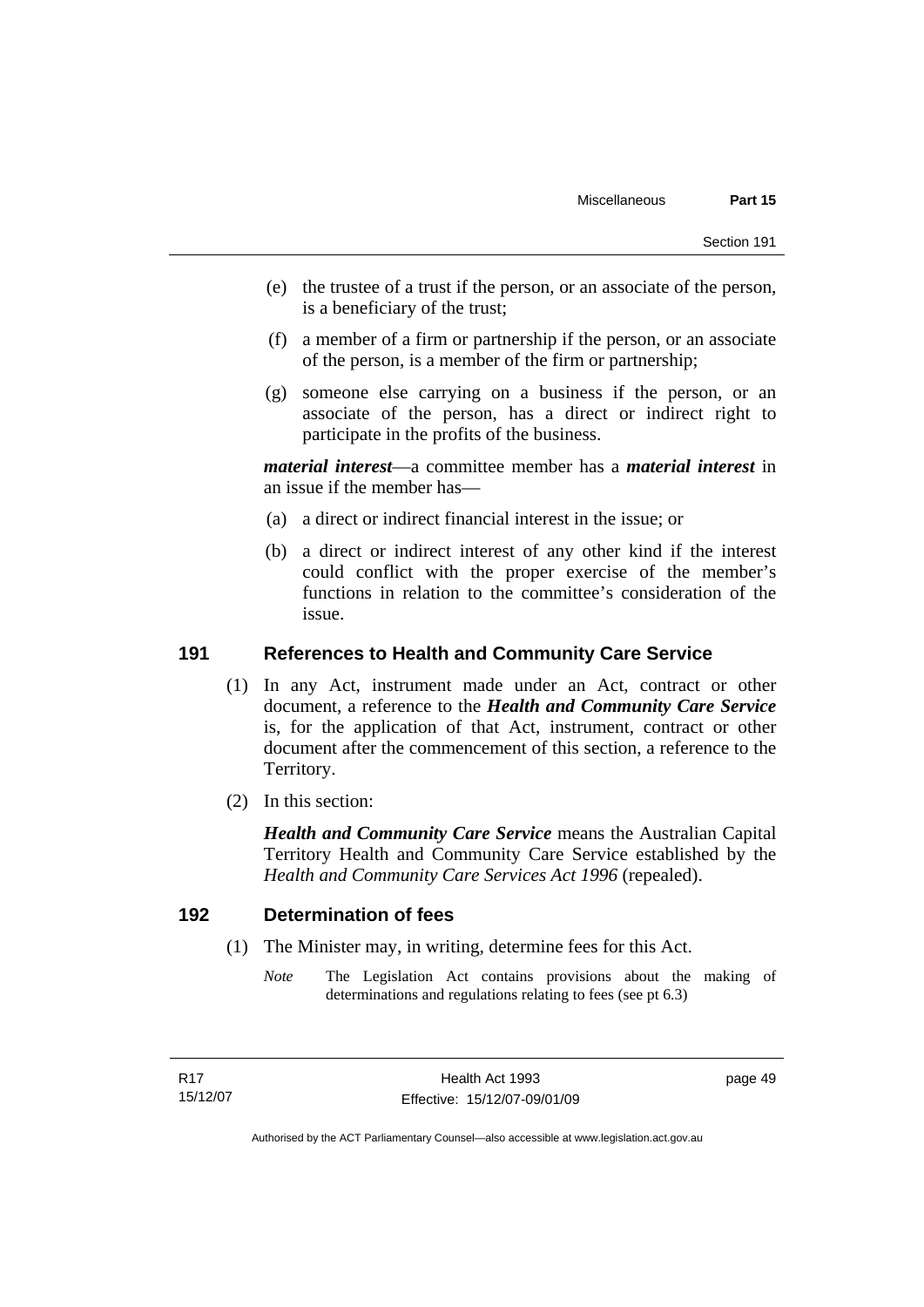- (2) Without limiting subsection (1), the Minister may determine fees in relation to the provision of health and community care services.
- (3) A determination is a disallowable instrument.
	- *Note* A disallowable instrument must be notified, and presented to the Legislative Assembly, under the Legislation Act.
- (4) A determination may adopt a Commonwealth law or a health benefits agreement (or a provision of a Commonwealth law or health benefits agreement) as in force from time to time.
	- *Note 1* The text of an applied, adopted or incorporated law or instrument, whether applied as in force from time to time or at a particular time, is taken to be a notifiable instrument if the operation of the Legislation Act, s 47 (5) or (6) is not disapplied (see s 47 (7)).
	- *Note 2* A notifiable instrument must be notified under the Legislation Act.
- (5) In this section:

*Commonwealth law* means a Commonwealth Act, or any regulations, rules, ordinance or disallowable instrument under a Commonwealth Act.

*disallowable instrument*, for a Commonwealth Act, means a disallowable instrument under the *Acts Interpretation Act 1901* (Cwlth), section 46A.

*health benefits agreement* means an agreement between the Territory and an entity that provides health benefits to contributors of a health benefits fund conducted by the entity.

# **193 Payment of fees and interest**

- (1) A fee is payable to the Territory on or before the payment date.
- (2) If an amount for a fee remains unpaid after the payment date, in addition to that amount, interest calculated on the aggregate amount at the rate determined in writing by the Minister is payable to the Territory in relation to every month or part of a month that the aggregate amount remains unpaid.

R17 15/12/07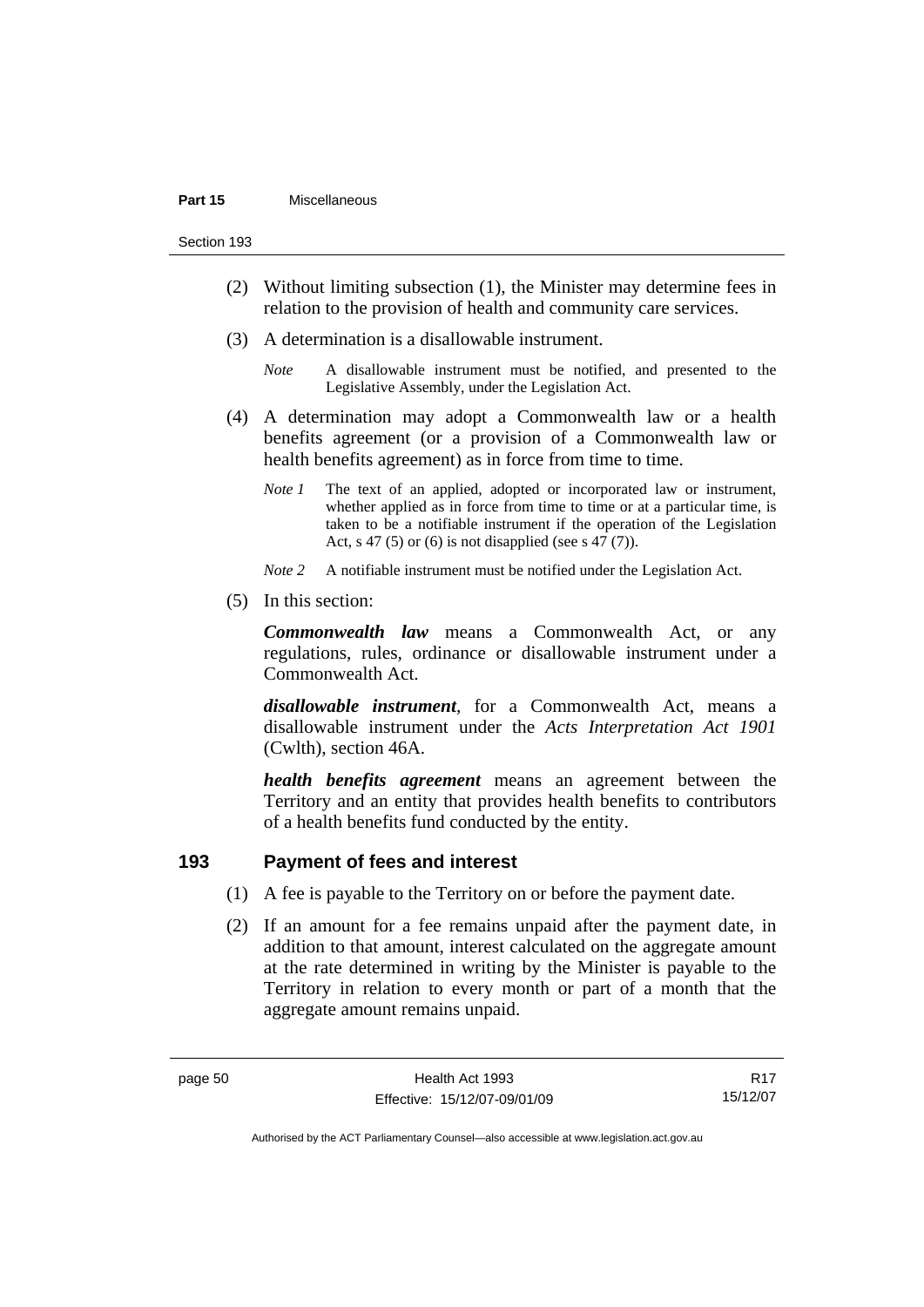- (3) A determination is a disallowable instrument.
	- *Note* A disallowable instrument must be notified, and presented to the Legislative Assembly, under the Legislation Act.
- (4) In this section:

*aggregate amount*, for a month, means the total of—

- (a) the amount of the fee; and
- (b) the amount of interest;

remaining unpaid at the end of the previous month.

*payment date*, for a fee, means the 28th day after the day when the account for the fee was issued.

## **194 Approved forms**

- (1) The Minister may, in writing, approve forms for this Act.
- (2) If the Minister approves a form for a particular purpose, the form must be used for that purpose.

*Note* For other provisions about forms, see Legislation Act, s 255.

(3) An approved form is a notifiable instrument.

*Note* A notifiable instrument must be notified under the Legislation Act.

## **195 Regulations about nurse practitioners**

- (1) The regulations may make provision in relation to nurse practitioner positions and the scopes of practice for nurse practitioner positions.
- (2) In this section:

*nurse practitioner position* means a position approved under the regulations as a nurse practitioner position.

*position* means a position (however described) in the public or private sector, whether or not the occupant is an employee.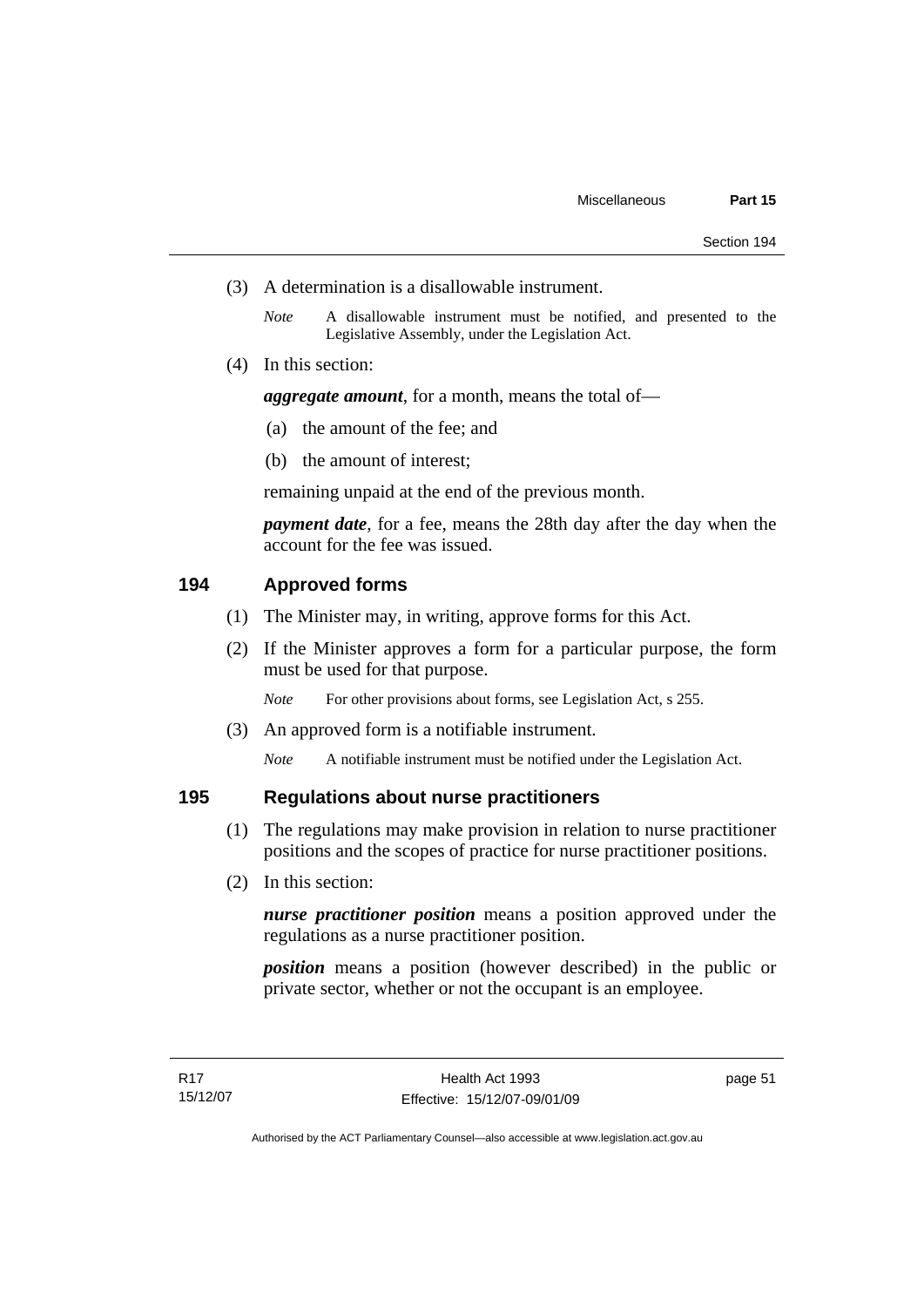#### **Part 15** Miscellaneous

Section 196

*scope of practice*, for a nurse practitioner position, means the manner in which the nurse practitioner who occupies the position may practise as a nurse practitioner, including, for example, the aspects of practice that the nurse practitioner may perform as a nurse practitioner.

#### **Examples for def** *scope of practice*

- 1 prescribing particular medication
- 2 referring patients to other health care professionals
- 3 ordering particular diagnostic investigations
- *Note* An example is part of the regulations, is not exhaustive and may extend, but does not limit, the meaning of the provision in which it appears (see Legislation Act, s 126 and s 132).

#### **196 Regulation-making power**

The Executive may make regulations for this Act.

*Note* Regulations must be notified, and presented to the Legislative Assembly, under the Legislation Act.

page 52 Health Act 1993 Effective: 15/12/07-09/01/09

R17 15/12/07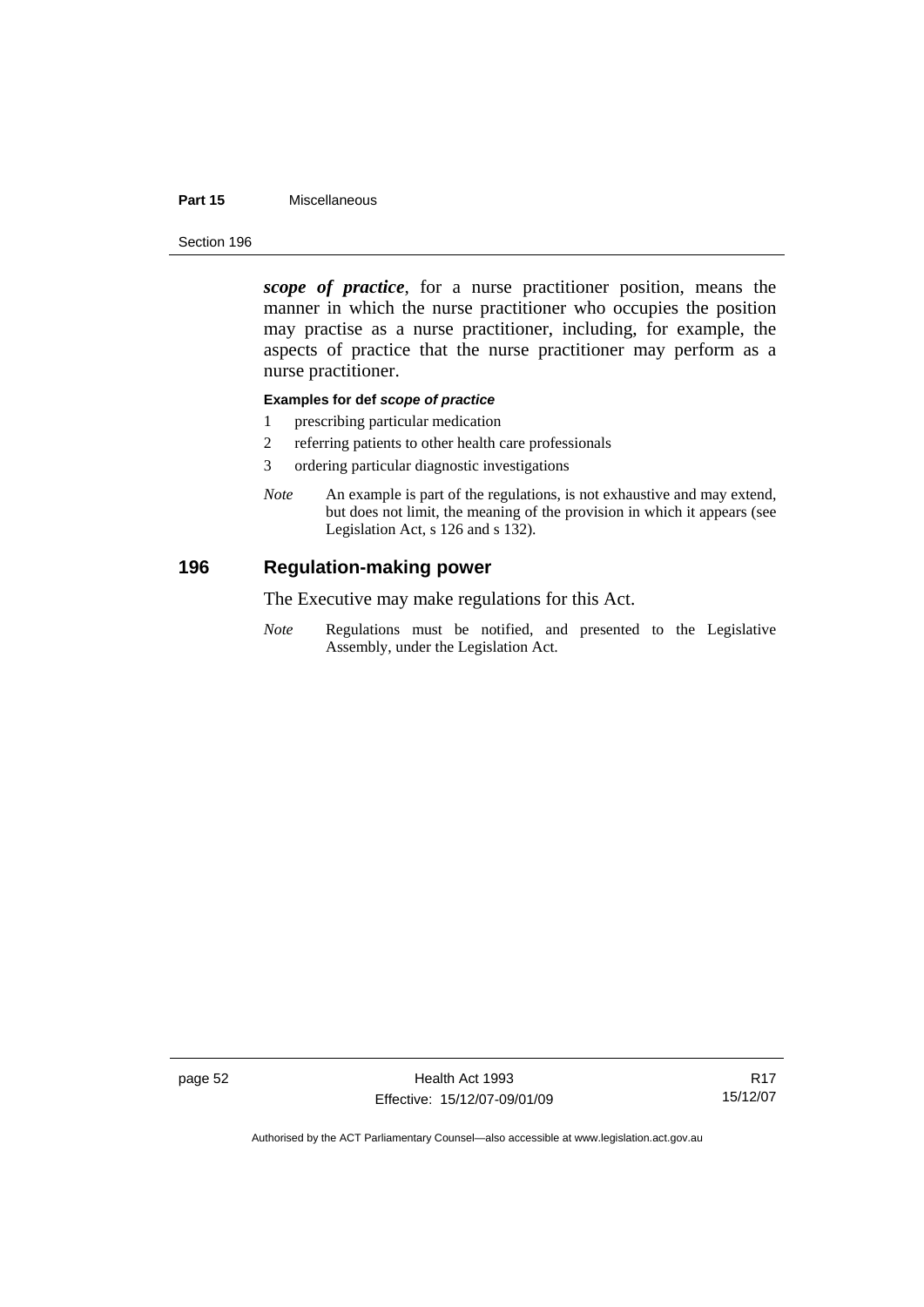# **Part 20 Transitional—Health Professionals Act 2004**

#### **240 Transitional—definitions in Health (Fees) Determination**

- (1) This section applies to the *Health (Fees) Determination 2003-04*  DI2003-150.
- (2) A reference in the determination to a *medical practitioner* is taken to be a reference to a person registered as a medical practitioner under the *Health Professionals Act 2004*.
- (3) The reference in the determination, clause 1, definition of *physiotherapy service* to 'the definition of physiotherapy in the *Physiotherapists Act 1977'* is taken to be a reference to—
	- (a) the regulated health service of physiotherapy under the *Health Professionals Act 2004*; or
	- (b) the definition of *physiotherapy* under the *Physiotherapists Act 1977*, section 3 (1); but
	- (c) does not include the definition mentioned in paragraph (b) if the *Physiotherapists Act 1977* has been repealed.

## **241 Expiry—pt 20**

This part expires on the day the *Health Professionals Act 2004*, section 136 (Repeals) expires.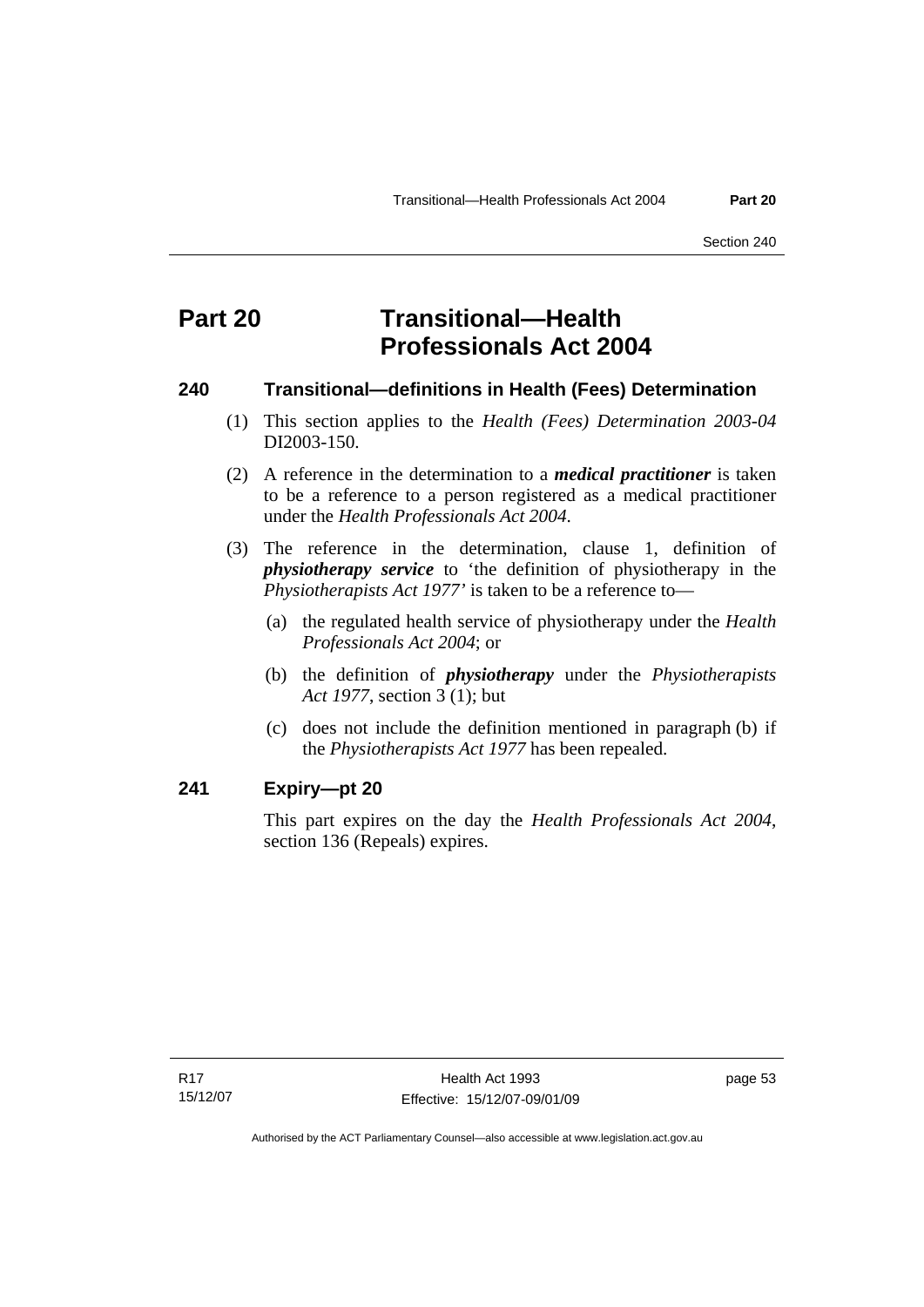# **Dictionary**

(see s 2)

- *Note 1* The Legislation Act contains definitions and other provisions relevant to this Act.
- *Note 2* For example, the Legislation Act, dict, pt 1 defines the following terms:
	- AAT
	- Act
	- ACT
	- appoint
	- chief executive (see s 163)
	- Commonwealth
	- Coroner's Court
	- entity
	- exercise
	- function
	- in relation to
	- interest
	- make
	- proceeding
	- territory authority
	- territory law
	- the Territory
	- tribunal.

*abortion*, for part 6 (Abortions)—see section 80.

*authorised representative*, for part 7 (VMO service contracts)—see section 100.

#### *CEO*—

 (a) of a health facility, for part 4 (Quality assurance)—see section 22; and

R17 15/12/07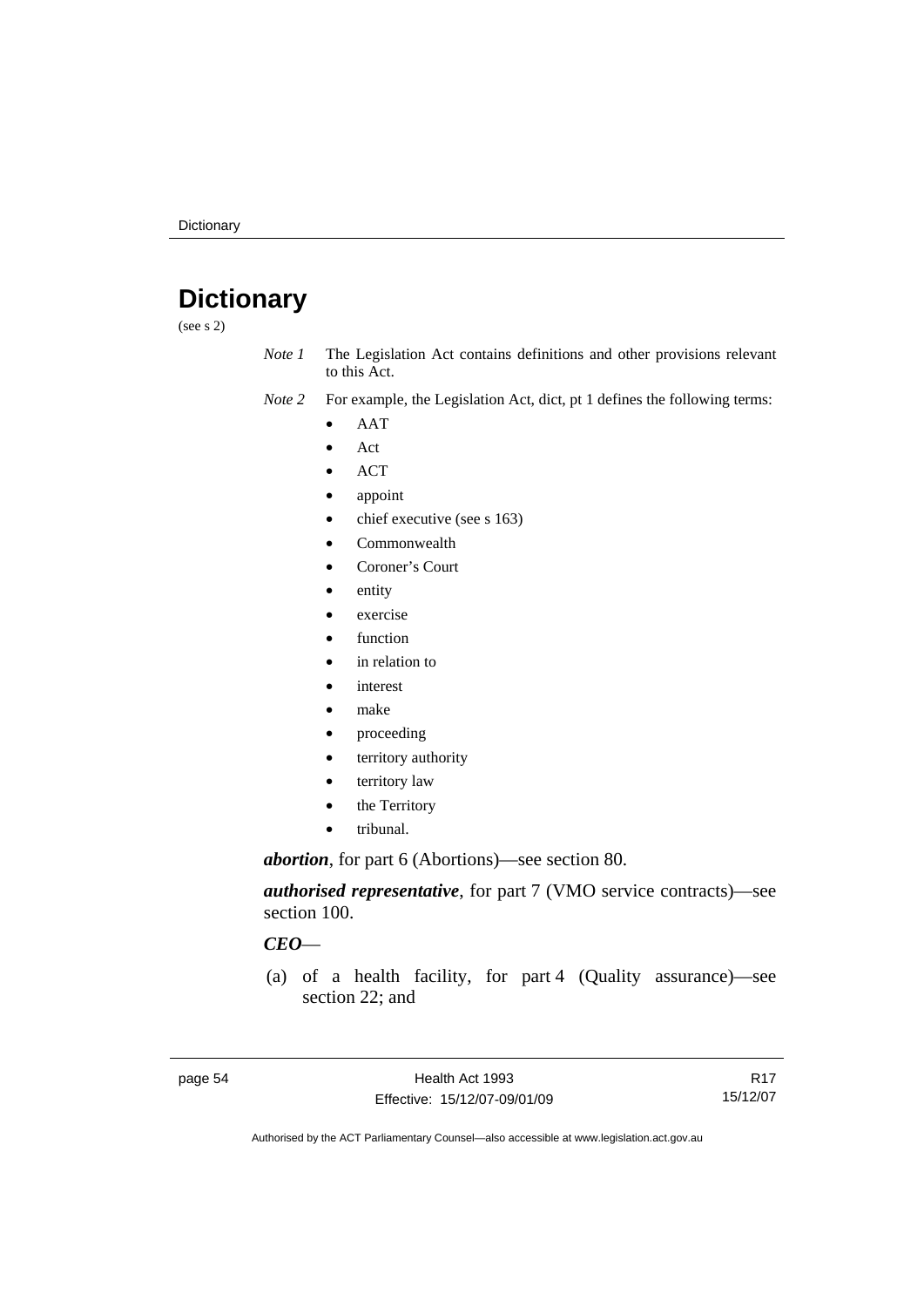- (b) of a health professional organisation, for part 4 (Quality assurance)—see section 23; and
- (c) of a health facility, for part 5 (Reviewing clinical privileges) see section 53.

*clinical privileges*, of a doctor or dentist, for a health facility, for part 5 (Reviewing clinical privileges)—see section 54.

*clinical privileges committee*—see section 51.

*clinical privileges report*, for part 5 (Reviewing clinical privileges)—see section 67.

*clinical privileges review notice*, for part 5 (Reviewing clinical privileges)—see section 70.

*core conditions*, for part 7 (VMO service contracts)—see section 100.

*day hospital* means a facility where a person is admitted for surgical or medical treatment and discharged on the same day.

*dentist*, for a health facility, for part 5 (Reviewing clinical privileges)—see section 52.

*divulge*, for part 8 (Secrecy)—see section 121.

*doctor*, for a health facility, for part 5 (Reviewing clinical privileges)—see section 52.

*engage* in conduct means—

- (a) do an act; or
- (b) omit to do an act.

*entity*, for part 7 (VMO service contracts)—see section 100.

*health facility*—see section 6.

*health facility QAC*, for a health facility, for part 4 (Quality assurance)—see section 20.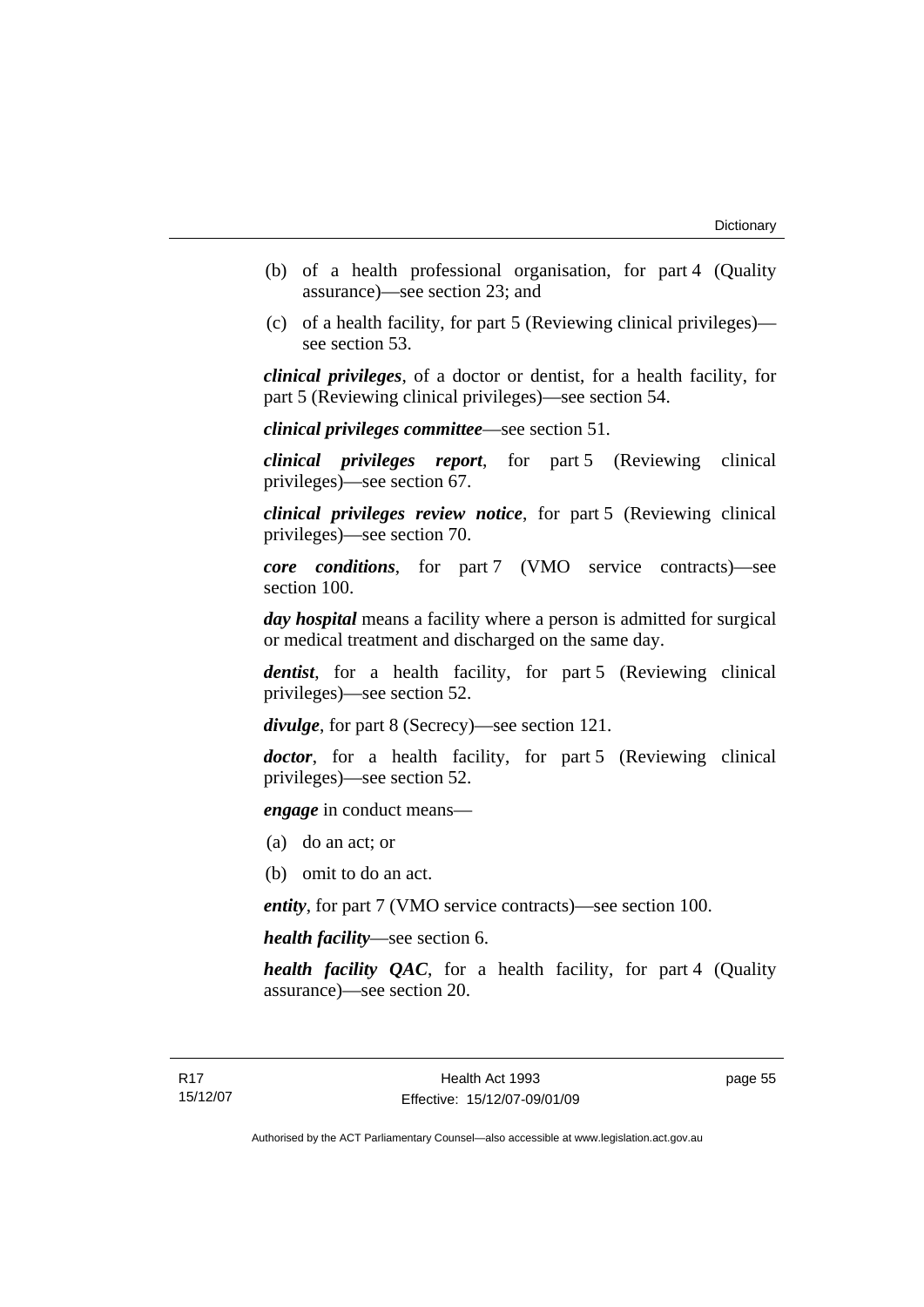*health profession board*—see the *Health Professionals Act 2004*, dictionary.

*health professional*—see the *Health Professionals Act 2004*, section 14.

*health professional organisation*, for part 4 (Quality assurance) see section 21.

*health professional organisation QAC*, for a health professional organisation, for part 4 (Quality assurance)—see section 20.

*health service*—see section 5.

*health service provider*—see section 7.

*health service report*, for part 4 (Quality assurance)—see section 38.

*hospital*, for part 5 (Reviewing clinical privileges)—see section 50.

*information holder*, for part 8 (Secrecy)—see section 122.

*ministerial report*, for part 4 (Quality assurance)—section 41.

*negotiating agent*, for part 7 (VMO service contracts)—see section 100.

*negotiating period*, for part 7 (VMO service contracts)—see section 103 (2).

*practice corporation*, for part 7 (VMO service contracts)—see section 100.

*protected information*—see section 123.

*quality assurance committee*—see section 24.

*review* clinical privileges, for part 5 (Reviewing clinical privileges)—see section 55.

*sensitive information*—see section 124.

*service contract*, for part 7 (VMO service contracts)—see section 100.

R17 15/12/07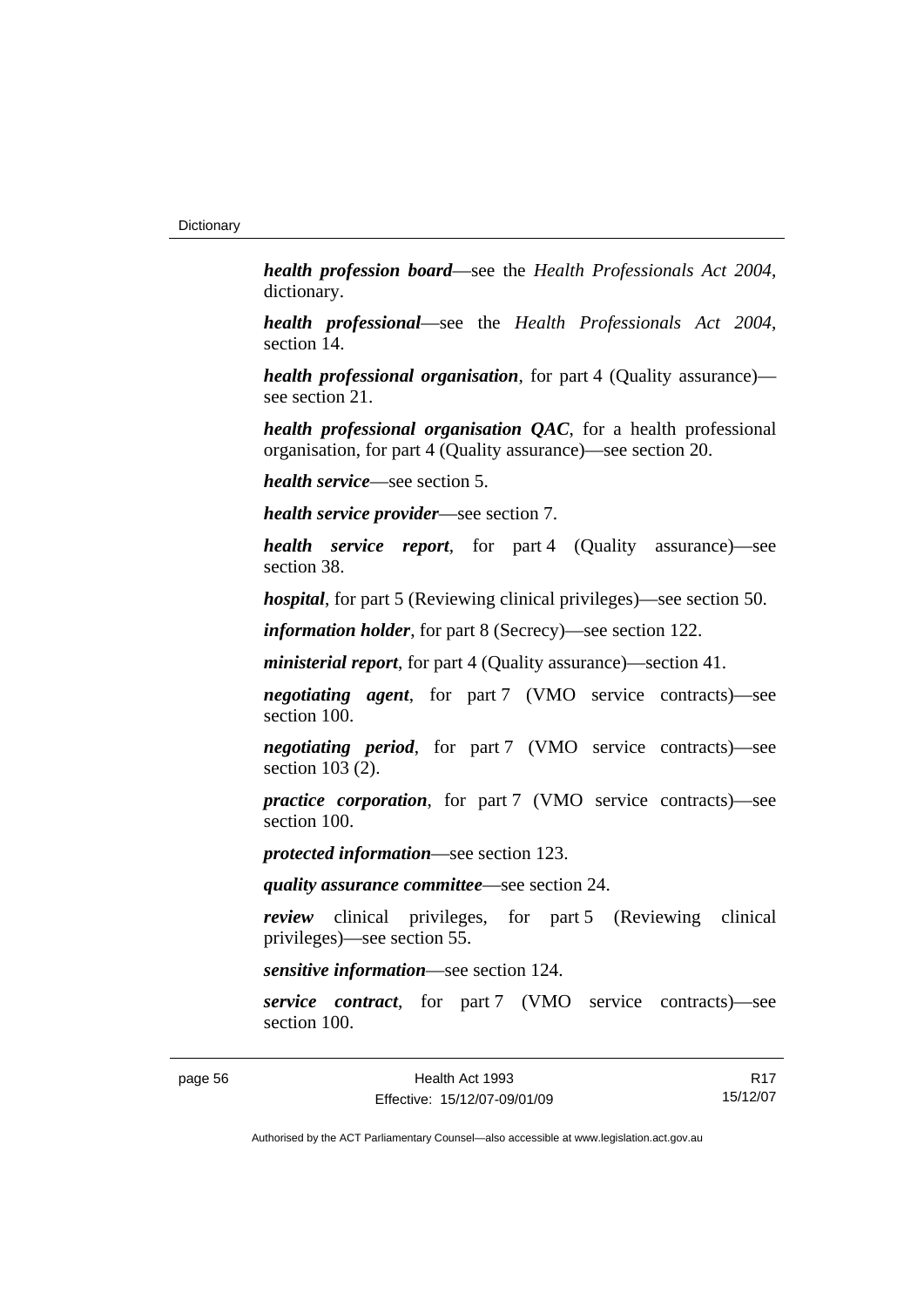*special purpose QAC*, for part 4 (Quality assurance), for a purpose stated in the approval—see section 20.

*VMO*, or visiting medical officer, for part 7 (VMO service contracts)—see section 100.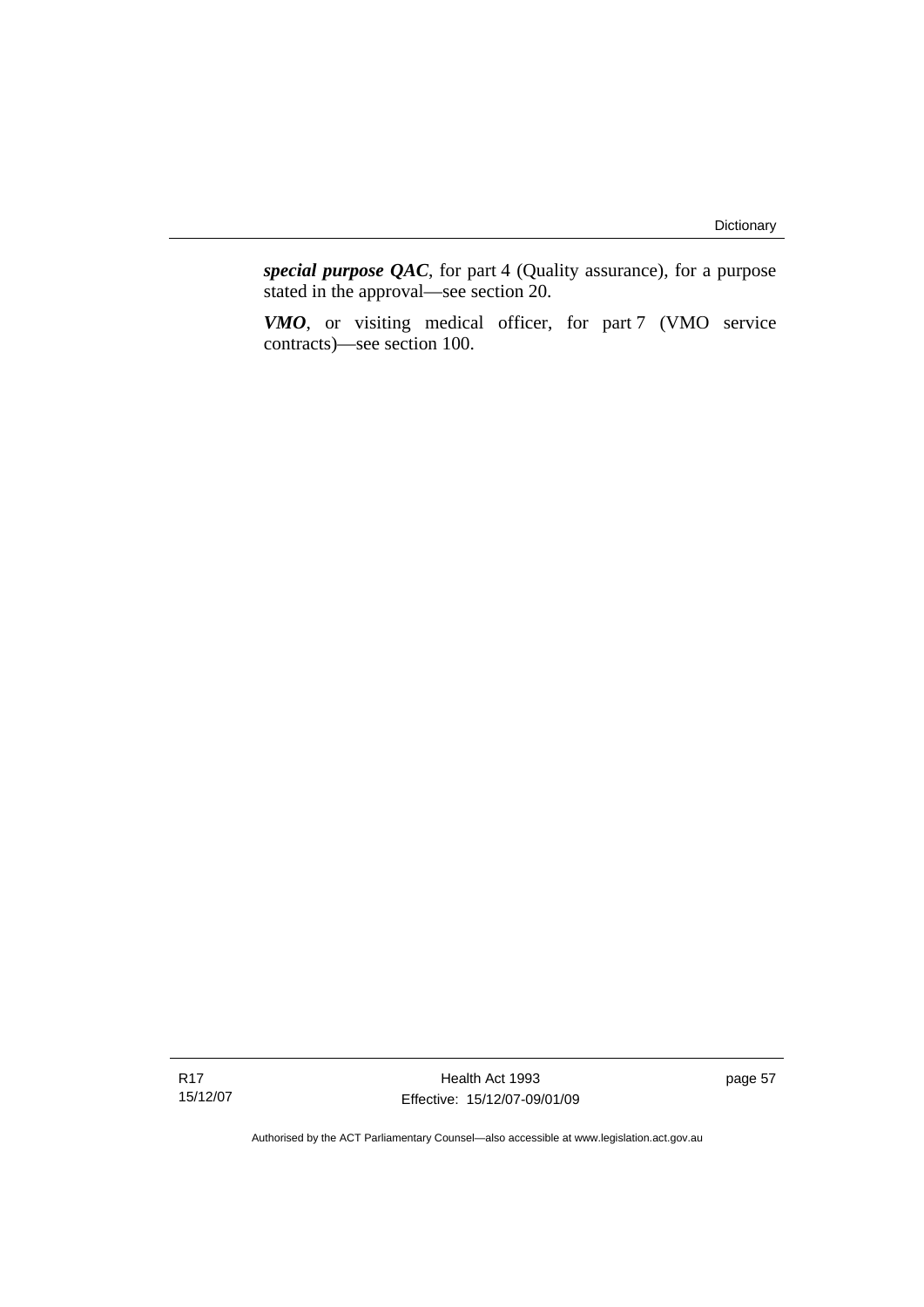1 About the endnotes

# **Endnotes**

# **1 About the endnotes**

Amending and modifying laws are annotated in the legislation history and the amendment history. Current modifications are not included in the republished law but are set out in the endnotes.

Not all editorial amendments made under the *Legislation Act 2001*, part 11.3 are annotated in the amendment history. Full details of any amendments can be obtained from the Parliamentary Counsel's Office.

Uncommenced amending laws and expiries are listed in the legislation history and the amendment history. These details are underlined. Uncommenced provisions and amendments are not included in the republished law but are set out in the last endnote.

If all the provisions of the law have been renumbered, a table of renumbered provisions gives details of previous and current numbering.

The endnotes also include a table of earlier republications.

| $am = amended$<br>$amdt = amendment$         | $ord = ordinance$<br>$orig = original$      |
|----------------------------------------------|---------------------------------------------|
| $ch = chapter$                               | $par = paragraph/subparagraph$              |
| $def = definition$                           | $pres = present$                            |
| $dict = dictionary$                          | $prev = previous$                           |
| $disallowed = disallowed by the Legislative$ | $(\text{prev}) = \text{previously}$         |
| Assembly                                     | $pt = part$                                 |
| $div = division$                             | $r = rule/subrule$                          |
| $exp = expires/expired$                      | $renum = renumbered$                        |
| $Gaz = gazette$                              | $reloc = relocated$                         |
| $hdg = heading$                              | $R[X]$ = Republication No                   |
| $IA = Interpretation Act 1967$               | $RI = reissue$                              |
| $ins = inserted/added$                       | $s = section/subsection$                    |
| $LA =$ Legislation Act 2001                  | $sch = schedule$                            |
| $LR =$ legislation register                  | $sdiv = subdivision$                        |
| $LRA =$ Legislation (Republication) Act 1996 | $sub =$ substituted                         |
| $mod = modified/modification$                | SL = Subordinate Law                        |
| $o = order$                                  | $underlining = whole or part not commenced$ |
| $om = omitted/repealed$                      | or to be expired                            |
|                                              |                                             |

## **2 Abbreviation key**

# **3 Legislation history**

**Health Act 1993 No 13** 

notified 1 March 1993 (Gaz 1993 No S23)

page 58 Health Act 1993 Effective: 15/12/07-09/01/09

R17 15/12/07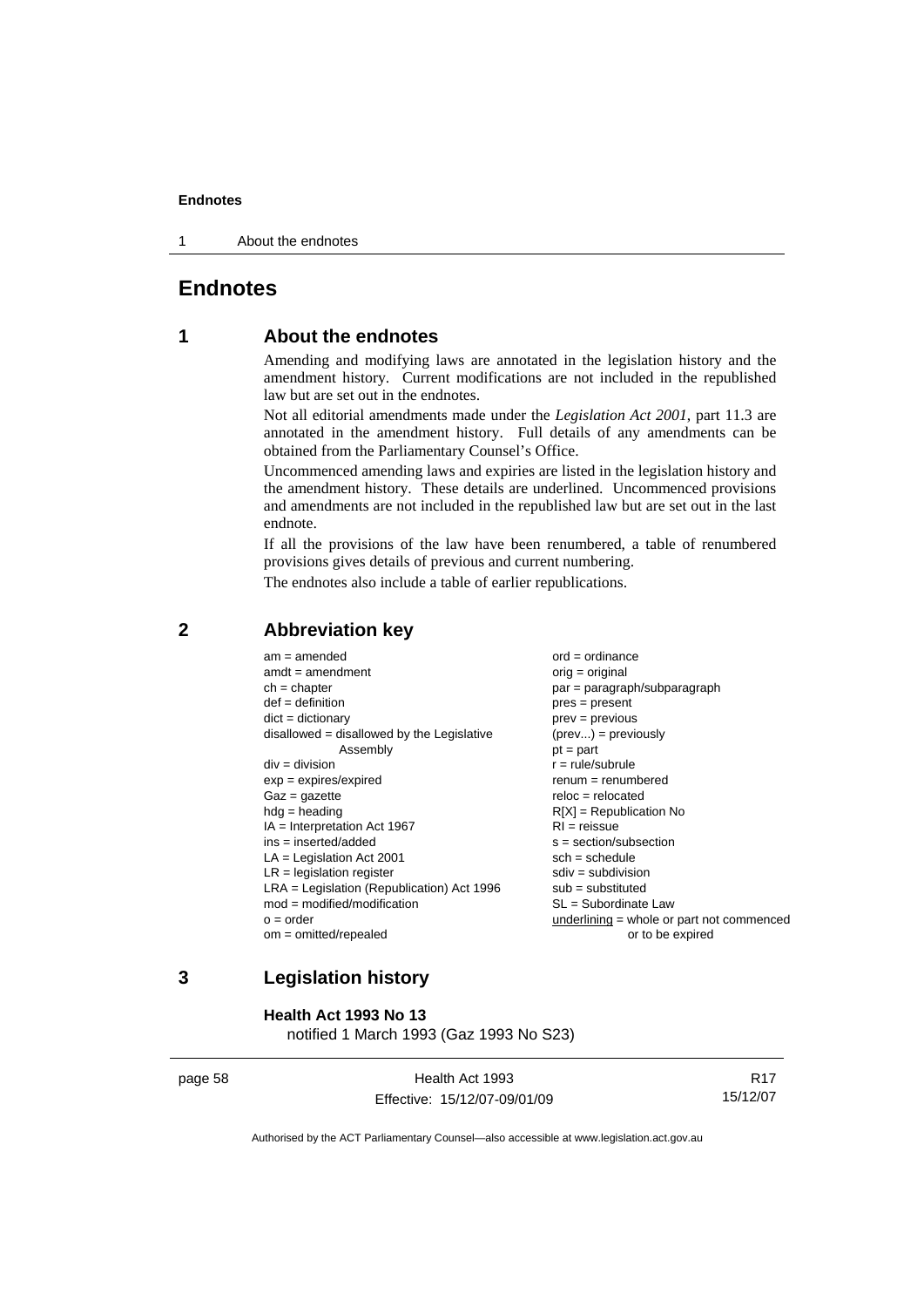commenced 1 March 1993 (s 2)

as amended by

#### **Health (Amendment) Act 1994 No 23**

notified 20 May 1994 (Gaz 1994 No S87) commenced 20 May 1994 (s 2)

#### **Public Sector Management (Consequential and Transitional Provisions) Act 1994 No 38 sch 1 pt 44**

notified 30 June 1994 (Gaz 1994 No S121) s 1, s 2 commenced 30 June 1994 (s 2 (1)) sch 1 pt 44 commenced 1 July 1994 (s 2 (2) and Gaz 1994 No S142)

#### **Administrative Appeals (Consequential Amendments) Act 1994 No 60 sch 1**

notified 11 October 1994 (Gaz 1994 No S197) s 1, s 2 commenced 11 October 1994 (s 2 (1)) sch 1 commenced 14 November 1994 (s 2 (2) and see Gaz 1994 No S250)

#### **Health and Community Care Services (Consequential Provisions) Act 1996 No 35 sch**

notified 1 July 1996 (Gaz 1996 No S130) commenced 1 July 1996 (s 2)

#### **Health (Amendment) Act 1998 No 50**

notified 16 November 1998 (Gaz 1998 No S205) commenced 16 November 1998 (s 2)

#### **Statute Law Revision (Penalties) Act 1998 No 54 sch**

notified 27 November 1998 (Gaz 1998 No S207) s 1, s 2 commenced 27 November 1998 (s 2 (1)) sch commenced 9 December 1998 (s 2 (2) and Gaz 1998 No 49)

## **Legislation (Consequential Amendments) Act 2001 No 44 pt 175**

notified 26 July 2001 (Gaz 2001 No 30) s 1, s 2 commenced 26 July 2001 (IA s 10B) pt 175 commenced 12 September 2001 (s 2 and see Gaz 2001 No S65)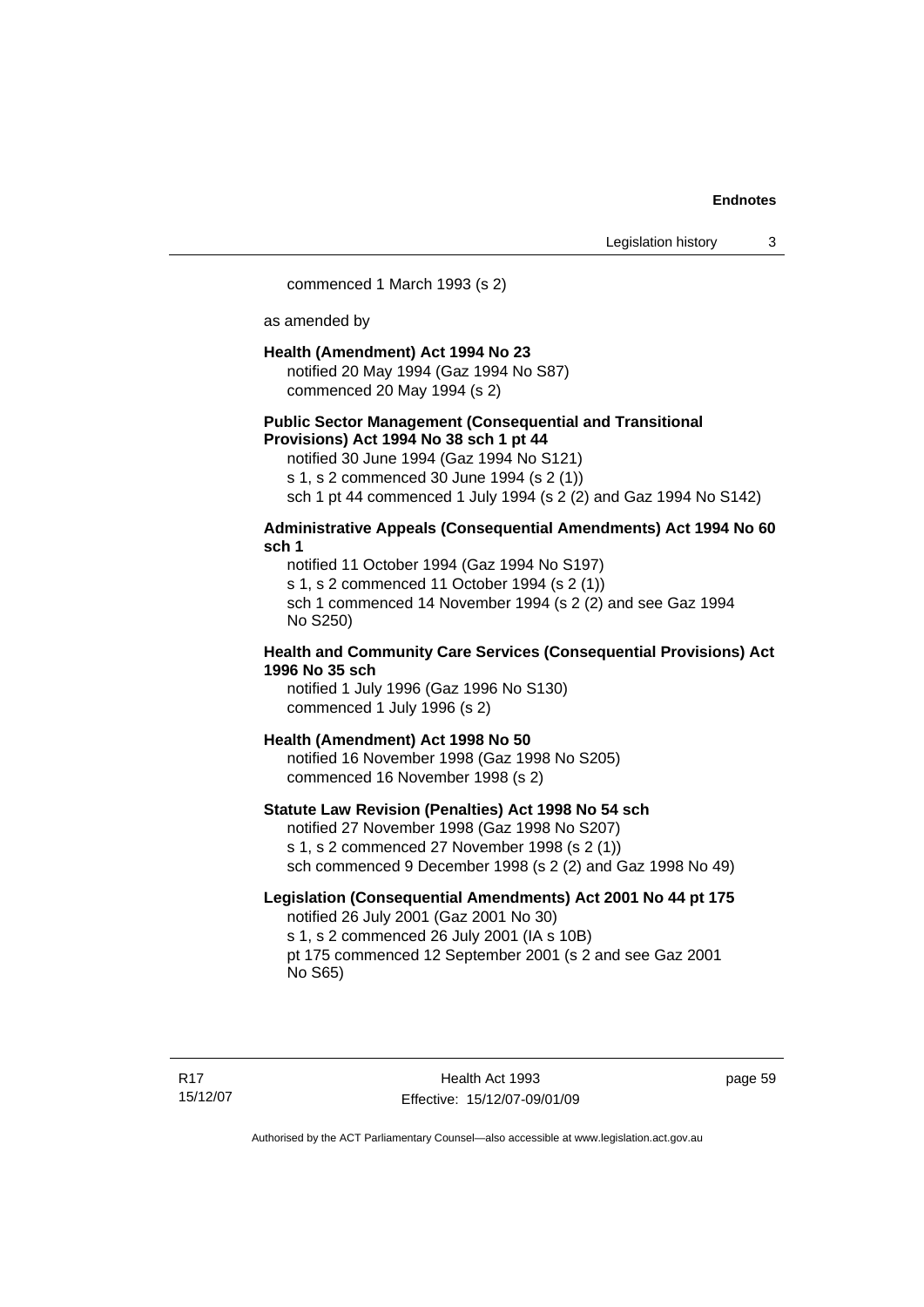| Legislation history<br>-3 |  |
|---------------------------|--|
|---------------------------|--|

| Statute Law Amendment Act 2001 (No 2) 2001 No 56 pt 1.3<br>notified 5 September 2001 (Gaz 2001 No S65)<br>s 1, s 2 commenced 5 September 2001 (IA s 10B)<br>amdts 1.3-1.8, 1.10-1.13, 1.15, 1.16, 1.17, 1.35 commenced<br>12 September 2001 (s 2 (2))<br>pt 1.3 remainder commenced 5 September 2001 (s 2 (1)) |
|----------------------------------------------------------------------------------------------------------------------------------------------------------------------------------------------------------------------------------------------------------------------------------------------------------------|
| <b>Health and Community Care Services (Repeal and Consequential</b><br>Amendments) Act 2002 No 47 pt 1.2<br>notified LR 20 December 2002<br>s 1, s 2 commenced 20 December 2002 (LA s 75 (1))<br>pt 1.2 commenced 31 December 2002 (s 2)                                                                       |
| Statute Law Amendment Act 2003 A2003-41 sch 1 pt 1.1<br>notified LR 11 September 2003<br>s 1, s 2 commenced 11 September 2003 (LA s 75 (1))<br>sch 1 pt 1.1 commenced 9 October 2003 (s 2 (1))                                                                                                                 |
| Health Amendment Act 2003 A2003-43<br>notified LR 29 September 2003<br>s 1, s 2 commenced 29 September 2003 (LA s 75 (1))<br>remainder commenced 30 September 2003 (s 2)                                                                                                                                       |
| Nurse Practitioners Legislation Amendment Act 2004 A2004-10 pt 2<br>notified LR 19 March 2004<br>s 1, s 2 commenced 19 March 2004 (LA s 75 (1))<br>pt 2 commenced 27 May 2004 (s 2 and CN2004-9)                                                                                                               |
| Health Professionals Legislation Amendment Act 2004 A2004-39<br>sch 1 pt 1.3<br>notified LR 8 July 2004<br>s 1, s 2 commenced 8 July 2004 (LA s 75 (1))<br>sch 1 pt 1.3 commenced 7 July 2005 (s 2 and see Health<br>Professionals Act 2004 A2004-38, s 2 and CN2005-11)                                       |
| Health Legislation Amendment Act 2005 A2005-28 amdt 1.70<br>notified LR 6 July 2005<br>s 1, s 2 commenced 6 July 2005 (LA s 75 (1))<br>amdt 1.70 commenced 7 July 2005 (s 2)                                                                                                                                   |
| Criminal Code Harmonisation Act 2005 A2005-54 sch 1 pt 1.24<br>notified LR 27 October 2005<br>s 1, s 2 commenced 27 October 2005 (LA s 75 (1))                                                                                                                                                                 |

page 60 Health Act 1993 Effective: 15/12/07-09/01/09

R17 15/12/07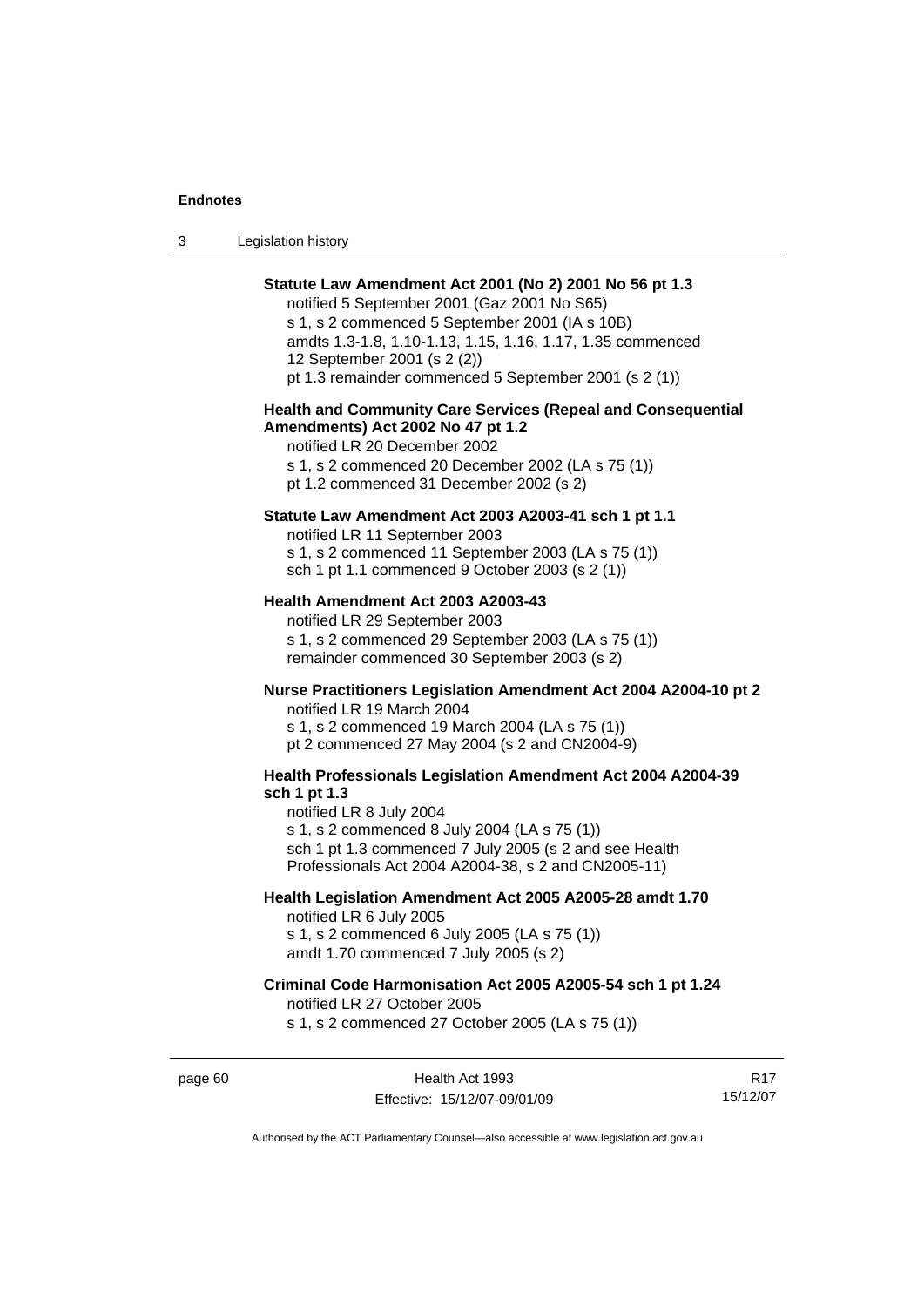sch 1 pt 1.24 commenced 24 November 2005 (s 2)

# **Statute Law Amendment Act 2005 (No 2) A2005-62 sch 3 pt 3.10**

notified LR 21 December 2005 s 1, s 2 commenced 21 December 2005 (LA s 75 (1)) sch 3 pt 3.10 commenced 11 January 2006 (s 2 (1))

#### **Health Legislation Amendment Act 2006 A2006-27 pt 2, sch 1**  notified LR 14 June 2006 s 1, s 2 commenced 14 June 2006 (LA s 75 (1))

pt 2, sch 1 commenced 14 December 2006 (s 2 and LA s 79)

#### **Health Legislation Amendment Act 2006 (No 2) A2006-46 sch 2 pt 2.8**  notified LR 17 November 2006

s 1, s 2 commenced 17 November 2006 (LA s 75 (1)) sch 2 pt 2.8 commenced 18 November 2006 (s 2 (2))

#### **Statute Law Amendment Act 2007 (No 2) A2007-16 sch 3 pt 3.18**

notified LR 20 June 2007 s 1, s 2 taken to have commenced 12 April 2007 (LA s 75 (2)) sch 3 pt 3.18 commenced 11 July 2007 (s 2 (1))

#### **4 Amendment history**

| Title              |                                                                         |
|--------------------|-------------------------------------------------------------------------|
| title              | sub 1998 No 50 s 4<br>am 2002 No 47 amdt 1.10                           |
| Name of Act<br>s 1 | sub 2001 No 56 amdt 1.3                                                 |
| <b>Dictionary</b>  |                                                                         |
| s 2                | om 2001 No 44 amdt 1.2022<br>ins 2001 No 56 amdt 1.3<br>am A2006-27 s 4 |
| <b>Notes</b>       |                                                                         |
| s 3                | defs reloc to dict 2001 No 56 amdt 1.6<br>sub 2001 No 56 amdt 1.7       |
| s 3A               | Declaration of quality assurance activity<br>renum as s 4               |
|                    | Offences against Act—application of Criminal Code etc                   |
| $\mathbf{s}$ 4     | orig s 4<br>renum as s 5 and then s 10<br>prev s 4                      |

R17 15/12/07

Health Act 1993 Effective: 15/12/07-09/01/09 page 61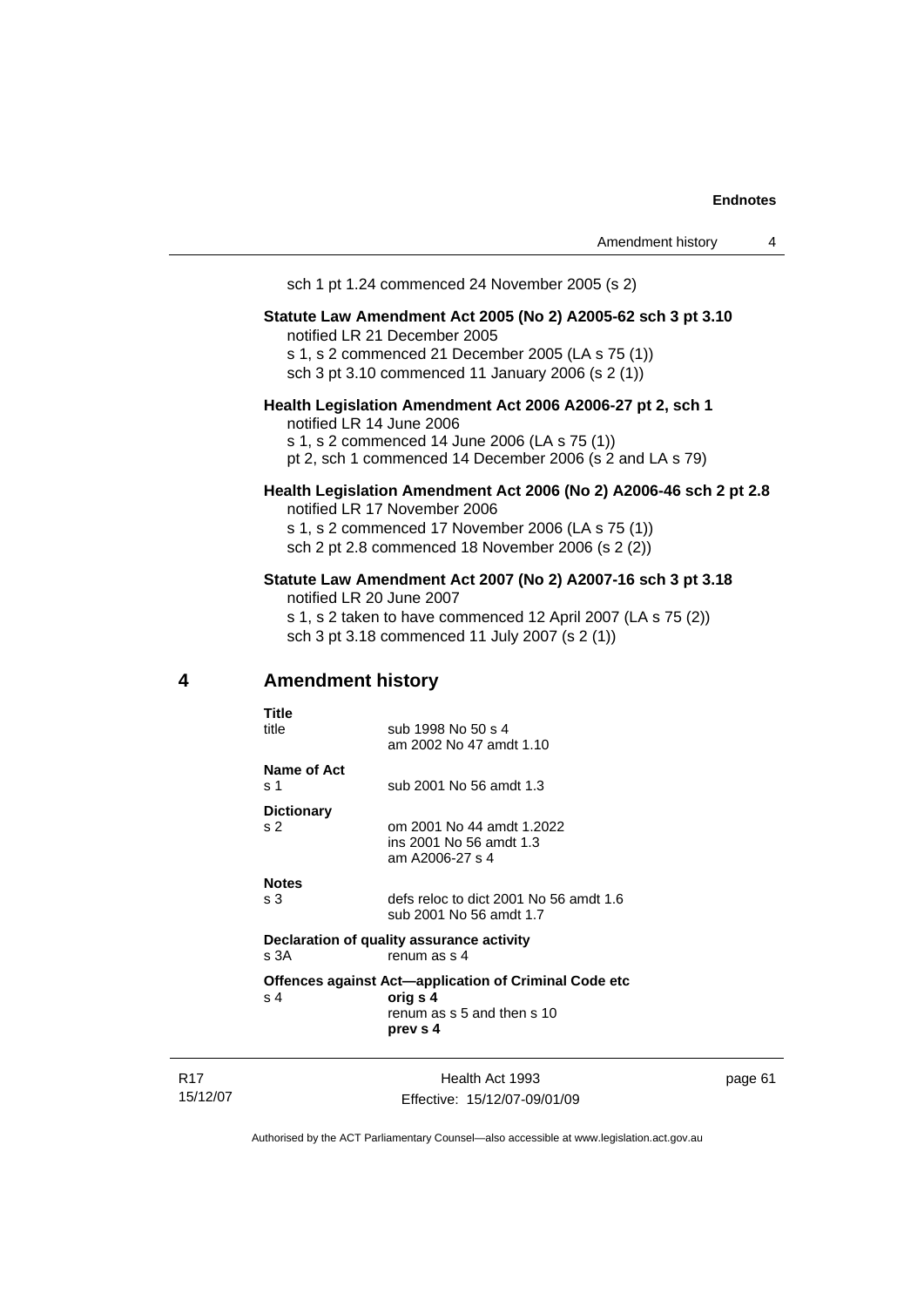4 Amendment history

|                                           | (prev s 3A) ins 2001 No 56 amdt 1.8<br>renum as s 4 R4 LA (see 2001 No 56 amdt 1.36)<br>om A2006-27 s 5<br>pres s 4<br>(prev s 3A) ins A2005-54 amdt 1.167<br>renum as s 4 A2006-27 amdt 1.1                                                                                     |
|-------------------------------------------|----------------------------------------------------------------------------------------------------------------------------------------------------------------------------------------------------------------------------------------------------------------------------------|
| <b>Important concepts</b><br>pt 2 hdg     | orig pt 2 hdg<br>renum as pt 3 hdg<br>pres pt 2 hdg<br>ins A2006-27 s 5                                                                                                                                                                                                          |
| What is a <i>health service</i> ?<br>s 5  | orig s 5<br>renum as s 6 and then s 11<br>prev s 5<br>renum as s 10<br>pres <sub>5</sub><br>ins A2006-27 s 5                                                                                                                                                                     |
| What is a <i>health facility</i> ?<br>s 6 | orig s 6<br>renum as s 7 and then s 12<br>prev s 6<br>renum as s 11<br>pres s 6<br>ins A2006-27 s 5                                                                                                                                                                              |
| s 7                                       | Who is a health service provider?<br>orig s 7<br>renum as s 8<br>prev s 7<br>renum as s 12<br>pres s 7<br>ins A2006-27 s 5                                                                                                                                                       |
| <b>Appointment of members</b><br>s 7A     | renum as s 9                                                                                                                                                                                                                                                                     |
| s 8 hda<br>s 8                            | Approval of public sector committees<br>(prev s 7 hdg) sub 2001 No 56 amdt 1.10<br>(prev s 7) am 1994 No 38 sch 1 pt 44; 1996 No 35 sch; 2001<br>No 56 amdts 1.10-1.12<br>renum as s 8 R4 LA (see 2001 No 56 amdt 1.36)<br>am 2002 No 47 amdt 1.12, amdt 1.13<br>om A2006-27 s 6 |
| <b>Disclosure of interest</b>             |                                                                                                                                                                                                                                                                                  |
| s 8A                                      | renum as s 11                                                                                                                                                                                                                                                                    |

page 62 Health Act 1993 Effective: 15/12/07-09/01/09

R17 15/12/07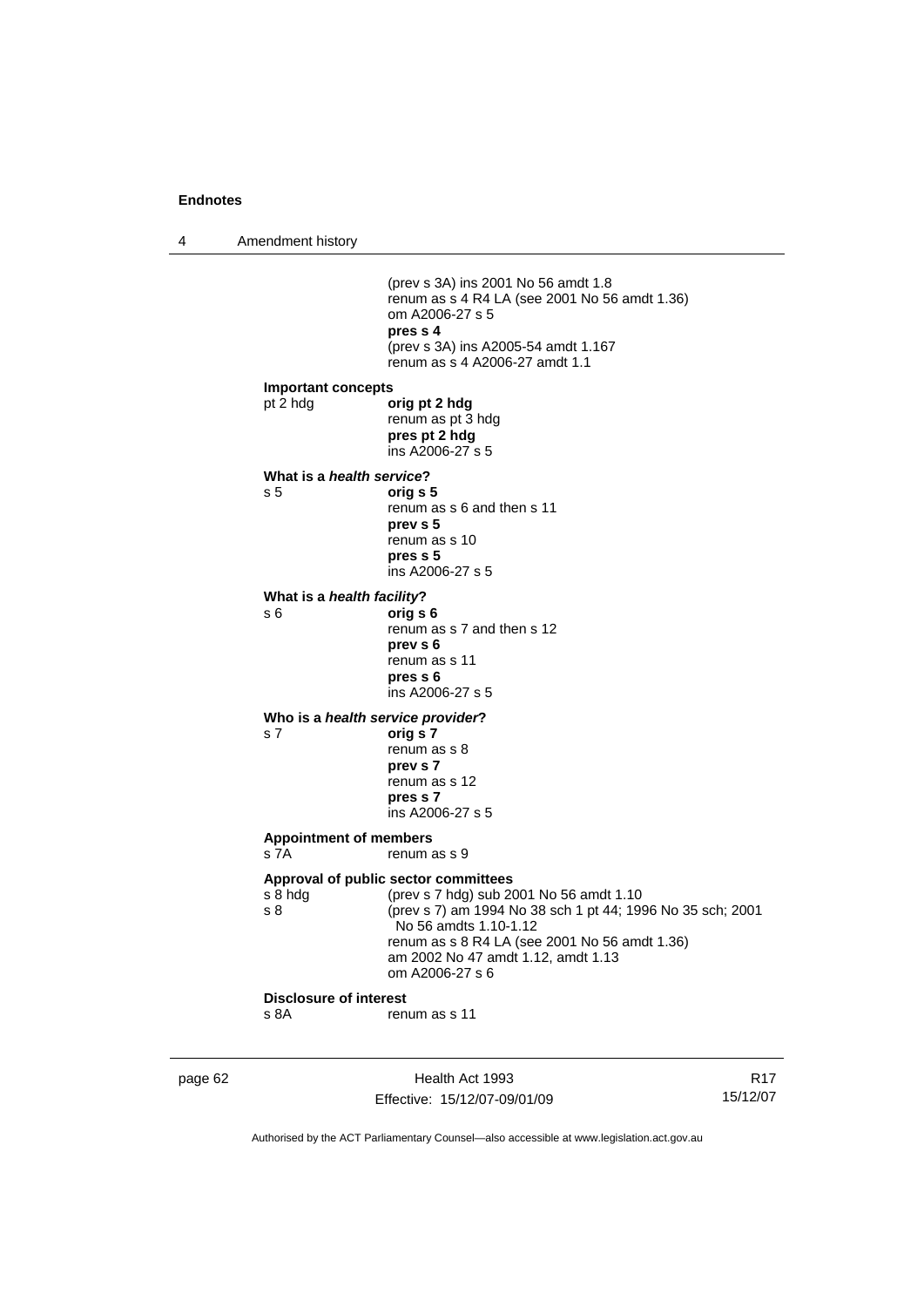|                 | <b>Appointment of members</b><br>(prev s 7A) ins 2001 No 56 amdt 1.13<br>s 9 |                                                                                 |         |  |
|-----------------|------------------------------------------------------------------------------|---------------------------------------------------------------------------------|---------|--|
|                 |                                                                              | renum as s 9 R4 LA (see 2001 No 56 amdt 1.36)<br>om A2006-27 s 6                |         |  |
|                 | <b>Health care principles</b>                                                |                                                                                 |         |  |
|                 | pt 3 hdg                                                                     | orig pt 3 hdg<br>sub 1998 No 50 s 6                                             |         |  |
|                 |                                                                              | om A2006-27 s 6                                                                 |         |  |
|                 |                                                                              | pres pt 3 hdg<br>(prev pt 2 hdg) renum as pt 3 hdg A2006-27 amdt 1.2            |         |  |
|                 | General                                                                      |                                                                                 |         |  |
|                 | div 3.1 h dg                                                                 | (prev pt 3 div 1 hdg) renum R4 LA (see 2001 No 56 amdt 1.36)<br>om A2006-27 s 6 |         |  |
|                 | Confidentiality and evidentiary matters                                      |                                                                                 |         |  |
|                 | div 3.2 hdg                                                                  | (prev pt 3 div 2 hdg) renum R4 LA (see 2001 No 56 amdt 1.36)<br>om A2006-27 s 6 |         |  |
|                 | <b>Objectives</b>                                                            |                                                                                 |         |  |
|                 | s 10                                                                         | orig s 10<br>renum as s 13                                                      |         |  |
|                 |                                                                              | prev s 10                                                                       |         |  |
|                 |                                                                              | (prev s 8) am 1998 No 50 s 7                                                    |         |  |
|                 |                                                                              | renum as s 10 R4 LA (see 2001 No 56 amdt 1.36)                                  |         |  |
|                 |                                                                              | om A2006-27 s 6<br>pres s 10                                                    |         |  |
|                 |                                                                              | (prev s 4) am 1996 No 35 sch                                                    |         |  |
|                 |                                                                              | renum as s 5 R4 LA (see 2001 No 56 amdt 1.36)                                   |         |  |
|                 |                                                                              | am 2002 No 47 amdt 1.11                                                         |         |  |
|                 |                                                                              | renum as s 10 A2006-27 amdt 1.3                                                 |         |  |
|                 | <b>Medicare principles and commitments</b><br>orig s 11<br>s 11              |                                                                                 |         |  |
|                 |                                                                              | renum as s 14                                                                   |         |  |
|                 |                                                                              | prev s 11                                                                       |         |  |
|                 |                                                                              | (prev s 8A) ins 1998 No 50 s 8                                                  |         |  |
|                 |                                                                              | renum as s 11 R4 LA (see 2001 No 56 amdt 1.36)                                  |         |  |
|                 |                                                                              | om A2006-27 s 6<br>pres s 11                                                    |         |  |
|                 |                                                                              | (prev s 5) am 1994 No 23 s 4; 2001 No 56 amdt 1.9                               |         |  |
|                 |                                                                              | renum as s 6 R4 LA (see 2001 No 56 amdt 1.36)                                   |         |  |
|                 |                                                                              | renum as s 11 A2006-27 amdt 1.3                                                 |         |  |
|                 | <b>Legal effect</b>                                                          |                                                                                 |         |  |
|                 | s 12                                                                         | orig s 12                                                                       |         |  |
|                 |                                                                              | renum as s 15<br>prev s 12                                                      |         |  |
|                 |                                                                              | (prev s 9) am 1998 No 50 s 9; 2001 No 56 amdts 1.14-1.17                        |         |  |
|                 |                                                                              | renum as s 12 R4 LA (see 2001 No 56 amdt 1.36)                                  |         |  |
| R <sub>17</sub> |                                                                              | Health Act 1993                                                                 | page 63 |  |
| 15/12/07        |                                                                              | Effective: 15/12/07-09/01/09                                                    |         |  |

Authorised by the ACT Parliamentary Counsel—also accessible at www.legislation.act.gov.au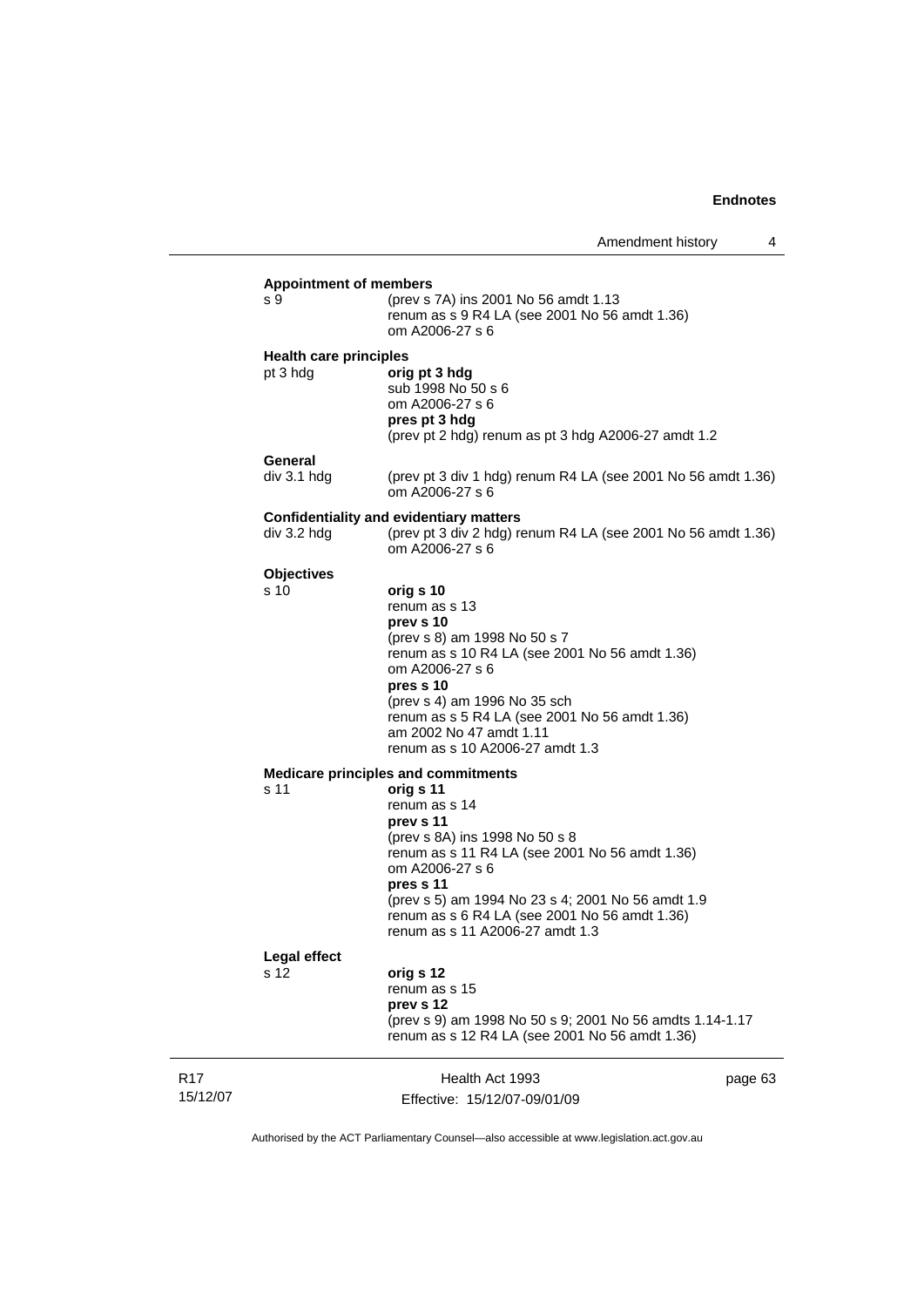4 Amendment history

| s 13                                              | am A2003-41 amdt 1.1<br>om A2006-27 s 6<br>pres s 12<br>(prev s 6) renum as s 7 R4 LA (see 2001 No 56 amdt 1.36)<br>renum as s 12 A2006-27 amdt 1.3<br>Nondisclosure of identity-approved public sector committee member<br>(prev s 10) am 1998 No 50 s 10; 1998 No 54 sch |
|---------------------------------------------------|----------------------------------------------------------------------------------------------------------------------------------------------------------------------------------------------------------------------------------------------------------------------------|
|                                                   | renum as s 13 R4 LA (see 2001 No 56 amdt 1.36)<br>sub A2005-54 amdt 1.168<br>om A2006-27 s 6                                                                                                                                                                               |
| s 13AA                                            | Protection of people assisting committee<br>renum as s 17                                                                                                                                                                                                                  |
| pt 3A hdg                                         | Private sector quality assurance committees<br>renum as pt 4 hdg                                                                                                                                                                                                           |
| Definitions for pt 4<br>s 13AB                    | renum as s 18                                                                                                                                                                                                                                                              |
| <b>Committee to be approved</b><br>s 13AC         | renum as s 19                                                                                                                                                                                                                                                              |
| <b>Procedure and conduct of matters</b><br>s 13AD | renum as s 20                                                                                                                                                                                                                                                              |
| <b>Disclosure of interest</b><br>$s$ 13AF         | renum as s 21                                                                                                                                                                                                                                                              |
| <b>Nondisclosure of identity</b><br>s 13AF        | renum as s 22                                                                                                                                                                                                                                                              |
| <b>Admissibility of evidence</b><br>$s$ 13AG      | renum as s 23                                                                                                                                                                                                                                                              |
| <b>Members not compellable</b><br>s 13AH          | renum as s 24                                                                                                                                                                                                                                                              |
| <b>Protection of members</b><br>$s$ 13AI          | renum as s 25                                                                                                                                                                                                                                                              |
| s 13AJ                                            | Protection of people assisting committee<br>renum as s 26                                                                                                                                                                                                                  |
| Interpretation for pt 5<br>s 13A                  | renum as s 27                                                                                                                                                                                                                                                              |
| <b>Admissibility of evidence</b><br>s 14          | (prev s 11) sub 1998 No 50 s 11<br>renum as s 14 R4 LA (see 2001 No 56 amdt 1.36)<br>om A2006-27 s 6                                                                                                                                                                       |

page 64 Health Act 1993 Effective: 15/12/07-09/01/09

R17 15/12/07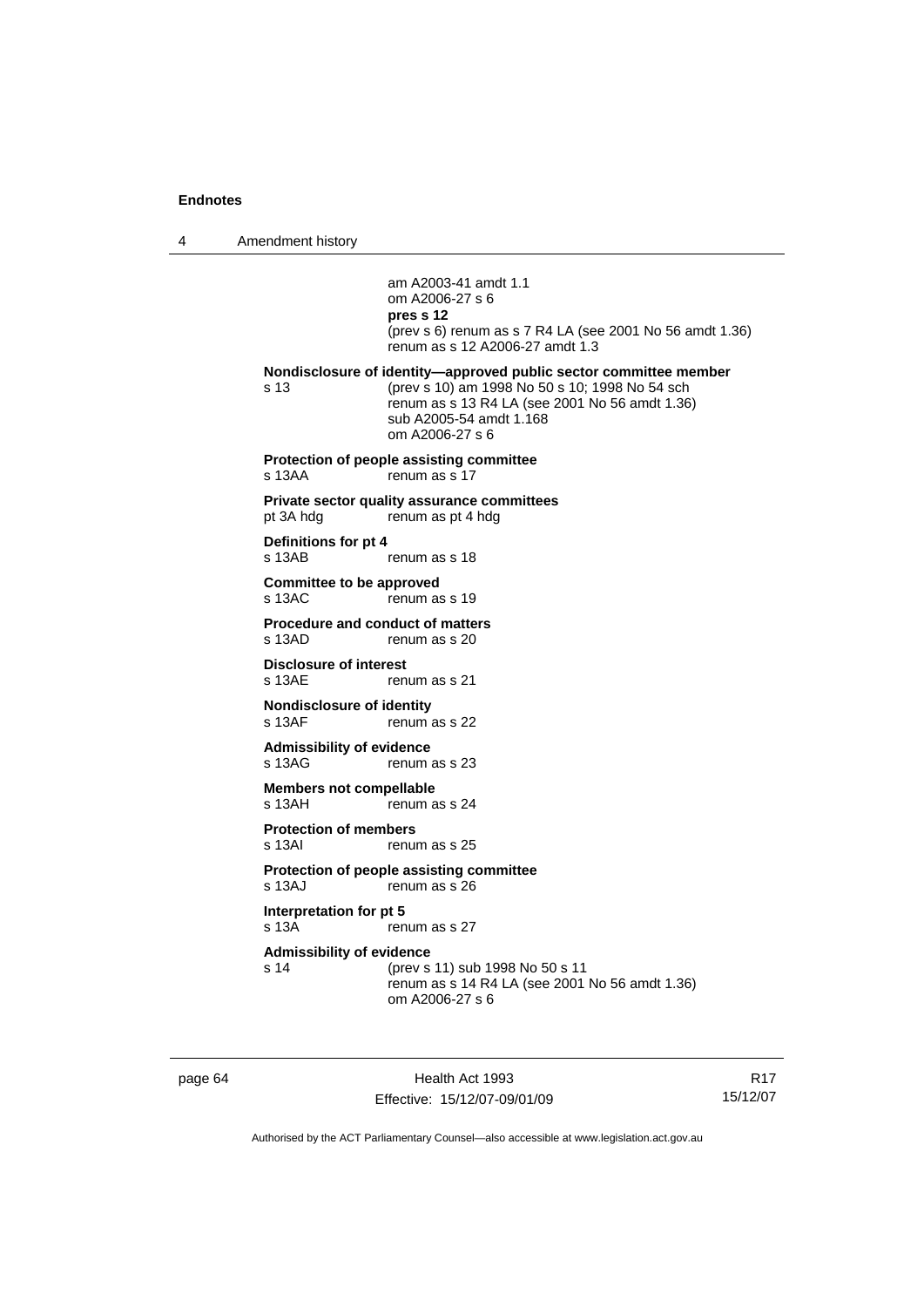# **Members not compellable**

| <b>Members not compellable</b>          |                                                                                                                                                                                                                                                                                      |
|-----------------------------------------|--------------------------------------------------------------------------------------------------------------------------------------------------------------------------------------------------------------------------------------------------------------------------------------|
| s 15 hdg<br>s 15                        | (prev s 12 hdg) sub A2003-41 amdt 1.1<br>(prev s 12) am 1998 No 50 s 12<br>renum as s 15 R4 LA (see 2001 No 56 amdt 1.36)<br>om A2006-27 s 6                                                                                                                                         |
| <b>Protection of members</b>            |                                                                                                                                                                                                                                                                                      |
| s 16                                    | (prev s 13) am 1996 No 35 sch; 1998 No 50 s 13; 2001 No 56<br>amdts 1.18-1.24<br>renum as s 16 R4 LA (see 2001 No 56 amdt 1.36)<br>am 2002 No 47 amdt 1.14<br>om A2006-27 s 6                                                                                                        |
|                                         | Protection of people assisting committee                                                                                                                                                                                                                                             |
| s 17                                    | orig s 17<br>om 1996 No 35 sch<br>pres s 17<br>(prev s 13AA) ins 1998 No 50 s 14<br>am 2001 No 56 amdt 1.25<br>renum as s 17 R4 LA (see 2001 No 56 amdt 1.36)<br>am 2002 No 47 amdt 1.14<br>om A2006-27 s 6                                                                          |
| <b>Quality assurance</b>                |                                                                                                                                                                                                                                                                                      |
| pt 4 hdg                                | (prev pt 3A hdg) ins 1998 No 50 s 15<br>renum as pt 4 hdg R4 LA (see 2001 No 56 amdt 1.36)<br>sub A2006-27 s 6                                                                                                                                                                       |
| div 4.1 hdg                             | Quality assurance—important concepts<br>(prev pt 3A div 1 hdg) renum R4 LA (see 2001 No 56<br>amdt 1.36)<br>sub A2006-27 s 6                                                                                                                                                         |
| Definitions for pt 4                    |                                                                                                                                                                                                                                                                                      |
| s 18                                    | orig s 18<br>om 1996 No 35 sch<br>pres s 18<br>(prev s 13AB) ins 1998 No 50 s 15<br>def prescribed body ins 1998 No 50 s 15<br>am 2001 No 56 amdt 1.26<br>def private day hospital facility ins 1998 No 50 s 15<br>renum as s 18 R4 LA (see 2001 No 56 amdt 1.36)<br>om A2006-27 s 6 |
| Interpretation for pt 6                 |                                                                                                                                                                                                                                                                                      |
| s 19A                                   | renum as s 31                                                                                                                                                                                                                                                                        |
| <b>Committee to be approved</b><br>s 19 | (prev s 13AC) ins 1998 No 50 s 15<br>am 2001 No 44 amdt 1.2023, amdt 1.2024<br>renum as s 19 R4 LA (see 2001 No 56 amdt 1.36)                                                                                                                                                        |
|                                         |                                                                                                                                                                                                                                                                                      |

R17 15/12/07

Health Act 1993 Effective: 15/12/07-09/01/09 page 65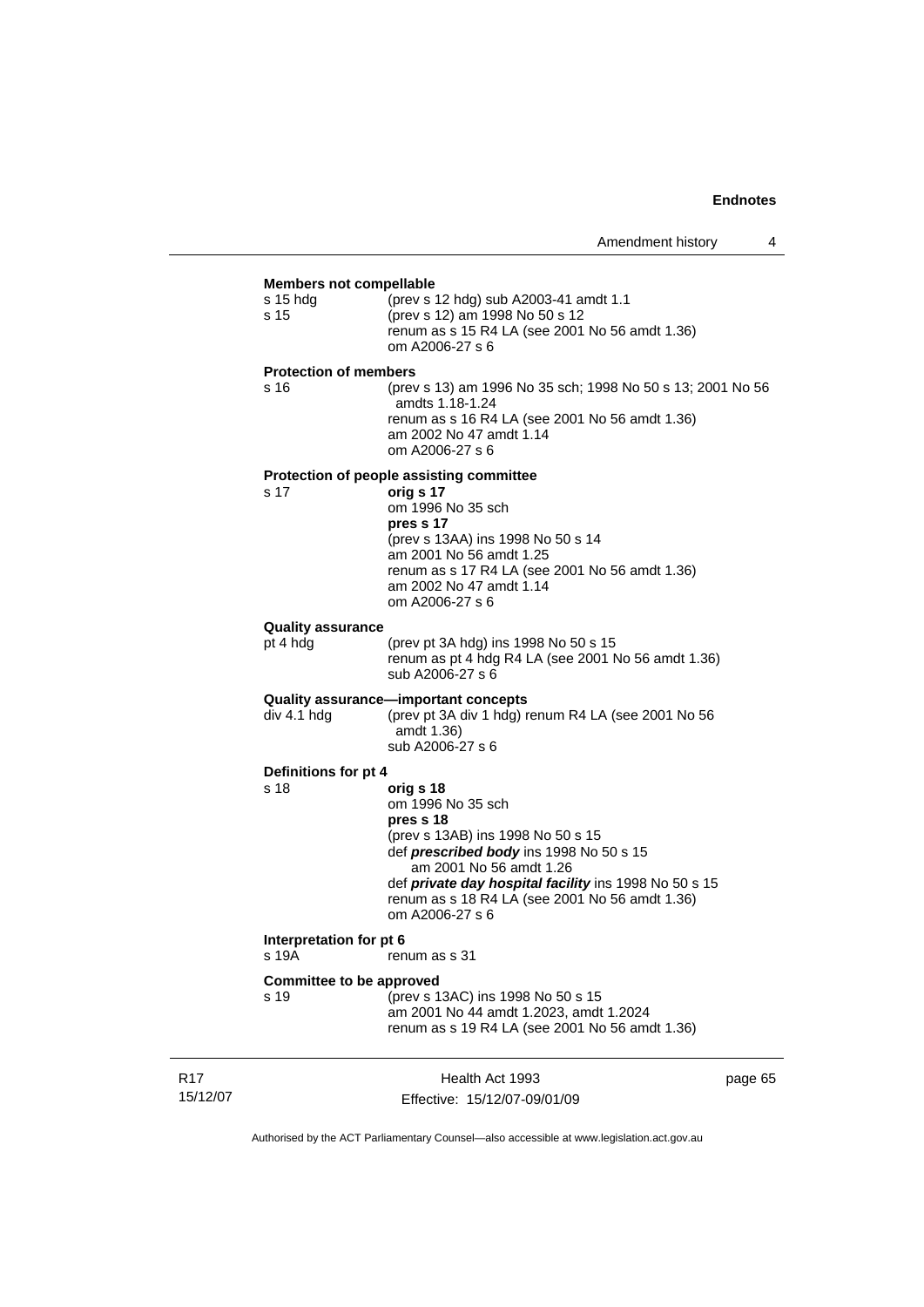| 4 | Amendment history |
|---|-------------------|
|---|-------------------|

om A2006-27 s 6

# **Definitions—pt 4**

| Denninons—br 4<br>s 20                  | (prev s 13AD) ins 1998 No 50 s 15<br>renum as s 20 R4 LA (see 2001 No 56 amdt 1.36)<br>sub A2006-27 s 6<br>def CEO ins A2006-27 s 6<br>def health facility QAC ins A2006-27 s 6<br>def health professional organisation ins A2006-27 s 6<br>def health professional organisation QAC ins A2006-27 s 6<br>def health service report ins A2006-27 s 6<br>def ministerial report ins A2006-27 s 6<br>def special purpose QAC ins A2006-27 s 6 |  |  |
|-----------------------------------------|--------------------------------------------------------------------------------------------------------------------------------------------------------------------------------------------------------------------------------------------------------------------------------------------------------------------------------------------------------------------------------------------------------------------------------------------|--|--|
| s 21                                    | What is a health professional organisation?<br>orig s 21                                                                                                                                                                                                                                                                                                                                                                                   |  |  |
|                                         | renum as s 34                                                                                                                                                                                                                                                                                                                                                                                                                              |  |  |
|                                         | pres s 21<br>(prev s 13AE) ins 1998 No 50 s 15                                                                                                                                                                                                                                                                                                                                                                                             |  |  |
|                                         | renum as s 21 R4 LA (see 2001 No 56 amdt 1.36)<br>sub A2006-27 s 6                                                                                                                                                                                                                                                                                                                                                                         |  |  |
| Who is the CEO of a health facility?    |                                                                                                                                                                                                                                                                                                                                                                                                                                            |  |  |
| s 22                                    | orig s 22<br>renum as s 35 and then s 191                                                                                                                                                                                                                                                                                                                                                                                                  |  |  |
|                                         | pres s 22                                                                                                                                                                                                                                                                                                                                                                                                                                  |  |  |
|                                         | (prev s 13AF) ins 1998 No 50 s 15<br>renum as s 22 R4 LA (see 2001 No 56 amdt 1.36)<br>sub A2005-54 amdt 1.169; A2006-27 s 6                                                                                                                                                                                                                                                                                                               |  |  |
|                                         | Who is the CEO of a health professional organisation?                                                                                                                                                                                                                                                                                                                                                                                      |  |  |
| s 23                                    | (prev s 13AG) ins 1998 No 50 s 15<br>renum as s 23 R4 LA (see 2001 No 56 amdt 1.36)<br>sub A2006-27 s 6                                                                                                                                                                                                                                                                                                                                    |  |  |
|                                         | Quality assurance-quality assurance committees                                                                                                                                                                                                                                                                                                                                                                                             |  |  |
| div 4.2 hdg                             | (prev pt 3A div 2 hdg) renum R4 LA (see 2001 No 56<br>amdt 1.36)<br>sub A2006-27 s 6                                                                                                                                                                                                                                                                                                                                                       |  |  |
| What is a quality assurance committee?  |                                                                                                                                                                                                                                                                                                                                                                                                                                            |  |  |
| s 24                                    | (prev s 13AH) ins 1998 No 50 s 15<br>renum as s 24 R4 LA (see 2001 No 56 amdt 1.36)<br>sub A2006-27 s 6                                                                                                                                                                                                                                                                                                                                    |  |  |
| <b>Approval of health facility QACs</b> |                                                                                                                                                                                                                                                                                                                                                                                                                                            |  |  |
| s 25                                    | (prev s 13AI) ins 1998 No 50 s 15<br>am 2001 No 56 amdts 1.27-1.33                                                                                                                                                                                                                                                                                                                                                                         |  |  |
|                                         | renum as s 25 R4 LA (see 2001 No 56 amdt 1.36)<br>sub A2006-27 s 6                                                                                                                                                                                                                                                                                                                                                                         |  |  |
|                                         |                                                                                                                                                                                                                                                                                                                                                                                                                                            |  |  |
|                                         |                                                                                                                                                                                                                                                                                                                                                                                                                                            |  |  |

J.

page 66 Health Act 1993 Effective: 15/12/07-09/01/09

R17 15/12/07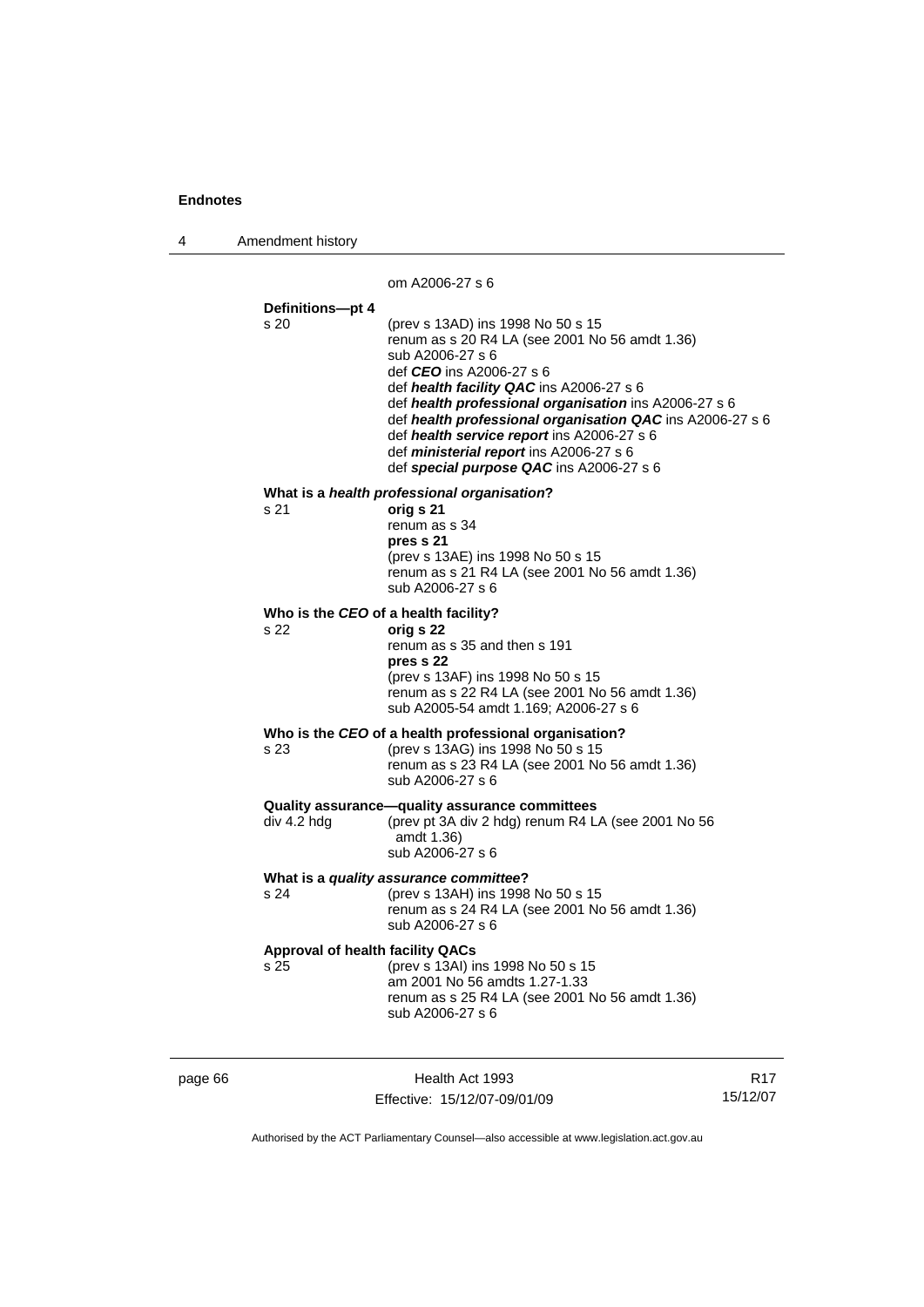|                                                               | Amendment history                                                                                                                                                                                            |  | 4       |
|---------------------------------------------------------------|--------------------------------------------------------------------------------------------------------------------------------------------------------------------------------------------------------------|--|---------|
| s 26                                                          | Approval of health professional organisation QACs<br>(prev s 13AJ) ins 1998 No 50 s 15<br>am 2001 No 56 amdt 1.34<br>renum as s 26 R4 LA (see 2001 No 56 amdt 1.36)<br>sub A2006-27 s 6                      |  |         |
| <b>Approval of special purpose QACs</b><br>s 27               | (prev s 13A) ins 1996 No 35 sch<br>renum as s 27 R4 LA (see 2001 No 56 amdt 1.36)<br>sub A2006-27 s 6                                                                                                        |  |         |
| s 28                                                          | Quality assurance committees-criteria for approval<br>(prev s 14) am 1994 No 38 sch 1 pt 44; 1998 No 50 s 16<br>renum as s 28 R4 LA (see 2001 No 56 amdt 1.36)<br>sub A2006-27 s 6                           |  |         |
| s 29                                                          | Quality assurance committees-revocation of approval<br>(prev s 15) renum as s 29 R4 LA (see 2001 No 56 amdt 1.36)<br>sub A2006-27 s 6                                                                        |  |         |
| s 30                                                          | <b>Quality assurance committees-functions</b><br>(prev s 16) renum as s 30 R4 LA (see 2001 No 56 amdt 1.36)<br>sub A2006-27 s 6                                                                              |  |         |
| Meaning of abortion for pt 6<br>s 30A                         | renum as s 80                                                                                                                                                                                                |  |         |
| Only doctor may carry out abortion<br>s 30B                   | renum as s 81                                                                                                                                                                                                |  |         |
| s 30C                                                         | Abortion to be carried out in approved medical facility<br>renum as s 82                                                                                                                                     |  |         |
| <b>Approval of facilities</b><br>s 30D                        | renum as s 83                                                                                                                                                                                                |  |         |
| No obligation to carry out abortion<br>s 30E<br>renum as s 84 |                                                                                                                                                                                                              |  |         |
| s 31                                                          | Quality assurance committees-appointment of members<br>(prev s 19A) ins 1996 No 35 sch<br>renum as s 31 R4 LA (see 2001 No 56 amdt 1.36)<br>sub A2006-27 s 6                                                 |  |         |
| s 32                                                          | Quality assurance committees-disclosure of interests<br>(prev s 19) am 1994 No 38 sch 1 pt 44; 1994 No 60 sch 1<br>sub 1998 No 50 s 17<br>renum as s 32 R4 LA (see 2001 No 56 amdt 1.36)<br>sub A2006-27 s 6 |  |         |
| s 33                                                          | Quality assurance committees-procedure<br>(prev s 20) am 1994 No 38 sch 1 pt 44; 1994 No 60 sch 1<br>sub 1998 No 50 s 17                                                                                     |  |         |
|                                                               | Health Act 1993                                                                                                                                                                                              |  | page 67 |

Authorised by the ACT Parliamentary Counsel—also accessible at www.legislation.act.gov.au

Effective: 15/12/07-09/01/09

R17 15/12/07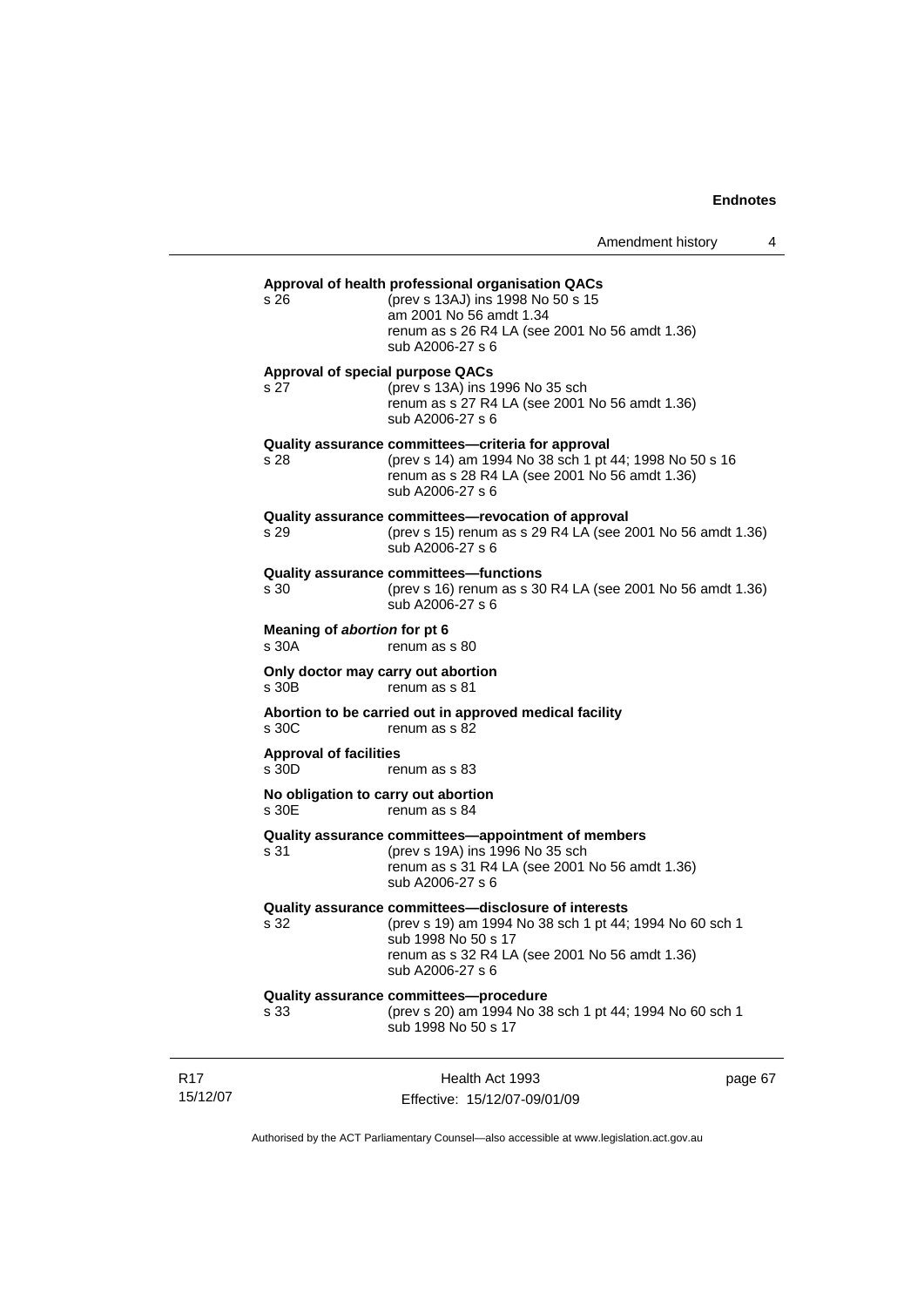4 Amendment history

 renum as s 33 R4 LA (see 2001 No 56 amdt 1.36) sub A2006-27 s 6 **Definitions for pt 7**  renum as s 100 **Service contracts**  renum as s 101 **Core conditions**  s 33C renum as s 102 **Collective negotiations**  s 33D renum as s 103 **Negotiating agents**  s 33E renum as s 104 **Authorised representatives**  s 33F renum as s 105 **Arbitration**  s 33G renum as s 106 **Trade Practices Act authorisation**  renum as s 107 **Quality assurance committees—protection of members etc from liability** s 34 (prev s 21) ins 1994 No 23 s 5 renum as s 34 R4 LA (see 2001 No 56 amdt 1.36) om A2006-27 amdt 1.25 ins A2006-27 s 6 **Quality assurance committees—obtaining information** s 35 **orig s 35**  renum as s 191 **pres s 35**  ins A2006-27 s 6 **Assessment and evaluation of health services**  ins A2006-27 s 6 **Assessment and evaluation of health services**  s 36 **orig s 36**  renum as s 192 **pres s 36**  ins A2006-27 s 6 **Approval of quality assurance activities**  s 37 **orig s 37**  renum as s 193 **pres s 37**  ins A2006-27 s 6

page 68 Health Act 1993 Effective: 15/12/07-09/01/09

R17 15/12/07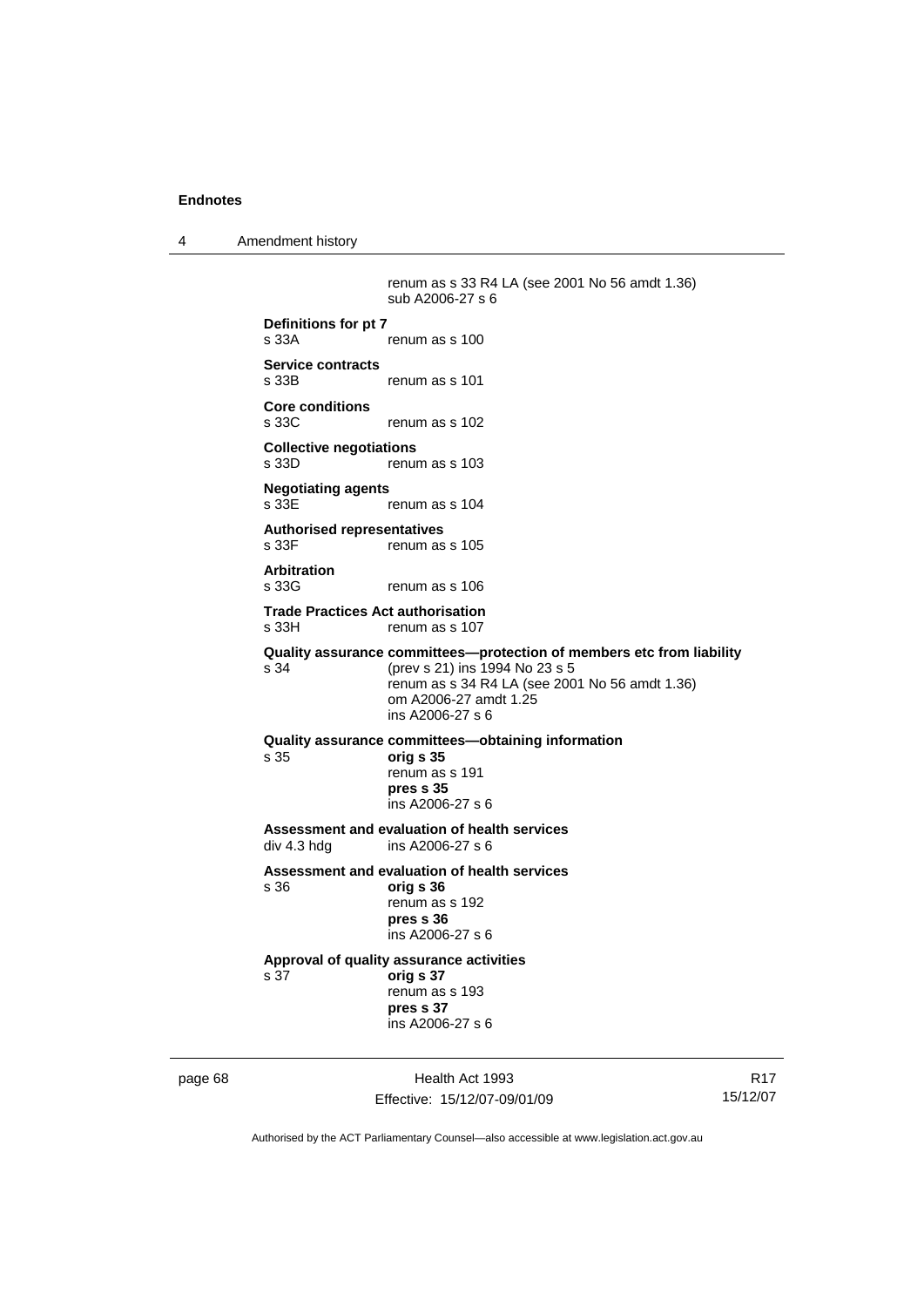**Approved forms**  s 37A renum as s 194 **Regulations about nurse practitioners**  s 37B renum as s 195 **Preparing health service reports**  s 38 **orig s 38** renum as s 196 **pres s 38**  ins A2006-27 s 6 **Giving health service reports to CEO or chief executive**  s 39 **orig s 39**  ins 2002 No 47 amdt 1.16 exp 31 December 2003 (s 46) **prev s 39**  renum as s 240 **pres s 39**  ins A2006-27 s 6 **Monitoring implementation of recommendations**  s 40 **orig s 40**  ins 2002 No 47 amdt 1.16 exp 31 December 2003 (s 46) **prev s 40**  renum as s 241 **pres s 40**  ins A2006-27 s 6 **Quality assurance committees—reporting**  div 4.4 hdg ins A2006-27 s 6 **Annual quality assurance committee report to Minister**  s 41 ins 2002 No 47 amdt 1.16 exp 31 December 2003 (s 46) ins A2006-27 s 6 **Other quality assurance committee reports**  s 42 ins 2002 No 47 amdt 1.16 exp 31 December 2003 (s 46) ins A2006-27 s 6 **Quality assurance committees—information sharing div 4.5 hdg ins A2006-27 s 6** ins A2006-27 s 6 **Quality assurance committees—giving information to the Coroner's Court**  s 43 ins 2002 No 47 amdt 1.16 exp 31 December 2003 (s 46) ins A2006-27 s 6

R17 15/12/07

Health Act 1993 Effective: 15/12/07-09/01/09 page 69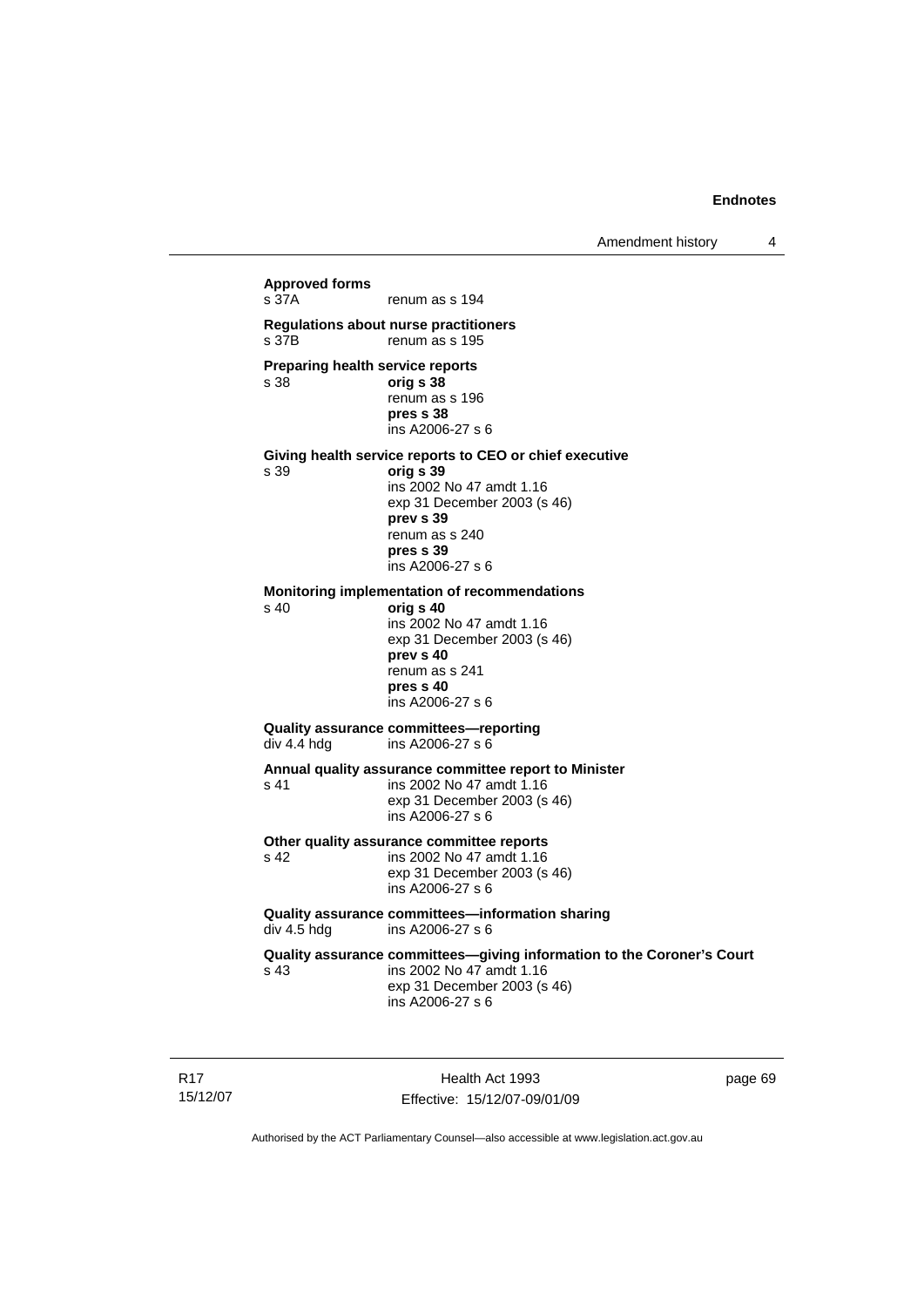4 Amendment history

| s 44                                             | ins 2002 No 47 amdt 1.16                                                                                                                                                                                                                                                                                                                                    |
|--------------------------------------------------|-------------------------------------------------------------------------------------------------------------------------------------------------------------------------------------------------------------------------------------------------------------------------------------------------------------------------------------------------------------|
|                                                  | exp 31 December 2003 (s 46)<br>ins A2006-27 s 6                                                                                                                                                                                                                                                                                                             |
| board                                            | Quality assurance committees-giving information to health profession                                                                                                                                                                                                                                                                                        |
| s 45                                             | ins 2002 No 47 amdt 1.16<br>exp 31 December 2003 (s 46)<br>ins A2006-27 s 6                                                                                                                                                                                                                                                                                 |
| s 46                                             | Quality assurance committees-giving information to Minister<br>ins 2002 No 47 amdt 1.16<br>exp 31 December 2003 (s 46)<br>ins A2006-27 s 6                                                                                                                                                                                                                  |
| s 47                                             | Quality assurance committees-admissibility of evidence<br>ins A2006-27 s 6                                                                                                                                                                                                                                                                                  |
| <b>Reviewing clinical privileges</b><br>pt 5 hdg | orig pt 5 hdg<br>om 1996 No 35 sch<br>pres pt 5 hdg<br>(prev pt 4 hdg) renum as pt 5 hdg R4 LA (see 2001 No 56<br>amdt 1.36)<br>sub A2006-27 s 6                                                                                                                                                                                                            |
| Definitions-pt 5                                 |                                                                                                                                                                                                                                                                                                                                                             |
| s 50                                             | ins A2006-27 s 6<br>def <i>CEO</i> ins A2006-27 s 6<br>def clinical privileges ins A2006-27 s 6<br>def clinical privileges report ins A2006-27 s 6<br>def clinical privileges review notice ins A2006-27 s 6<br>def <i>dentist</i> ins $A2006-27$ s 6<br>def <i>doctor</i> ins A2006-27 s 6<br>def hospital ins A2006-27 s 6<br>def review ins A2006-27 s 6 |
| s 51                                             | What is a clinical privileges committee?<br>ins A2006-27 s 6                                                                                                                                                                                                                                                                                                |
| s <sub>52</sub>                                  | Who is a doctor or dentist for a health facility?<br>ins $A2006-27$ s 6                                                                                                                                                                                                                                                                                     |
| s 53                                             | Who is the CEO of a health facility?<br>ins A2006-27 s 6                                                                                                                                                                                                                                                                                                    |
|                                                  |                                                                                                                                                                                                                                                                                                                                                             |

page 70 **Health Act 1993** Effective: 15/12/07-09/01/09

R17 15/12/07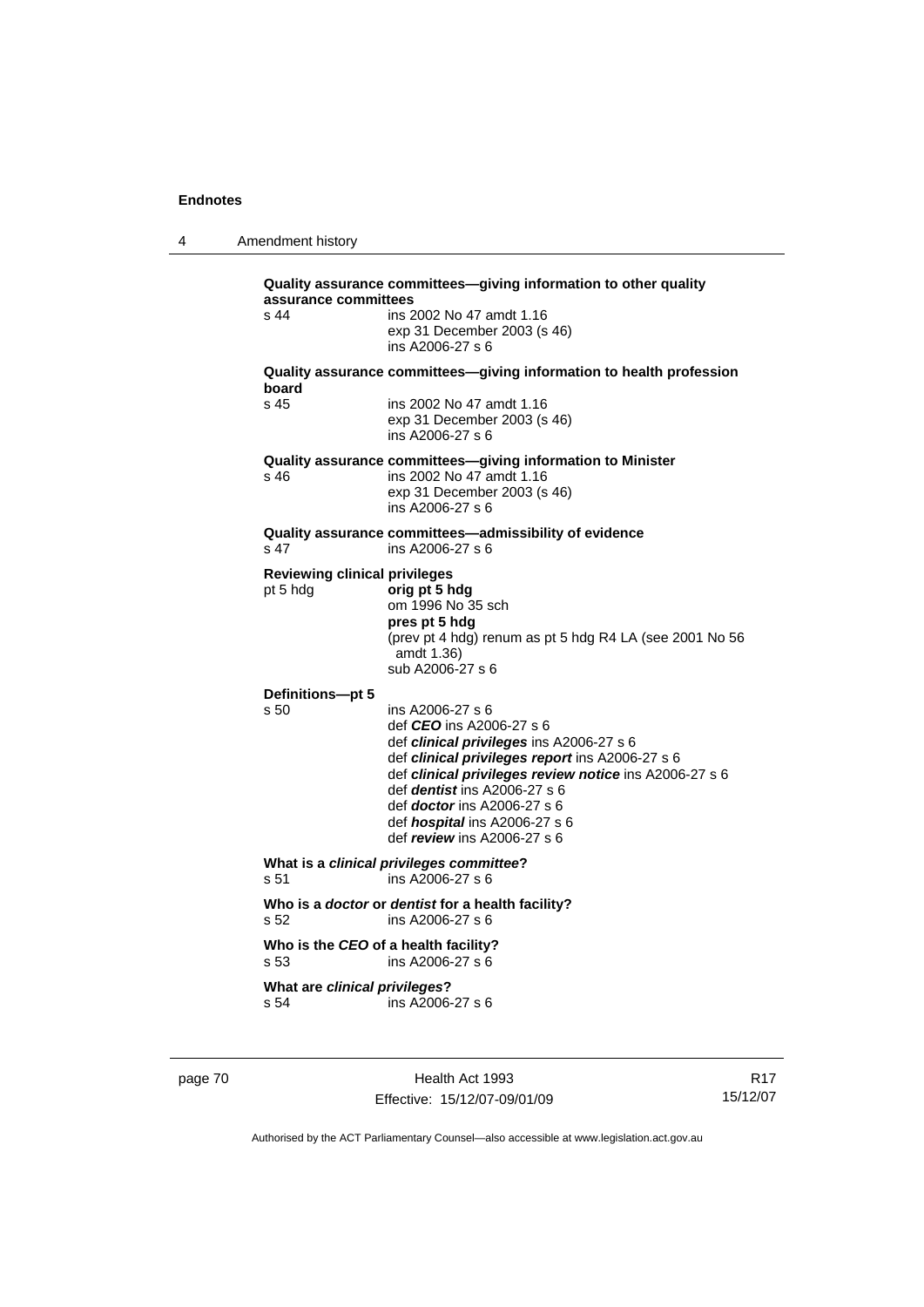```
Meaning of review clinical privileges 
s 55 ins A2006-27 s 6 
Approval of clinical privileges committees 
s 56 ins A2006-27 s 6 
Clinical privileges committees—criteria for approval 
s 57 ins A2006-27 s 6 
Clinical privileges committees—revocation of approval 
s 58 ins A2006-27 s 6 
Clinical privileges committees—functions 
s 59 ins A2006-27 s 6 
Clinical privileges committees—appointment of members 
s 60 ins A2006-27 s 6 
Clinical privileges committees—disclosure of interests 
s 61 ins A2006-27 s 6 
Clinical privileges committees—procedure 
s 62 ins A2006-27 s 6 
Clinical privileges committees—protection of members etc from liability 
s 63 ins A2006-27 s 6 
Clinical privileges committees—obtaining information 
s 64 ins A2006-27 s 6 
Review of clinical privileges 
s 65 ins A2006-27 s 6 
Clinical privileges committee must give doctor or dentist opportunity to 
explain 
s 66 ins A2006-27 s 6 
Preparing clinical privileges reports 
s 67 ins A2006-27 s 6 
Giving clinical privileges reports to CEO of health facility and doctor or 
dentist 
s 68 ins A2006-27 s 6 
CEO to make decision on clinical privileges report 
s 69 ins A2006-27 s 6 
CEO to tell doctor or dentist of decision on clinical privileges report 
s 70 ins A2006-27 s 6 
When decision on clinical privileges report takes effect 
s 71 ins A2006-27 s 6
```
R17 15/12/07 page 71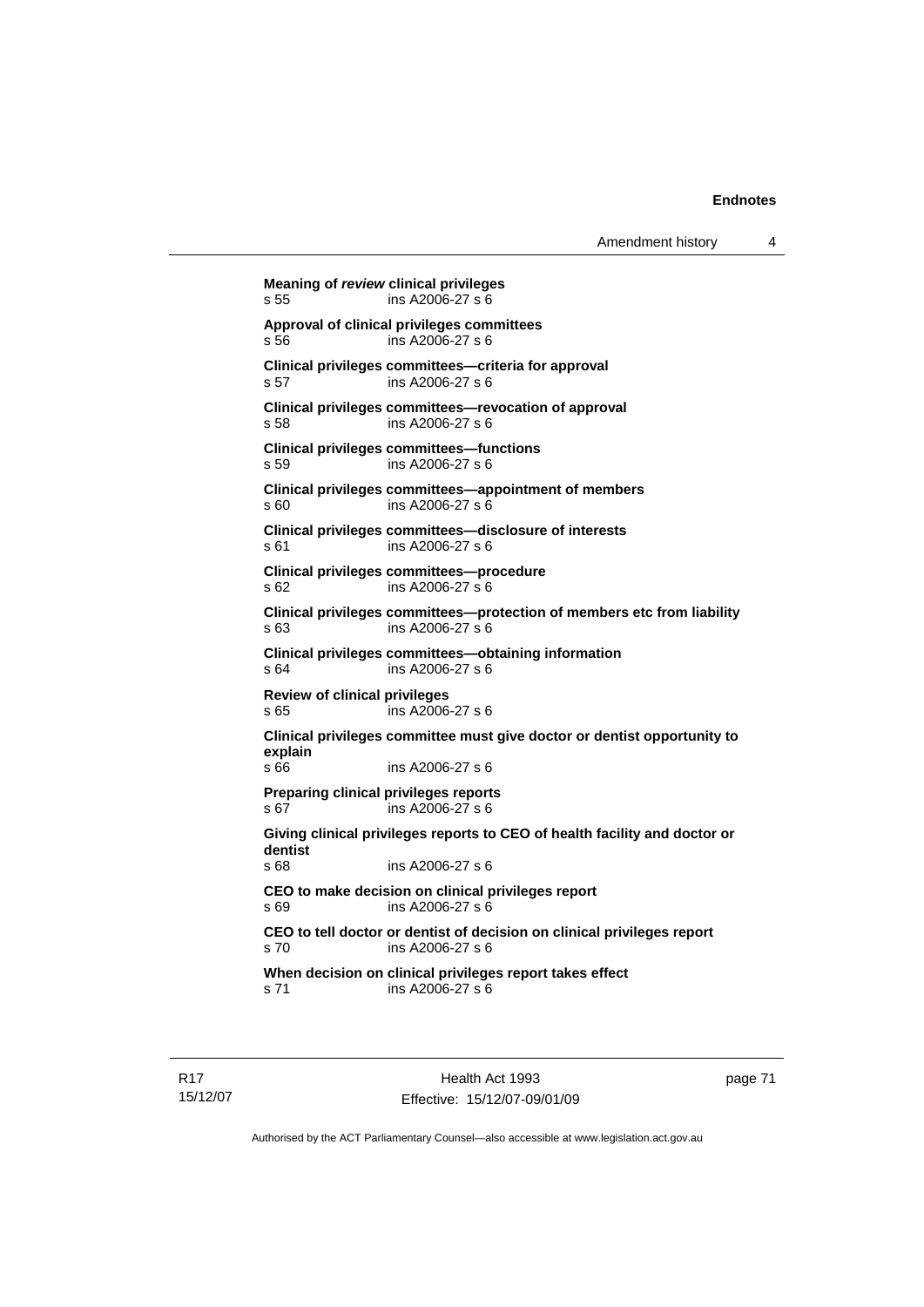4 Amendment history

|         | board<br>s 72                                    | Clinical privileges committees-giving information to health profession<br>ins A2006-27 s 6                                                                                                                  |                 |
|---------|--------------------------------------------------|-------------------------------------------------------------------------------------------------------------------------------------------------------------------------------------------------------------|-----------------|
|         | s 73                                             | Clinical privileges committees—admissibility of evidence<br>ins A2006-27 s 6                                                                                                                                |                 |
|         | s 74                                             | Pt 5 obligations-no contracting out<br>ins A2006-27 s 6                                                                                                                                                     |                 |
|         | <b>Abortions</b><br>pt 5A hdg                    | renum as pt 6 hdg                                                                                                                                                                                           |                 |
|         | <b>Abortions</b><br>pt 6 hdg                     | orig pt 6 hdg<br>om A2006-27 amdt 1.9<br>pres pt 6 hdg<br>(prev pt 5A hdg) reloc from Medical Practitioners Act 1930<br>pt 4B by A2005-28 amdt 1.70<br>renum as pt 6 hdg A2006-27 amdt 1.4                  |                 |
|         | Meaning of abortion for pt 6<br>s 80 hdg<br>s 80 | (prev s 30A hdg) am A2006-27 amdt 1.5<br>(prev s 30A) reloc from Medical Practitioners Act 1930 s 55A<br>by A2005-28 amdt 1.70<br>renum as s 80 A2006-27 amdt 1.6                                           |                 |
|         | s 81                                             | Only doctor may carry out abortion<br>(prev s 30B) reloc from Medical Practitioners Act 1930 s 55B<br>by A2005-28 amdt 1.70<br>renum as s 81 A2006-27 amdt 1.6                                              |                 |
|         | s 82                                             | Abortion to be carried out in approved medical facility<br>(prev s 30C) reloc from Medical Practitioners Act 1930 s 55C<br>by A2005-28 amdt 1.70<br>am A2006-27 amdt 1.7<br>renum as s 82 A2006-27 amdt 1.8 |                 |
|         | <b>Approval of facilities</b><br>s 83            | (prev s 30D) reloc from Medical Practitioners Act 1930 s 55D<br>by A2005-28 amdt 1.70<br>renum as s 83 A2006-27 amdt 1.8                                                                                    |                 |
|         | s 84                                             | No obligation to carry out abortion<br>(prev s 30E) reloc from Medical Practitioners Act 1930 s 55E<br>by A2005-28 amdt 1.70<br>renum as s 84 A2006-27 amdt 1.8                                             |                 |
|         | <b>VMO service contracts</b><br>pt 7 hdg         | orig pt 7 hdg<br>renum as pt 15 hdg<br>pres pt 7 hdg                                                                                                                                                        |                 |
| page 72 |                                                  | Health Act 1993                                                                                                                                                                                             | R <sub>17</sub> |

Effective: 15/12/07-09/01/09

R17 15/12/07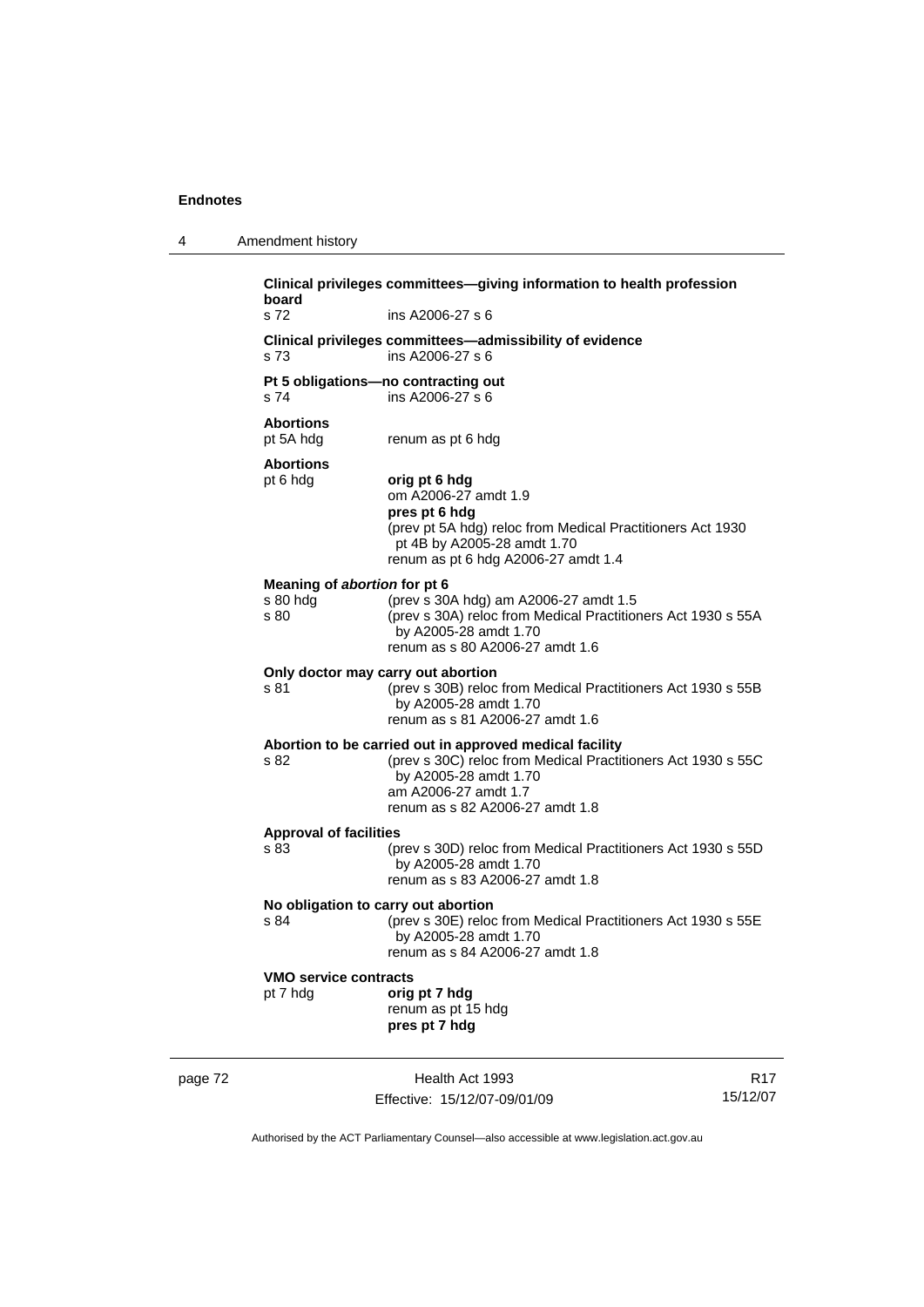|                                            | (prev pt 6A hdg) ins A2003-43 s 4<br>renum as pt 7 hdg A2006-27 amdt 1.10                                                                                                                                                                                                                                                                                                                                                                                                                                                                                 |  |  |  |
|--------------------------------------------|-----------------------------------------------------------------------------------------------------------------------------------------------------------------------------------------------------------------------------------------------------------------------------------------------------------------------------------------------------------------------------------------------------------------------------------------------------------------------------------------------------------------------------------------------------------|--|--|--|
|                                            |                                                                                                                                                                                                                                                                                                                                                                                                                                                                                                                                                           |  |  |  |
| Definitions for pt 7<br>s 100 hdg<br>s 100 | (prev s 33A hdg) am A2006-27 amdt 1.11<br>(prev s 33A) ins A2003-43 s 4<br>renum as s 100 A2006-27 amdt 1.16<br>def authorised representative ins A2003-43 s 4<br>am A2006-27 amdt 1.12<br>def core conditions ins A2003-43 s 4<br>am A2006-27 amdt 1.13<br>def $entity$ ins A2003-43 s 4<br>def negotiating agent ins A2003-43 s 4<br>am A2006-27 amdt 1.14<br>def negotiating period ins A2003-43 s 4<br>am A2006-27 amdt 1.15<br>def practice corporation ins A2003-43 s 4<br>def service contract ins A2003-43 s 4<br>def <b>VMO</b> ins A2003-43 s 4 |  |  |  |
|                                            |                                                                                                                                                                                                                                                                                                                                                                                                                                                                                                                                                           |  |  |  |
| <b>Service contracts</b><br>s 101          | (prev s 33B) ins A2003-43 s 4<br>renum as s 101 A2006-27 amdt 1.16                                                                                                                                                                                                                                                                                                                                                                                                                                                                                        |  |  |  |
| <b>Core conditions</b>                     |                                                                                                                                                                                                                                                                                                                                                                                                                                                                                                                                                           |  |  |  |
| s 102                                      | (prev s 33C) ins A2003-43 s 4<br>am A2006-27 amdt 1.17, amdt 1.18<br>renum as s 102 A2006-27 amdt 1.19                                                                                                                                                                                                                                                                                                                                                                                                                                                    |  |  |  |
| <b>Collective negotiations</b>             |                                                                                                                                                                                                                                                                                                                                                                                                                                                                                                                                                           |  |  |  |
| s 103                                      | (prev s 33D) ins A2003-43 s 4<br>renum as s 103 A2006-27 amdt 1.19                                                                                                                                                                                                                                                                                                                                                                                                                                                                                        |  |  |  |
| <b>Negotiating agents</b>                  |                                                                                                                                                                                                                                                                                                                                                                                                                                                                                                                                                           |  |  |  |
| s 104                                      | (prev s 33E) ins A2003-43 s 4<br>am A2005-62 amdt 3.119<br>renum as s 104 A2006-27 amdt 1.19                                                                                                                                                                                                                                                                                                                                                                                                                                                              |  |  |  |
| <b>Authorised representatives</b>          |                                                                                                                                                                                                                                                                                                                                                                                                                                                                                                                                                           |  |  |  |
| $s$ 105                                    | (prev s 33F) ins A2003-43 s 4<br>am A2006-27 amdts 1.20-1.22<br>renum as s 105 A2006-27 amdt 1.23                                                                                                                                                                                                                                                                                                                                                                                                                                                         |  |  |  |
| Arbitration<br>s 106                       | (prev s 33G) ins A2003-43 s 4<br>renum as s 106 A2006-27 amdt 1.23                                                                                                                                                                                                                                                                                                                                                                                                                                                                                        |  |  |  |
| <b>Trade Practices Act authorisation</b>   |                                                                                                                                                                                                                                                                                                                                                                                                                                                                                                                                                           |  |  |  |
| s 107                                      | (prev s 33H) ins A2003-43 s 4<br>renum as s 107 A2006-27 amdt 1.23                                                                                                                                                                                                                                                                                                                                                                                                                                                                                        |  |  |  |

| R17      |
|----------|
| 15/12/07 |

Health Act 1993 Effective: 15/12/07-09/01/09 page 73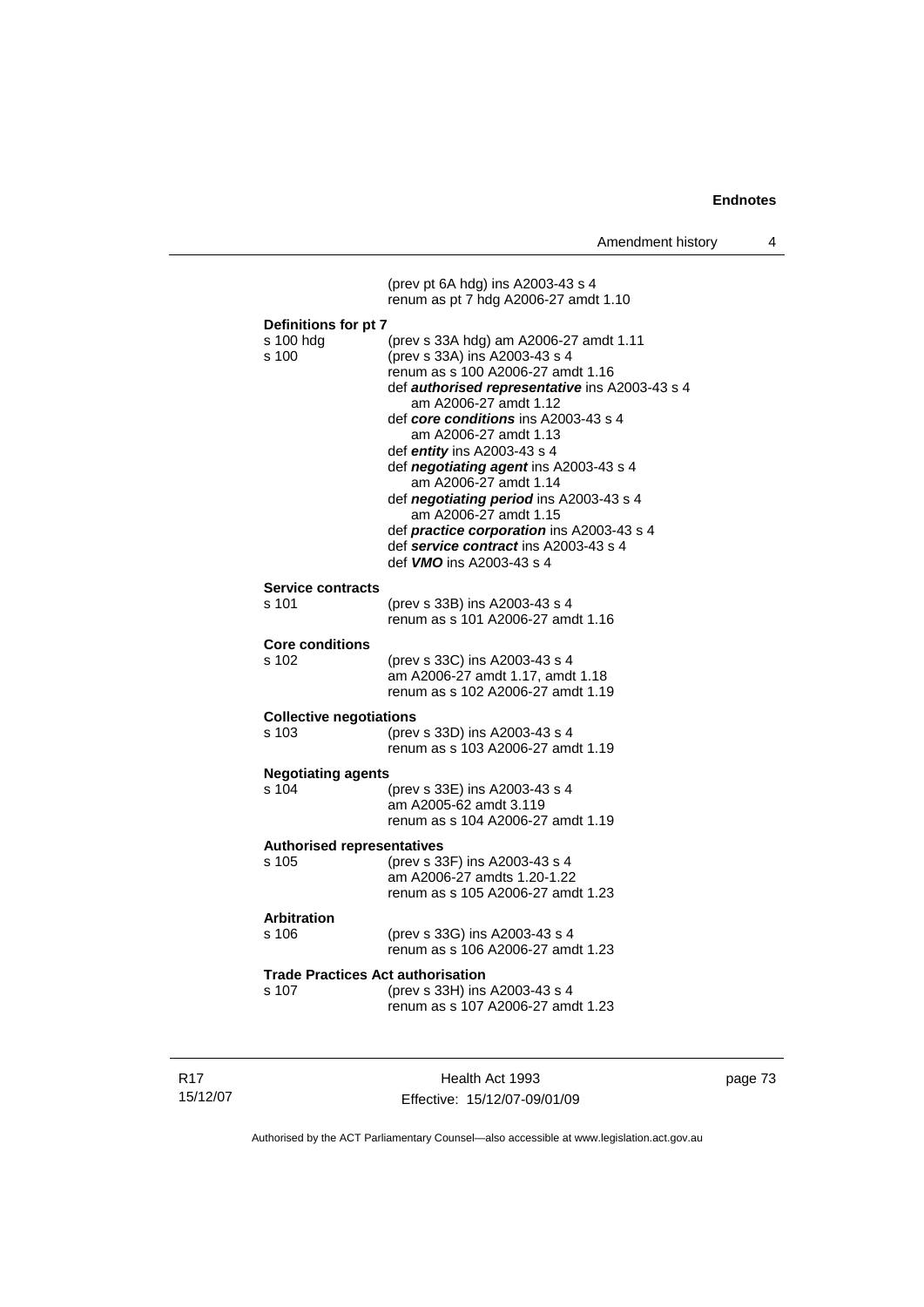4 Amendment history

| <b>Secrecy</b>                          |                                                                                              |
|-----------------------------------------|----------------------------------------------------------------------------------------------|
| pt 8 hdg                                | orig pt 8 hdg<br>ins 2002 No 47 amdt 1.16                                                    |
|                                         | exp 31 December 2003 (s 46)<br>prev pt 8 hdg                                                 |
|                                         | renum as pt 20 hdg                                                                           |
|                                         | pres pt 8 hdg<br>ins A2006-27 s 7                                                            |
| Definitions-pt 8                        |                                                                                              |
| s 120                                   | ins A2006-27 s 7<br>def <i>divulge</i> ins A2006-27 s 7                                      |
|                                         | def information holder ins A2006-27 s 7<br>def <b>protected information</b> ins A2006-27 s 7 |
| When is information divulged?<br>s 121  | ins A2006-27 s 7                                                                             |
| Who is an <i>information holder</i> ?   |                                                                                              |
| s 122                                   | ins A2006-27 s 7                                                                             |
| What is protected information?<br>s 123 | ins A2006-27 s 7                                                                             |
| What is sensitive information?<br>s 124 | ins A2006-27 s 7                                                                             |
| s 125                                   | Offence-secrecy of protected information<br>ins A2006-27 s 7                                 |
| s 126                                   | Information may be given to Medicare Australia<br>ins A2006-27 s 7                           |
| <b>Review of decisions</b><br>pt 9 hdg  | ins A2006-27 s 7                                                                             |
| <b>Review of decisions</b><br>s 130     | ins A2006-27 s 7                                                                             |
| s 131                                   | Pt 9 obligations-no contracting out<br>ins A2006-27 s 7                                      |
| <b>Miscellaneous</b>                    |                                                                                              |
| pt 15 hdg                               | (prev pt 7 hdg) ins 1994 No 23 s 5<br>renum as pt 15 hdg A2006-27 amdt 1.24                  |
| s 190                                   | Disclosure of interests by committee members<br>ins A2006-27 s 8                             |
|                                         |                                                                                              |

page 74 Health Act 1993 Effective: 15/12/07-09/01/09

R17 15/12/07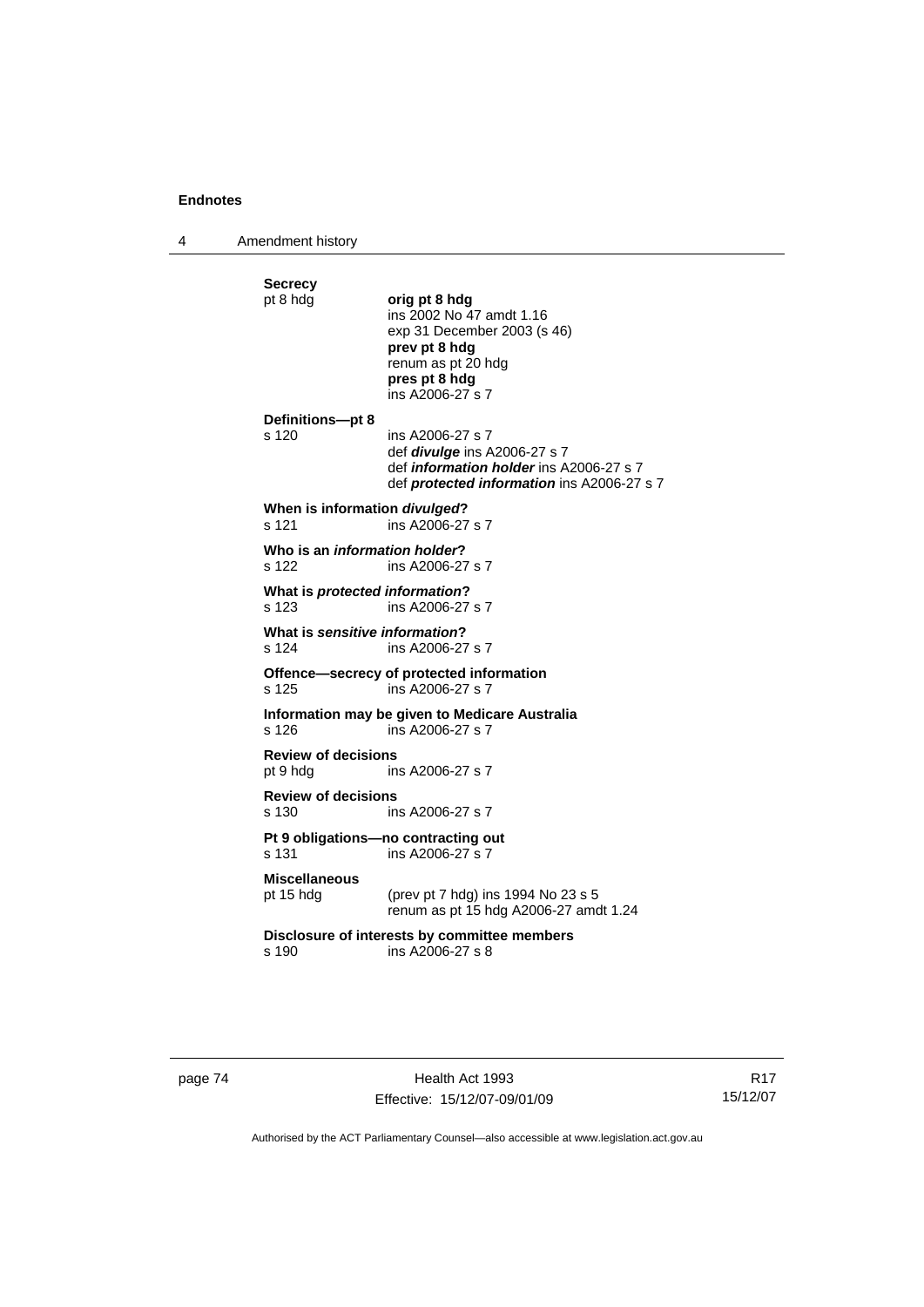| s 191                                        | References to Health and Community Care Service<br>(prev s 22) ins 1994 No 23 s 5<br>sub 2001 No 44 amdt 1.2025<br>renum as s 35 R4 LA (see 2001 No 56 amdt 1.36)<br>sub 2002 No 47 amdt 1.15<br>renum as s 191 A2006-27 amdt 1.26                        |
|----------------------------------------------|-----------------------------------------------------------------------------------------------------------------------------------------------------------------------------------------------------------------------------------------------------------|
| <b>Determination of fees</b><br>s 192        | (prev s 36) ins 2002 No 47 amdt 1.15<br>renum as s 192 A2006-27 amdt 1.26                                                                                                                                                                                 |
| <b>Payment of fees and interest</b><br>s 193 | (prev s 37) ins 2002 No 47 amdt 1.15<br>renum as s 193 A2006-27 amdt 1.26                                                                                                                                                                                 |
| <b>Approved forms</b><br>s 194               | (prev s 37A) ins A2003-43 s 5<br>renum as s 194 A2006-27 amdt 1.26                                                                                                                                                                                        |
| s 195                                        | <b>Regulations about nurse practitioners</b><br>(prev s 37B) ins A2004-10 s 4<br>renum as s 195 A2006-27 amdt 1.26                                                                                                                                        |
| <b>Regulation-making power</b><br>s 196      | (prev s 38) ins 2002 No 47 amdt 1.15<br>renum as s 196 A2006-27 amdt 1.26                                                                                                                                                                                 |
| pt 20 hdg                                    | <b>Transitional-Health Professionals Act 2004</b><br>(prev pt 8 hdg) ins A2004-39 amdt 1.15<br>renum as pt 20 hdg A2006-27 amdt 1.27<br>exp on the day the Health Professionals Act 2004 s 136<br>expires (s 241)                                         |
| s 240 hdg<br>s 240                           | Transitional-definitions in Health (Fees) Determination<br>(prev s 39 hdg) sub A2006-27 amdt 1.28<br>(prev s 39) ins A2004-39 amdt 1.15<br>renum as s 240 A2006-27 amdt 1.28<br>exp on the day the Health Professionals Act 2004 s 136<br>expires (s 241) |
| Expiry-pt 20<br>s 241 hdg<br>s 241           | (prev s 40 hdg) sub A2006-27 amdt 1.29<br>(prev s 40) ins A2004-39 amdt 1.15<br>renum as s 241 A2006-27 amdt 1.29<br>exp on the day the Health Professionals Act 2004 s 136<br>expires (s 241)                                                            |
| pt 21 hdg                                    | Transitional-Health Legislation Amendment Act 2006<br>ins A2006-27 s 9<br>exp 14 December 2007 (s 243)                                                                                                                                                    |

R17 15/12/07

Health Act 1993 Effective: 15/12/07-09/01/09 page 75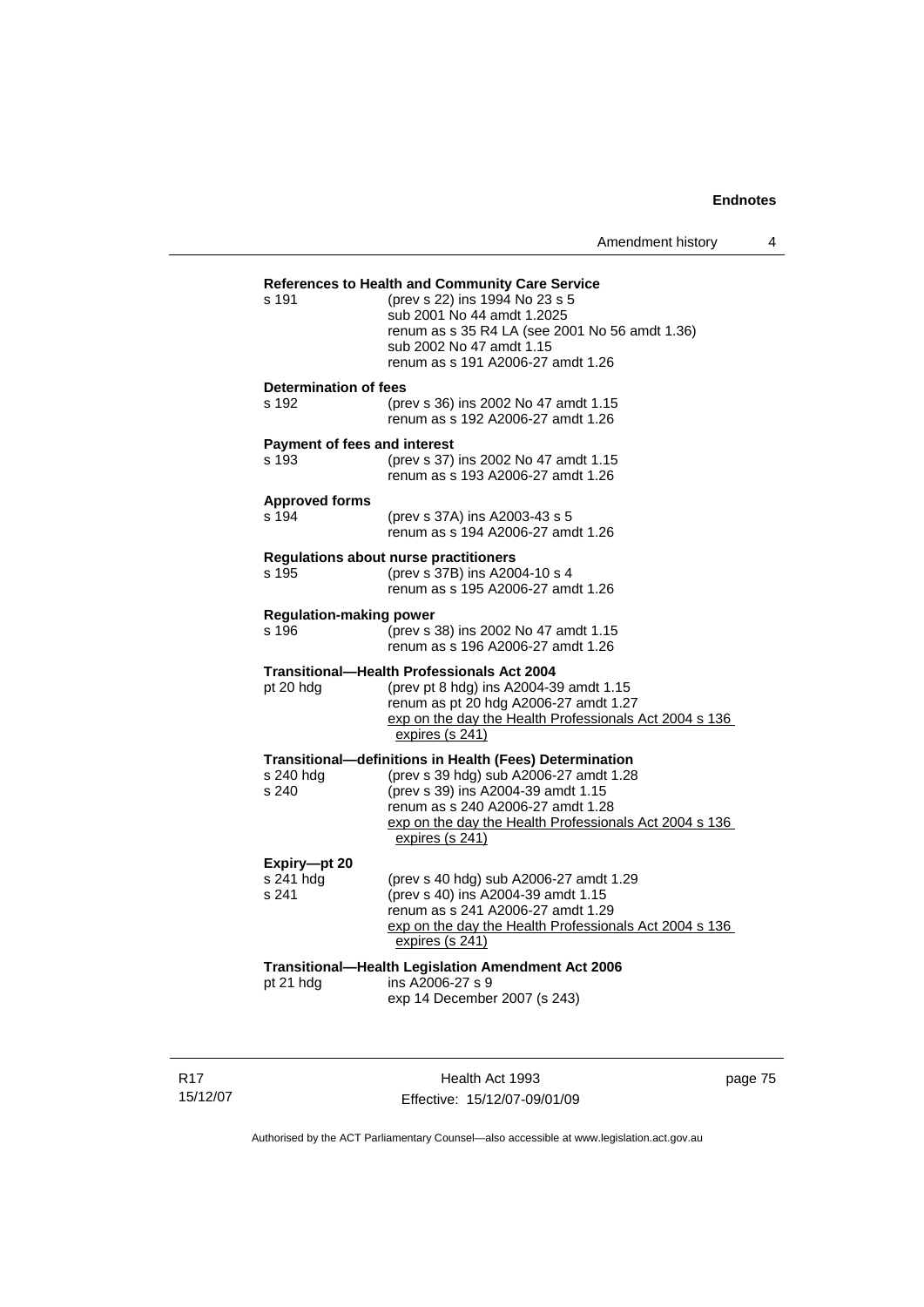4 Amendment history

| Transitional—protection of former members from liability |                                                                                                             |  |  |  |
|----------------------------------------------------------|-------------------------------------------------------------------------------------------------------------|--|--|--|
| s 242                                                    | ins A2006-27 s 9<br>exp 14 December 2007 (s 243)                                                            |  |  |  |
|                                                          |                                                                                                             |  |  |  |
| Expiry-pt 21<br>s 243                                    | ins A2006-27 s 9                                                                                            |  |  |  |
|                                                          | am A2007-16 amdt 3.68                                                                                       |  |  |  |
|                                                          | exp 14 December 2007 (s 243)                                                                                |  |  |  |
|                                                          | Approval of facilities-transitional                                                                         |  |  |  |
| s 250                                                    | ins A2006-46 amdt 2.25                                                                                      |  |  |  |
|                                                          | exp 18 November 2006 (s 250 (3) (LA s 88 declaration<br>applies))                                           |  |  |  |
| <b>Dictionary</b>                                        |                                                                                                             |  |  |  |
| dict                                                     | ins 2001 No 56 amdt 1.35                                                                                    |  |  |  |
|                                                          | sub A2006-27 s 10                                                                                           |  |  |  |
|                                                          | def <i>abortion</i> ins R17 LA                                                                              |  |  |  |
|                                                          | def approved committee om 1998 No 50 s 5                                                                    |  |  |  |
|                                                          | def approved private sector committee ins 1998 No 50 s 5<br>om A2006-27 s 10                                |  |  |  |
|                                                          | def <b>approved public sector committee</b> ins 1998 No 50 s 5                                              |  |  |  |
|                                                          | sub 2001 No 56 amdt 1.4                                                                                     |  |  |  |
|                                                          | am A2003-41 amdt 1.2                                                                                        |  |  |  |
|                                                          | om A2006-27 s 10                                                                                            |  |  |  |
|                                                          | def <b>authorised representative</b> ins A2003-43 s 6                                                       |  |  |  |
|                                                          | sub A2006-27 s 10                                                                                           |  |  |  |
|                                                          | def <i>CEO</i> ins A2006-27 s 10                                                                            |  |  |  |
|                                                          | def clinical privileges sub A2006-27 s 10                                                                   |  |  |  |
|                                                          | def clinical privileges committee ins A2006-27 s 10                                                         |  |  |  |
|                                                          | def clinical privileges report ins A2006-27 s 10<br>def clinical privileges review notice ins A2006-27 s 10 |  |  |  |
|                                                          | def core conditions ins A2003-43 s 6                                                                        |  |  |  |
|                                                          | sub A2006-27 s 10                                                                                           |  |  |  |
|                                                          | def day hospital ins A2006-27 s 10                                                                          |  |  |  |
|                                                          | def <i>dentist</i> ins A2006-27 s 10                                                                        |  |  |  |
|                                                          | def <i>divulge</i> ins A2006-27 s 10                                                                        |  |  |  |
|                                                          | def doctor ins A2006-27 s 10                                                                                |  |  |  |
|                                                          | def engage ins A2006-27 s 10                                                                                |  |  |  |
|                                                          | def entity ins A2006-27 s 10                                                                                |  |  |  |
|                                                          | def health facility am 1996 No 35 sch; 2002 No 47 amdt 1.17<br>sub A2006-27 s 10                            |  |  |  |
|                                                          | def health facility QAC ins A2006-27 s 10                                                                   |  |  |  |
|                                                          | def health profession board ins A2006-27 s 10                                                               |  |  |  |
|                                                          | def health professional ins A2006-27 s 10                                                                   |  |  |  |
|                                                          | def health professional organisation ins A2006-27 s 10                                                      |  |  |  |
|                                                          | def health professional organisation QAC ins A2006-27                                                       |  |  |  |
|                                                          | s <sub>10</sub>                                                                                             |  |  |  |
|                                                          | def health service ins A2006-27 s 10                                                                        |  |  |  |
|                                                          |                                                                                                             |  |  |  |

page 76 **Health Act 1993** Effective: 15/12/07-09/01/09

R17 15/12/07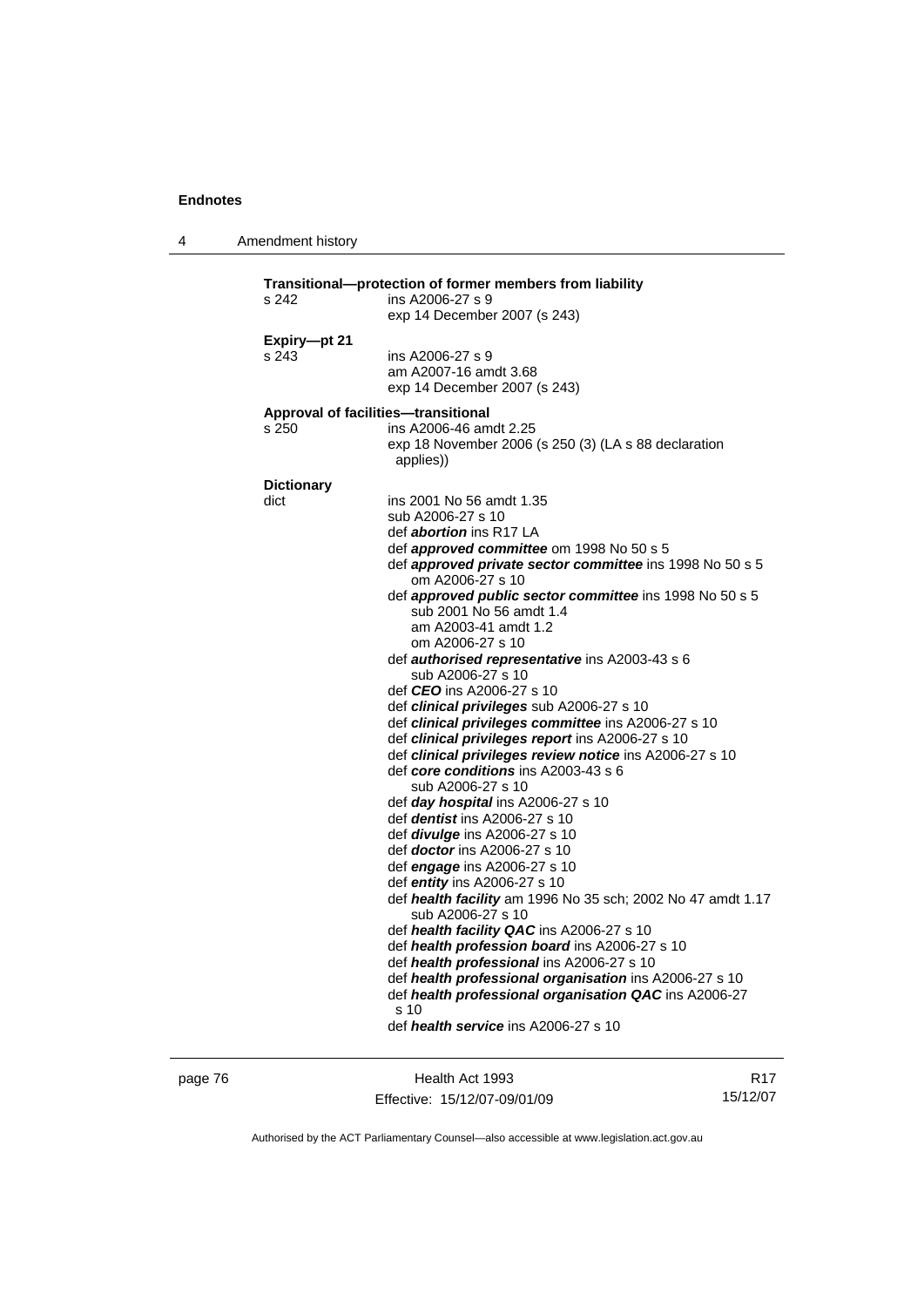def *health service provider* sub A2004-39 amdt 1.16; A2006-27 s 10 def *health service report* ins A2006-27 s 10 def *hospital* ins A2006-27 s 10 def *information holder* ins A2006-27 s 10 def *ministerial report* ins A2006-27 s 10 def *negotiating agent* ins A2003-43 s 6 sub A2006-27 s 10 def *negotiating period* ins A2003-43 s 6 sub A2006-27 s 10 def *practice corporation* ins A2003-43 s 6 sub A2006-27 s 10 def *prescribed body* ins 2001 No 56 amdt 1.35 om A2006-27 s 10 def *private day hospital facility* ins 2001 No 56 amdt 1.35 om A2006-27 s 10 def *protected information* ins A2006-27 s 10 def *quality assurance activities* om 2001 No 56 amdt 1.5 def *quality assurance activity* ins 2001 No 56 amdt 1.5 om A2006-27 s 10 def *quality assurance committee* ins A2006-27 s 10 def *review* ins A2006-27 s 10 def *sensitive information* ins A2006-27 s 10 def *service contract* ins A2003-43 s 6 sub A2006-27 s 10 def *special purpose QAC* ins A2006-27 s 10 def *tribunal* om 1994 No 60 sch 1 def *VMO* ins A2003-43 s 6 sub A2006-27 s 10

# **5 Earlier republications**

Some earlier republications were not numbered. The number in column 1 refers to the publication order.

Since 12 September 2001 every authorised republication has been published in electronic pdf format on the ACT legislation register. A selection of authorised republications have also been published in printed format. These republications are marked with an asterisk (\*) in column 1. Electronic and printed versions of an authorised republication are identical.

| <b>Republication No</b> | <b>Amendments to</b> | <b>Republication date</b> |
|-------------------------|----------------------|---------------------------|
|                         | Act 1994 No 60       | 28 February 1995          |
|                         | Act 1996 No 35       | 31 January 1998           |

| R17      |  |
|----------|--|
| 15/12/07 |  |

Health Act 1993 Effective: 15/12/07-09/01/09 page 77